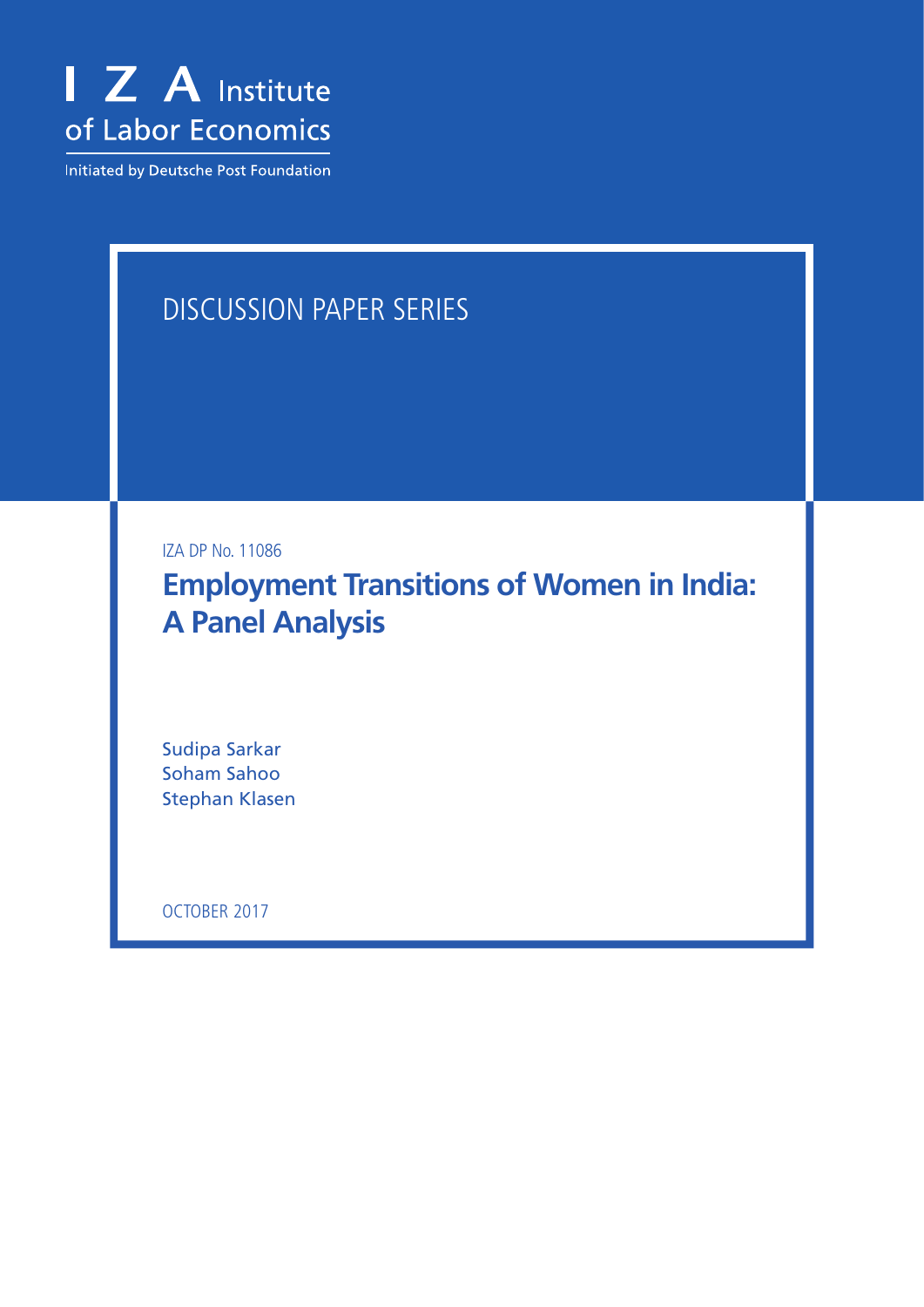

Initiated by Deutsche Post Foundation

## DISCUSSION PAPER SERIES

IZA DP No. 11086

## **Employment Transitions of Women in India: A Panel Analysis**

**Sudipa Sarkar** *University of Warwick*

**Soham Sahoo** *University of Goettingen*

**Stephan Klasen** *University of Goettingen and IZA*

OCTOBER 2017

Any opinions expressed in this paper are those of the author(s) and not those of IZA. Research published in this series may include views on policy, but IZA takes no institutional policy positions. The IZA research network is committed to the IZA Guiding Principles of Research Integrity.

The IZA Institute of Labor Economics is an independent economic research institute that conducts research in labor economics and offers evidence-based policy advice on labor market issues. Supported by the Deutsche Post Foundation, IZA runs the world's largest network of economists, whose research aims to provide answers to the global labor market challenges of our time. Our key objective is to build bridges between academic research, policymakers and society.

IZA Discussion Papers often represent preliminary work and are circulated to encourage discussion. Citation of such a paper should account for its provisional character. A revised version may be available directly from the author.

|                                                    | IZA – Institute of Labor Economics                   |             |
|----------------------------------------------------|------------------------------------------------------|-------------|
| Schaumburg-Lippe-Straße 5–9<br>53113 Bonn, Germany | Phone: +49-228-3894-0<br>Email: publications@iza.org | www.iza.org |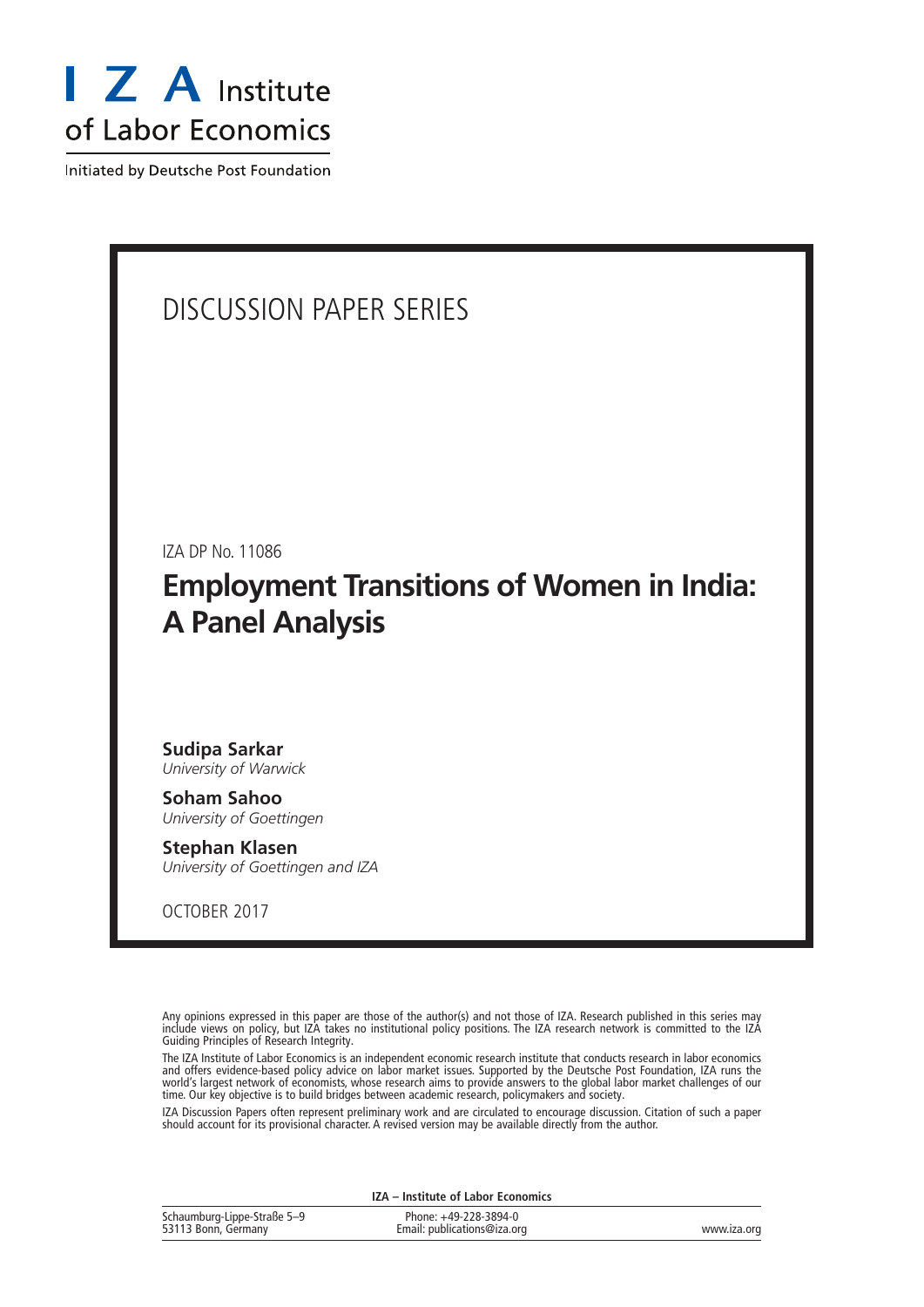# ABSTRACT

# **Employment Transitions of Women in India: A Panel Analysis\***

This study analyses employment transitions of working-age women in India. The puzzling issue of low labour force participation despite substantial economic growth, strong fertility decline and expanding female education in India has been studied in the recent literature. However, no study so far has looked into the dynamics of employment in terms of labour force entry and exit in this context. Using a nationally representative panel dataset, we show that women are not only participating less in the labour force, but also dropping out at an alarming rate. We estimate an endogenous switching model that corrects for selection bias due to initial employment and panel attrition, to investigate the determinants of women's entry into and exit from employment. We find that an increase in income of other members of the household leads to lower entry and higher exit probabilities of women. This income effect persists even after controlling for the dynamics of asset holding of the household. Along with the effects of caste and religion, this result reveals the importance of cultural and economic factors in explaining the declining workforce participation of women in India. We also explore other individual and household level determinants of women's employment transitions. Moreover, we find that a large public workfare program significantly reduces women's exit from the labour force.

**JEL Classification:** J21, J16, O15 **Keywords:** female labour force participation, employment transition, panel data, sample selection, attrition, India

## **Corresponding author:**

Stephan Klasen Department of Economics University of Göttingen Platz der Göttinger Sieben 3 37073 Göttingen Germany E-mail: sklasen@uni-goettingen.de

<sup>\*</sup> The authors would like to thank Rafael Muñoz de Bustillo, Enrique Fernandez-Macias, Jose Ignacio-Anton, Rahul Lahoti, Kea Tijdens, and participants of PEGNet Conference (ETH Zurich) for helpful discussions. Sudipa Sarkar acknowledges the financial support of the Eduworks Marie Curie Initial Training Network Project (PITN-GA-2013-608311) of the European Commission's 7th Framework Program. Soham Sahoo and Stephan Klasen acknowledge funding from the Growth and Economic Opportunities for Women (GrOW) initiative, a multifunder partnership between the UK's Department for International Development, the Hewlett Foundation and the International Development Research Centre.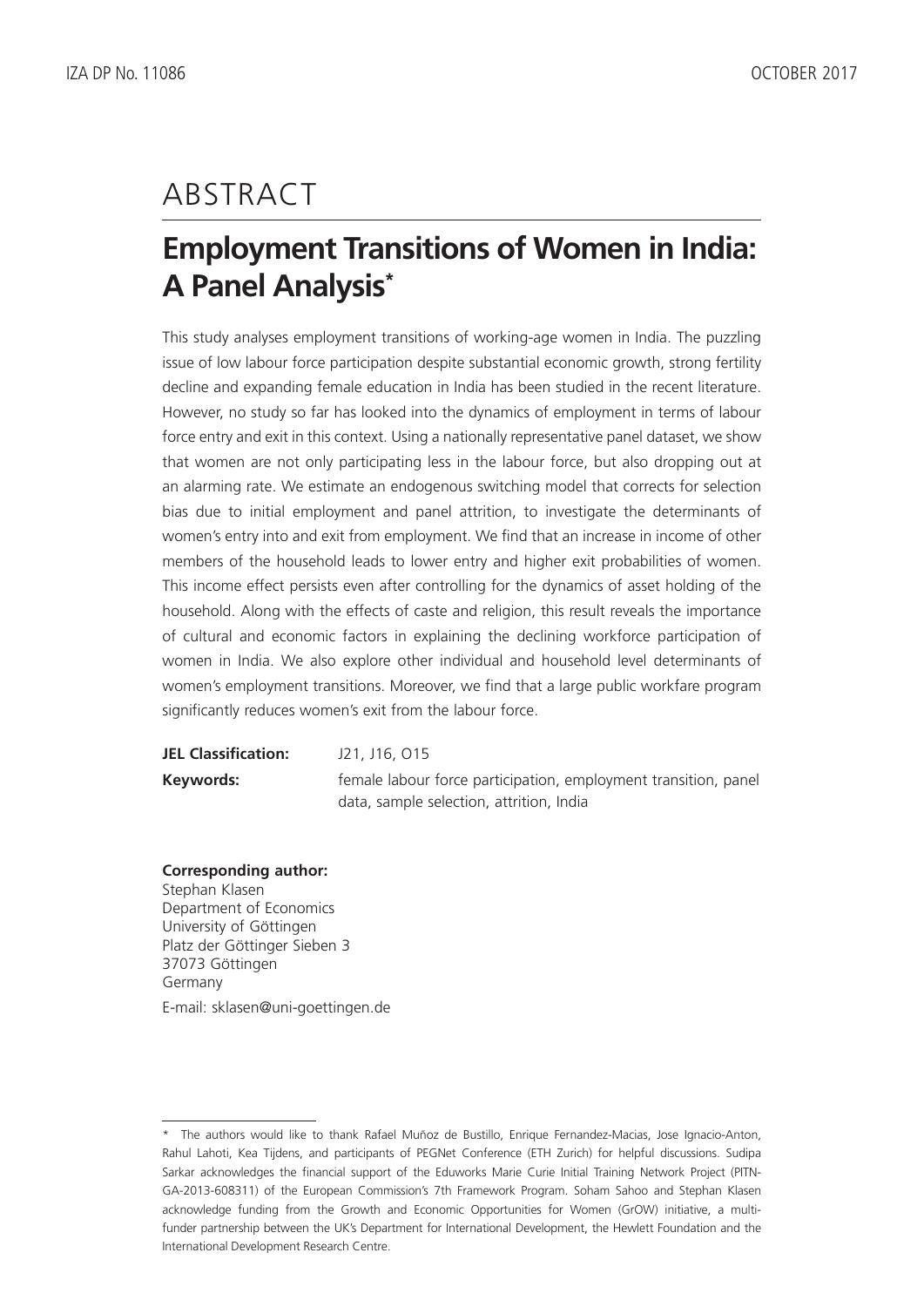### **1 INTRODUCTION**

In spite of having significant economic growth, strong fertility decline and rapidly rising female education in the last two decades, India has not witnessed a commensurate rise in the female labour force participation rate. High economic growth has been accompanied by the closing of the gender gap in educational participation. Moreover, fertility rate has also declined from 4.2 in 1988 to 2.6 in 2012 (World Bank, 2012). While this environment seems conducive for women's participation in economic activities, various studies document rather low, stagnant, and declining female labour force participation in India during this period (Himanshu, 2011; Klasen and Pieters, 2015; Siddiqui et al., 2017; Afridi et al., 2017). This puzzle has attracted some attention in the recent literature (e.g. Afridi et al., 2017; Klasen and Pieters, 2015; Sorsa et al., 2015).

The decision for a woman to work is a complex issue that involves social norms, educational attainment, fertility rate, household care, access to other services, and availability of opportunity. There is a growing literature which seeks to explain the drivers of women's labour force participation by analysing various supply and demand side factors in the economy.[1](#page-3-0) Most of the studies in this literature analyse repeated micro-level cross-section data to examine the trend in women's employment over time, and how that is associated with the changes in potentially explanatory factors. In absence of individual level panel data, the analysis in the existing literature on trends has been done at an aggregate level (state or district) without observing how an individual's employment status changes over time along with the explanatory factors (e.g. Lahoti and Swaminathan, 2016).

We use a nationally representative individual level panel dataset to investigate women's employment transitions in India. The contribution of our study is twofold. First, we show that there is substantial dynamics in female employment over time. In particular, we estimate the rate of entry into and exit from employment at the individual level. Second, we exploit crosssectional and temporal variations to attribute the employment dynamics of women to various explanatory factors. Specifically we estimate how the entry and exit probabilities are impacted by factors such as household and spousal income, assets, childcare needs, education, caste, religion and other policy relevant variables including a large rural workfare program.

<u>.</u>

<span id="page-3-0"></span><sup>&</sup>lt;sup>1</sup> See Klasen (2017) for an overview.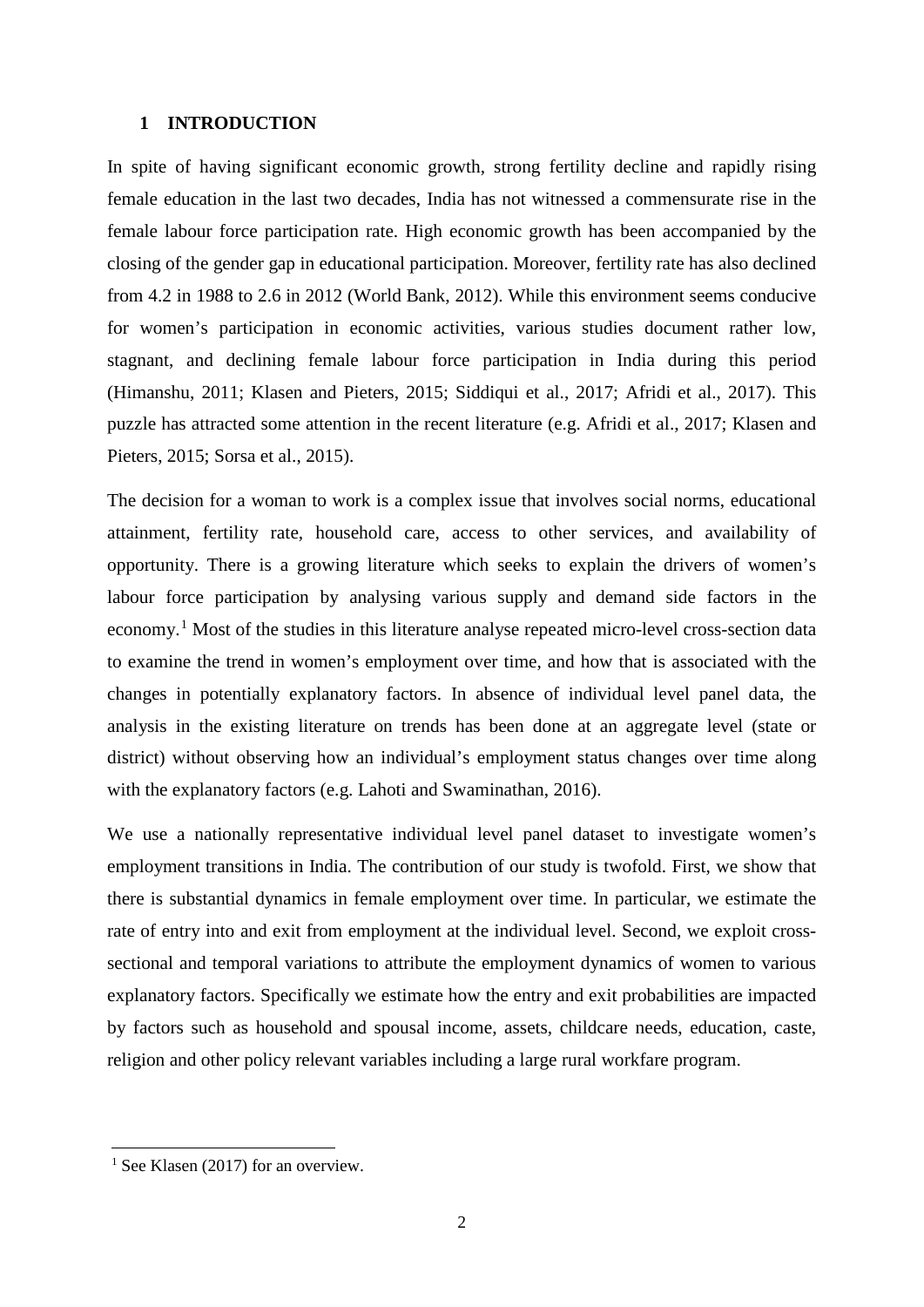Using individual level panel data for 2005 and 2012 from the India Human Development Survey (IHDS), we show that women in India are not only participating less, they are also dropping out of the labour force at an alarming rate. We consider the sample selection problems of endogenous initial employment and panel attrition in our analysis of employment entry and exit probabilities. We estimate a switching regression model that rectifies this issue of double selectivity. Our results indicate that an increase in wealth as well as income of other members of the household leads to lower entry and higher exit probabilities of women. The income effect persists even after controlling for the dynamics of asset holding of the household. While the effect of household income is consistent with other studies in the literature, our identification strategy relies on temporal variation and hence it offers more credibility on the direction and magnitude of the effect. We also argue that the estimated negative (positive) effect of household wealth on women's entry into (exit from) employment is a lower bound of the true effect. Further, we find that presence of an adult male with higher levels of education significantly discourages women to enter the labour market. Along with the effects of caste and religion, these results reveal the interplay between cultural and economic factors that are important in explaining the declining workforce participation of women in India. With an improvement in socio-economic status, households discourage its women to step out and engage in employment. This finding offers a plausible explanation why economic growth may not necessarily promote women's labour force participation.

Also, having a new-born child has an adverse effect on women's employment, indicating that provision of childcare facilities can be an important policy instrument in this context. We also explore the effects of education, marital status, household composition and regional characteristics. We find that the National Rural Employment Guarantee Scheme (NREGS), a large public workfare program, has a significant effect on women's employment transition. NREGS targets one third of the beneficiaries to be women, and it also offers equal wage rate to men and women. Thus it is favourable for women's labour force participation. We find that women are significantly less likely to exit from the labour force in districts with higher incidence of NREGS implementation measured by the average level of administrative funds allocated to the district.

Our study highlights the importance of designing policies that create a favourable condition for women to retain their employment status. Such policies need to be multipronged given the role women have to play in the household economy. On one hand female employment has direct positive effect on women's empowerment and indirect effect on her children's welfare (Afridi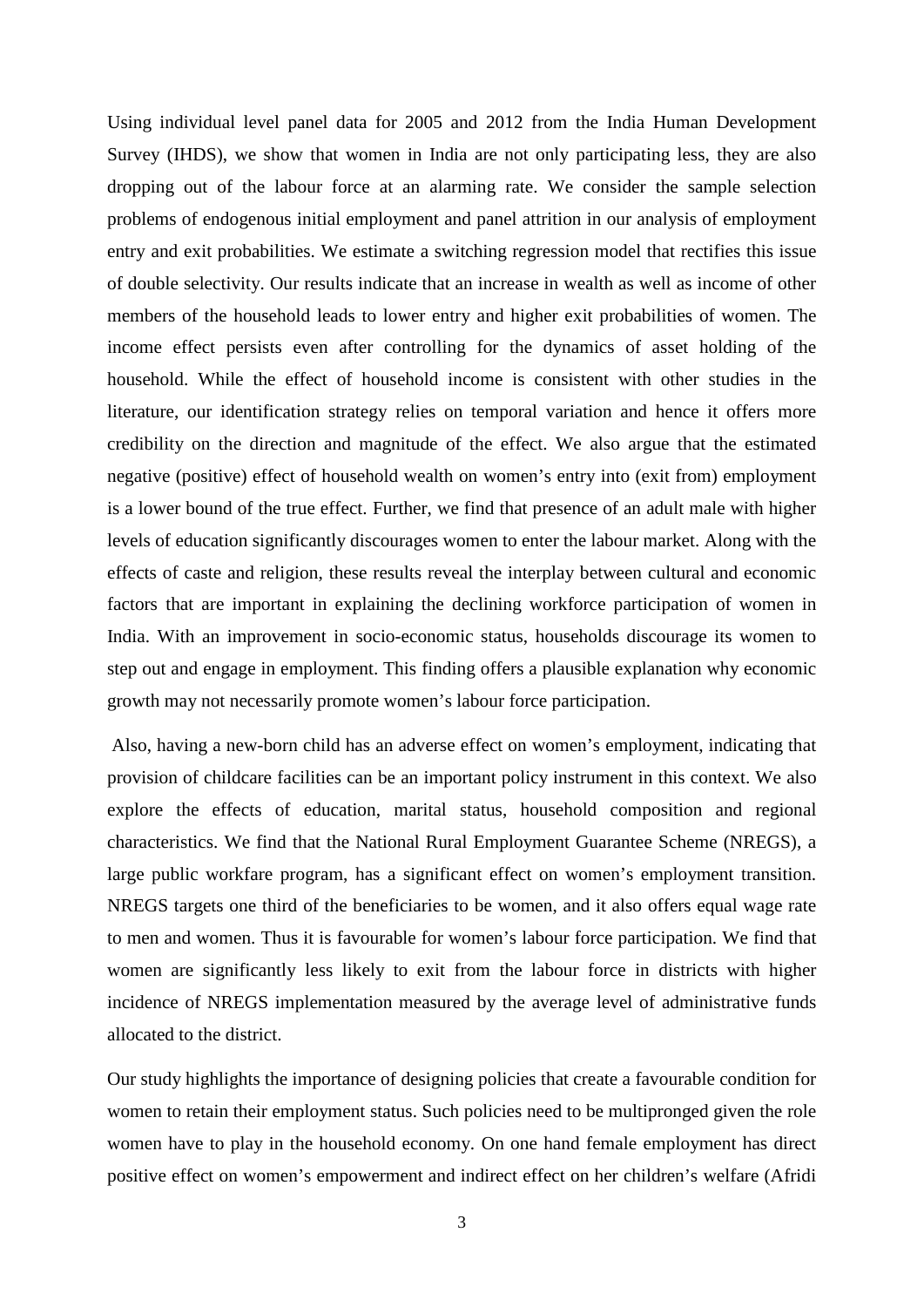et al. 2016). On the other hand, employment may pose a double burden for women as the prevailing social norms make them responsible for the care economy and household chores as well. Our study shows that many of these factors are intertwined in determining the dynamics of women's labour force participation. This issue has macroeconomic implications as well. Existing evidence suggests that gender gap in employment reduces economic growth (Klasen and Lamanna, 2009). Besides, India has the potential to benefit from a 'demographic dividend' with 65 percent of its population in the working-age population (National Sample Survey, 2011-12). This high share of working-age population can foster higher economic growth through greater labour force participation, savings, and investment channels (Bloom and Williamson, 1998). But the demographic dividend will be missed if women, who constitute almost half of the population, mostly stay out of the labour force.

The structure of the paper is as follows. Section 2 sets the context by depicting broad trends in female labour force participation in India and reviewing the related literature. Section 3 discusses the data and provides a descriptive analysis. Section 4 explains the econometric model used to analyse female employment transition. The results of the econometric analysis are provided in Section 5. Section 6 concludes.

## **2 BACKGROUND AND RELATED LITERATURE**

**.** 

A number of studies have sought to explain declining female labour force participation rate (LFPR) in India. To set the context, we estimate the LFPR of male and female using nationally representative data from National Sample Survey Organisation (NSSO).<sup>[2](#page-5-0)</sup> These are repeated cross-sectional survey data that have been used in most of the studies in the existing literature on this issue. Figure 1 shows huge difference in LFPR between male and female in India. While more than 80 percent male in the age group of 15–60 years have participated in the labour force, only 34 percent of women are seen to be working in 1984 which has further declined to 24 percent in 2012. The LFPR for male does not show any decline for the age group 25–55 (97 percent across the years). This difference in LFPR between the two agegroups is due to the increasing educational enrolment of individuals aged 15–24. Almost half

<span id="page-5-0"></span><sup>&</sup>lt;sup>2</sup> The LFPR is estimated according to the usual principal activity status of an individual during the one year preceding to the date of survey. Labour force participation includes both employed and those who are seeking for employment.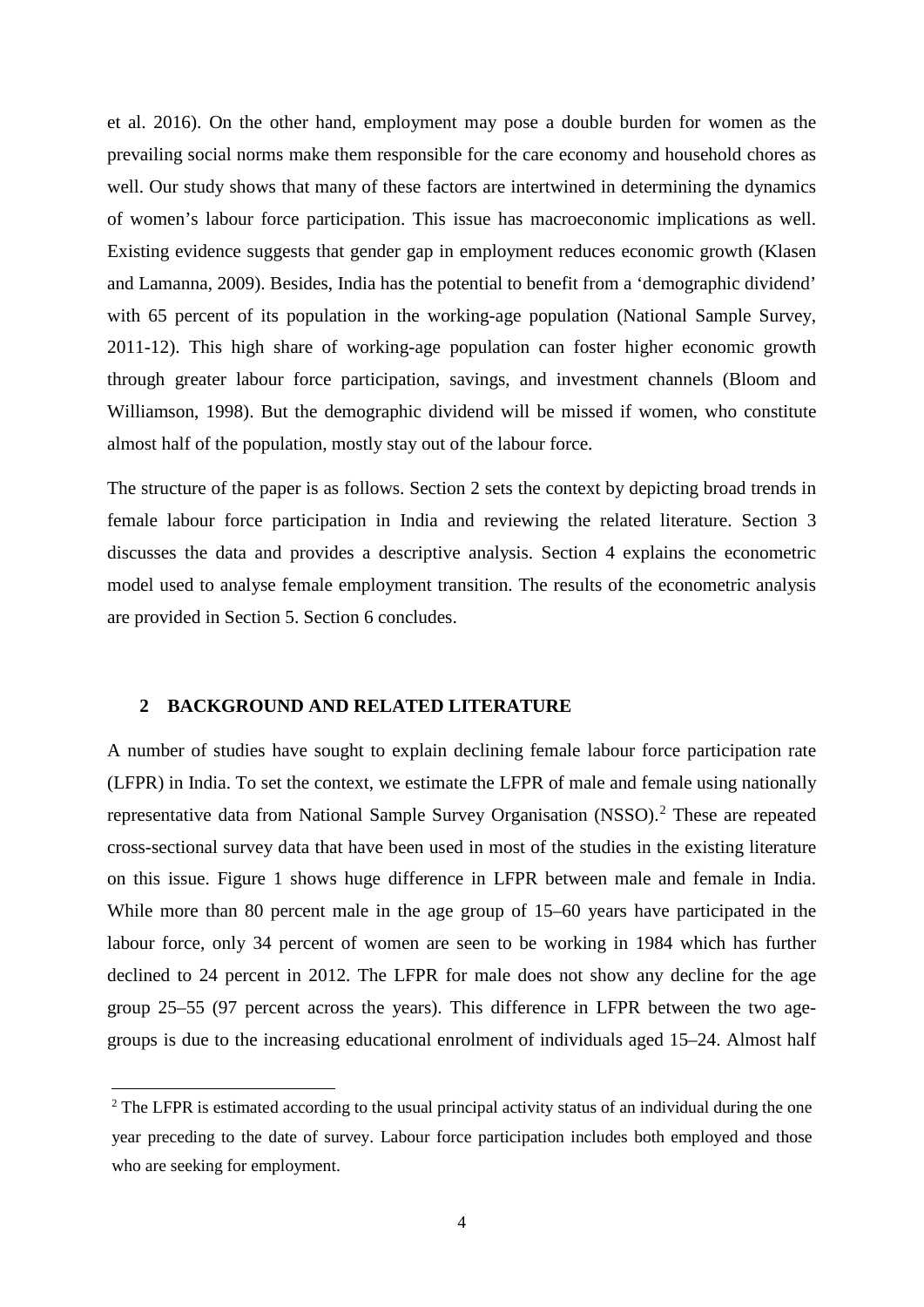of the individuals in 15–24 age group are currently enrolled in 2012. This is true for women also; almost 40 percent female aged 15–24 are currently enrolled in 2012. However, the LFPR of 25–55 year old women does not show much improvement; rather it shows the same declining pattern over time from 38 percent in 1984 to 28 percent in 2012. The drop is especially stark – from 39.4 percent to 29 percent – between 2005 and 2012.

What explanations does the existing literature offer to explain this observed fall in female LFPR? At a macroeconomic level, female labour force participation is hypothesized to have a U-shaped relationship with economic growth (Goldin, 1995). This suggests as the economy grows moving from an agrarian society to an industrial and service sector-based economy, female labor force participation rates fall initially and then it increases again at a later stage of economic development. However, recent studies have pointed out weak empirical evidence to support the feminization U-hypothesis in a cross country context and cross-state context in India (Gaddis and Klasen, 2014; Lahoti and Swaminathan, 2016). Economic development in India has not been led by labour-intensive manufacturing sector, thus producing growth with low employment intensity which disadvantages women more than men (Lahoti and Swaminathan, 2016). The sectors that tend to hire female workers have expanded the least during the last decades (Klasen and Pieters, 2015; Chatterjee, Murgai and Rama, 2015). It appears, therefore, that the type of economic growth that has taken place in India has generated few employment opportunities for women. At the same time, stagnation of agriculture and lack of non-farm jobs are considered to be the major factors driving the declining participation in rural areas (Kannan and Raveendran, 2012; Kapsos et al., 2014).

On the other hand, supply side factors may have also played an important role in explaining low labour force participation of women. Rising household income and partner's education appears to lead to declining female participation in the labour force (Chand and Srivastava, 2014; Klasen and Pieters, 2015; Sorsa et al., 2015). Besides, increasing female education does not seem to promote female participation. There has been a substantial increase in the pursuit of education by rural females in India between 1993 and 2009-10. Sorsa et al. (2015) find that in contrast to other BRIC countries or OECD countries, education and household income are negatively correlated with female labour force participation in India. Afridi et al. (2017) suggest that the returns to home production of educated women may have increased more than the returns to market production, adversely affecting women's engagement in the labour market.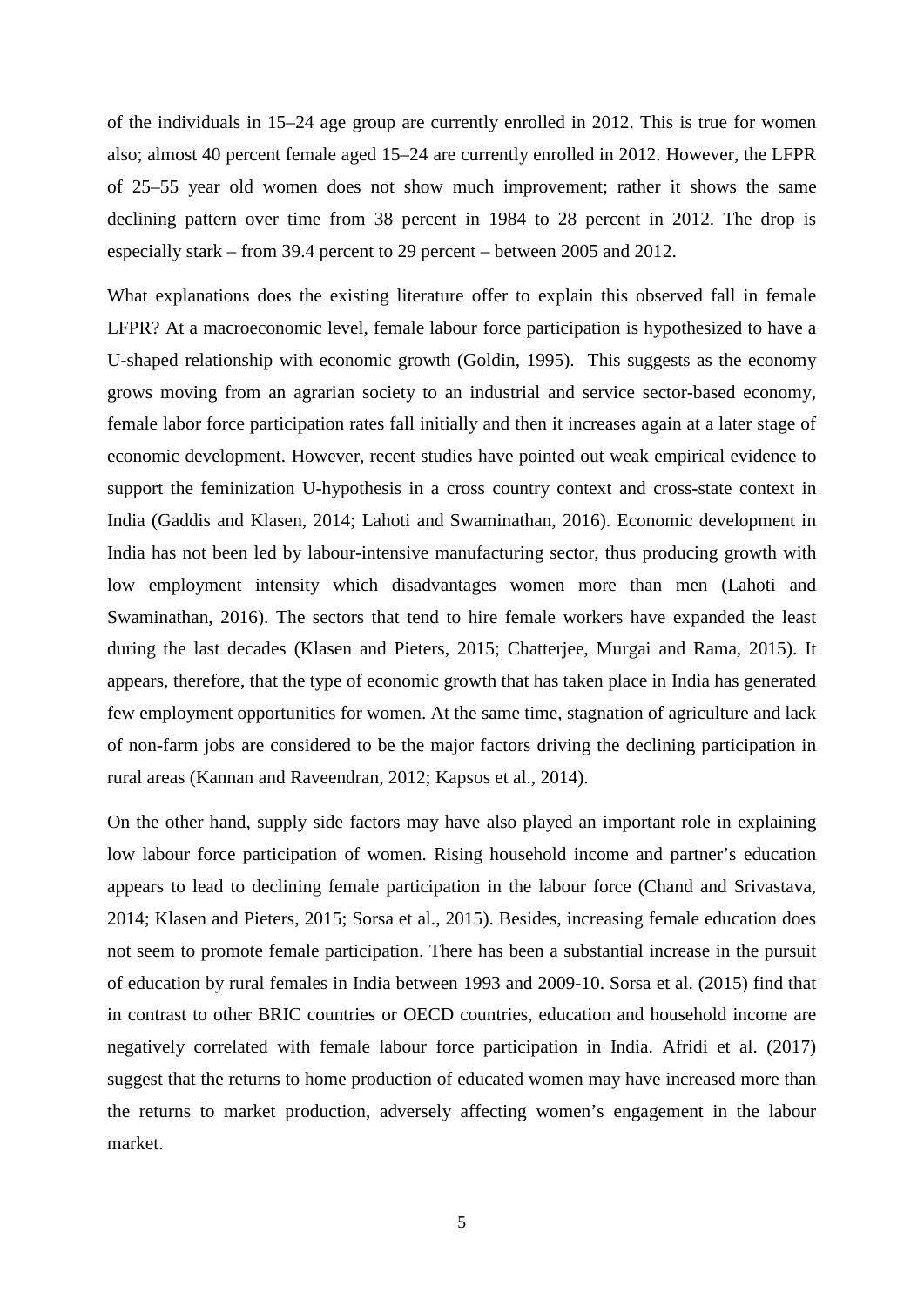In addition to the role of demand and supply side factors, the extant literature also highlights the importance of social and cultural factors which keep women outside the labour force. This is especially crucial in the context of a patriarchal society like India where prevailing gender norms discourage women to step out of their home to participate in economic activities. Other determinants relate to infrastructure, access to finance, labour laws and rural employment programs (Sorsa et al., 2015).

Our paper contributes to this literature by studying women's employment transitions in India. The status of employment can be dynamic where a woman might enter into and exit from the labour force at various points in her life. This phenomenon has been paid attention in the literature focusing on other countries such as USA (Long and Jones, 1980), Canada (Jeon, 2008) and some countries of Europe (Gustafsson et al., 1996). In the context of India, our study is the first to explicitly model employment entry and exit probabilities of females. While the determinants of women's labour force participation has been studied and documented in the current literature, our study goes one step further to analyse the factors that explain women's entry into and withdrawal from employment.

### **3 DATA AND DESCRIPTIVES**

The data we use for this study come from the Indian Human Development Survey (IHDS). It is a nationally representative, multi-topic survey of 41,554 households and 215,754 individuals in 1503 villages and 971 urban neighbourhoods across 33 states and union territories of India. IHDS is a household level panel survey which was first conducted in 2004-05 and the second round of re-interview was carried out in 2011-12 (for brevity we will refer to the first survey round as 2005 and second round as 2012).

As shown in the previous section, the drop in female LFPR has been most striking for women in the age-group of 25-55 years and between 2005 and 2012 according to NSSO data. The timeframe of IHDS surveys fit appropriately with the context. The sample for our analysis constitutes of 41,665 women aged 25–55 years in 2005. These women are followed in 2012 to identify employment transition at the individual level. A woman is considered to be employed if she has reported working as a salaried, casual wage earner, in business or in the family farm for more than 240 hours in the survey year. According to this definition and recall period for reporting employment, we find that 53 percent of women are employed in our baseline sample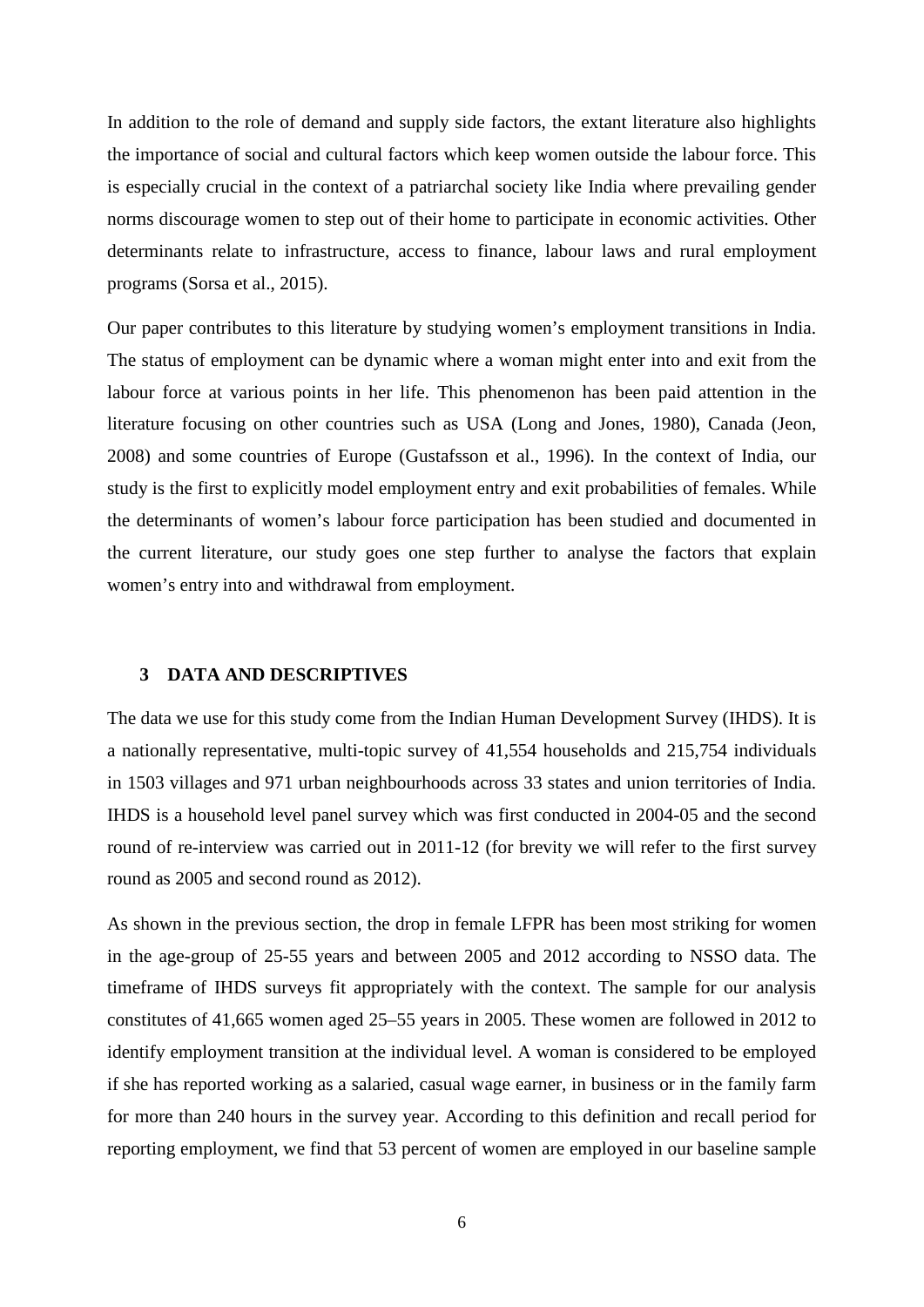in 2005.<sup>[3](#page-8-0)</sup> Out of this sample, 33,013 or 79.23 percent women are re-interviewed in 2012.<sup>[4](#page-8-1)</sup> Among them, 45 percent report to be employed in 2012. In contrast, the corresponding figures on employment of men were 90 percent in 2005 and 88 percent in 2012. Instead of following the same individuals over time, if we consider 25–55 age-group in 2012, then 44 percent women are found to be employed. The employment rate remains constant for men in this agegroup. Therefore, these cross-sectional estimates from IHDS corroborate the fall in female labour force participation observed in the other nationally representative survey, namely NSSO. Since the main objective of this paper is to analyse the dynamics of employment, therefore we stick to the sample of women aged 25–55 in 2005 and follow them in 2012 for the purpose of our analysis.

Use of longitudinal data allows us to explicitly look into the change in employment status of women between the two years when the data were collected. We follow the literature on labour force transition and define labour market "entry" and "exit" for every woman in the sample (Long and Jones, 1980; Gould and Saupe, 1989). The outcome of entry is defined for the sub-sample of women who were not employed in 2005. For this set of women, one can either enter the labour market (Entry  $= 1$ ) or remain unemployed (Entry  $= 0$ ) in 2012. Similarly, the outcome of exit is defined based on the sub-sample of women who were employed in 2005. Among them, one can either leave the employment (Exit  $= 1$ ) or remain to be employed (Exit = 0) in 2012.

#### $Entry = \begin{cases} 1 & if \text{ unemployed in 2005 but employed in 2012} \\ 0 & if \text{ unemployed in both 2005 and 2012} \end{cases}$ 0 ℎ 2005 2012 (1)

 $\overline{a}$ 

<span id="page-8-0"></span><sup>&</sup>lt;sup>3</sup> The estimates of female LFPR vary between the NSSO data and IHDS data because of the difference in how labour force participation is defined. In the NSSO data, LFPR is calculated based on the 'usual principal activity' in which the respondent spent the majority of time in the last one year. However, in the IHDS data, it is calculated based on whether the respondent spent more than 240 hours in an income generating activity during the last one year. Despite the difference in crosssectional estimates, both the data sources show the same falling trend in female LFPR. We follow the same definition in both IHDS 2005 and 2012 data for consistency; thus our analysis of employment transition is valid.

<span id="page-8-1"></span><sup>&</sup>lt;sup>4</sup> While rate of attrition is low for the households, it is not ignorable at the individual level. The rate of attrition was 14.85 and 31.37 percent respectively for rural and urban sample of women considered in our analysis (Table 1). We address the issue of individual attrition in our econometric analysis in the next section.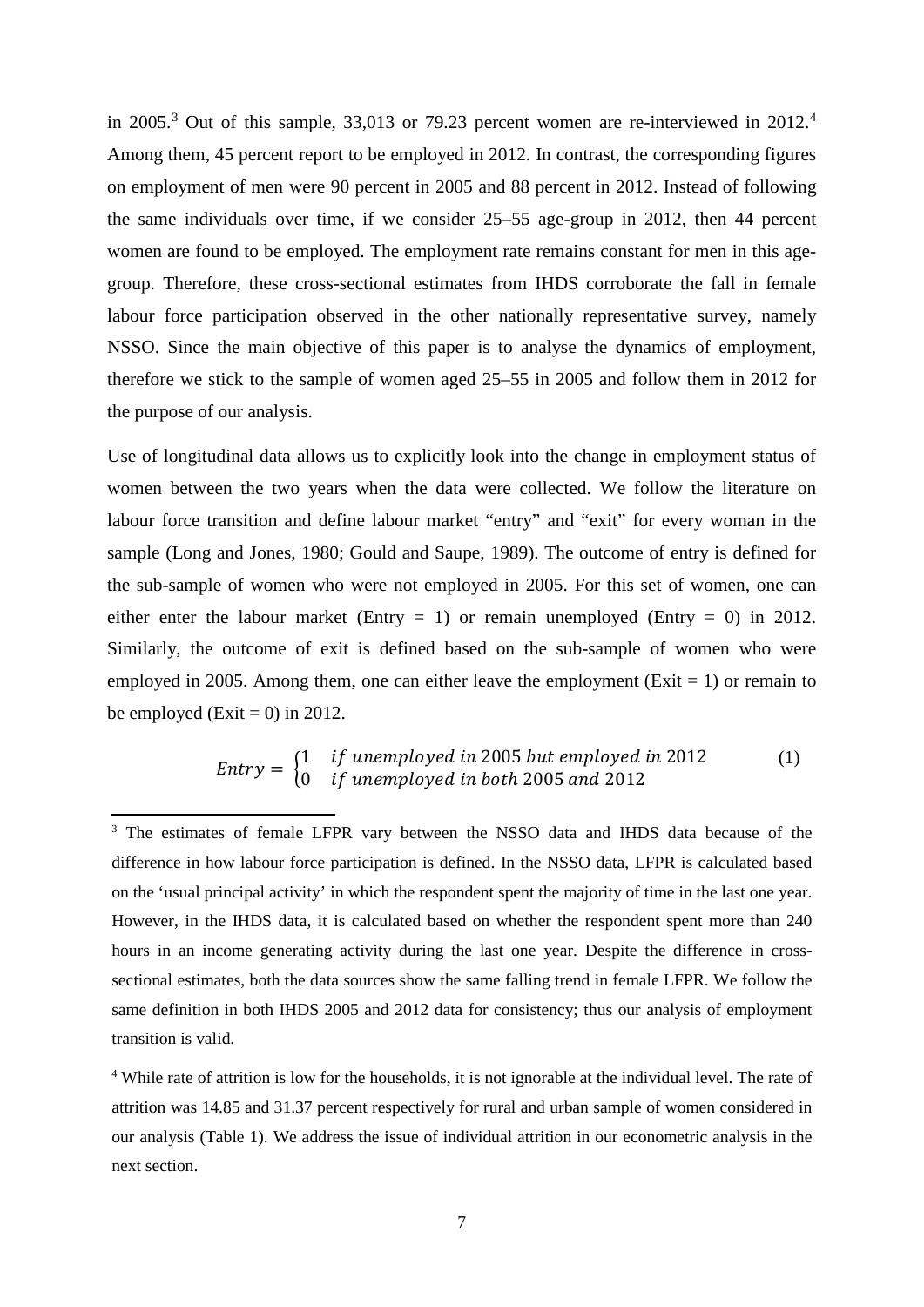$$
Exit = \begin{cases} 1 & if employed in 2005 but unemployed in 2012 \\ 0 & if employed in both 2005 and 2012 \end{cases}
$$
 (2)

Tables 1 and 2 describe the sample for our analysis. There are 14,073 women in the relevant age group not employed in 2005; these women constitute the sample for entry. Among these women, we observe that 17.72 percent entered employment in 2012 (Entry  $= 1$ ), 54.47 percent remained unemployed (Entry  $= 0$ ), and due to attrition we do not have information for 27.81 percent (Table 2). On the other hand, the sample for exit comprises of 18,940 women who were already employed in 2005. Among them, 33.29 percent exited from employment by 2012 (Exit = 1), 52 percent remained employed (Exit = 0), and 14.57 percent are missing from the data due to attrition. Comparing between rural and urban, we find that entry is especially lower for urban women as compared to their rural counterpart. However, as seen from Table 2, this difference can be caused because of significantly higher attrition of urban women who were not employed in 2005.

We further look into the patterns of employment transition based on the type of employment. Figure 2 shows that women have different propensity to exit from employment depending on the nature of employment they had in 2005. Women who were working in family farm and business were significantly more likely to exit from work as compared to casual wage and salaried workers.<sup>[5](#page-9-0)</sup> In 2005, almost 78 percent of women who were employed worked either on the family farm or as a casual wage labourer in agriculture. Figure 3 shows that this pattern remains similar when we look at those who were employed in both 2005 and 2012. Women who entered into employment in 2012 are more or less uniformly distributed across different types of employment. However, family farm again comes out to be the type with the highest proportion of entrants. The finding that family farm has the most number of exits as well as entries suggests that this particular type of employment is rather volatile. Working in family farm could potentially be a form of 'disguised unemployment' in rural areas that accommodates women who do not have any other alternative employment. We also find that the rate of attrition varies substantially not only between employed and unemployed women, but also across different types of employment. This indicates that attrition is not random. Since we do not observe the employment status of women who drop out of the sample in 2012, it

**.** 

<span id="page-9-0"></span><sup>5</sup> This finding is consistent with other studies in the literature. For example, Chand and Srivastava (2014) point out that an improvement in income due to economic growth and development makes farm households to withdraw its female family labour from farm work.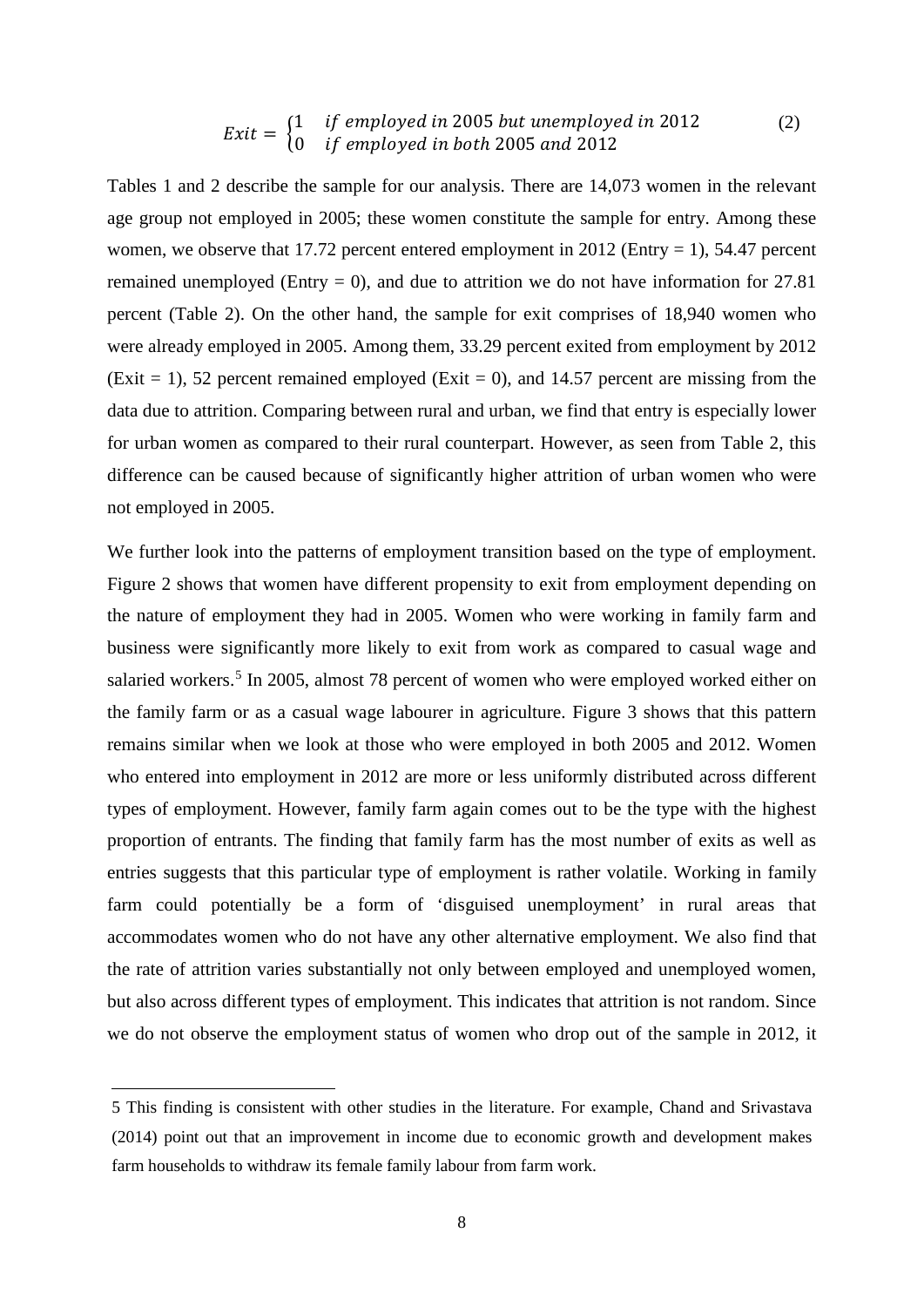necessitates incorporating the incidence of endogenous attrition in our analysis of employment transition. The next section lays out an econometric model to deal with these issues.

#### **4 EMPIRICAL METHODOLOGY**

The objective of this study is to identify the employment transition probabilities and their determinants. In particular, we are interested in estimating how the probabilities of entry into and exit from employment are affected by various individual, household, and other factors. Towards this objective, we estimate two separate linear probability models for entry and exit given as follows.

$$
Prob(Entry_{ihds} = 1) = X_{ihds} \beta + u_{ihds}
$$
\n(3)

<span id="page-10-1"></span><span id="page-10-0"></span>
$$
Prob(Exit_{\text{ihds}} = 1) = X_{\text{ihds}} \gamma + \varepsilon_{\text{ihds}} \tag{4}
$$

The subscripts i, h, d, and s respectively denote individual, household, district and state. The dependent variable in Equation *[\(3\)](#page-10-0)* is a binary indicator of whether a woman has entered into employment between 2005 and 2012. In Equation *[\(4\)](#page-10-1)* the dependent variable indicates whether a woman has exited from employment between 2005 and 2012. The vector  $X_{ihds}$  includes various individual, household, and regional characteristics that affect the employment transition probabilities. While we include the same explanatory factors in the two equations, we allow their effects to differ for entry and exit. A discussion of the explanatory variables is provided later in this section.

The definition of entry and exit depends on the initial status of employment. The sample of women considered in the regression for entry consists of those who were unemployed in 2005. On the other hand, the exit decisions are observed only for those who were employed in 2005. Since the initial employment status is potentially endogenous, therefore we have a sample selection problem if we estimate the entry and exit probabilities based on these sub-samples and ignore the endogeneity of the initial status of employment (Heckman, 1981). The empirical literature on poverty dynamics and employment transitions deals with the issue of endogenous initial condition using a switching regression model (Stewart and Swaffield, 1999; Bruce, 2000; Cappellari and Jenkins, 2004; Jeon, 2008). Similar to the Heckman's two step estimator, this method involves estimating a first stage probit equation of initial employment status, and calculating the inverse Mills ratio ( $IMR_{emp}$ ) which is then included in the entry and exit equations to correct for sample selection bias (Orme, 1997; Bruce, 2000; Jeon, 2008). We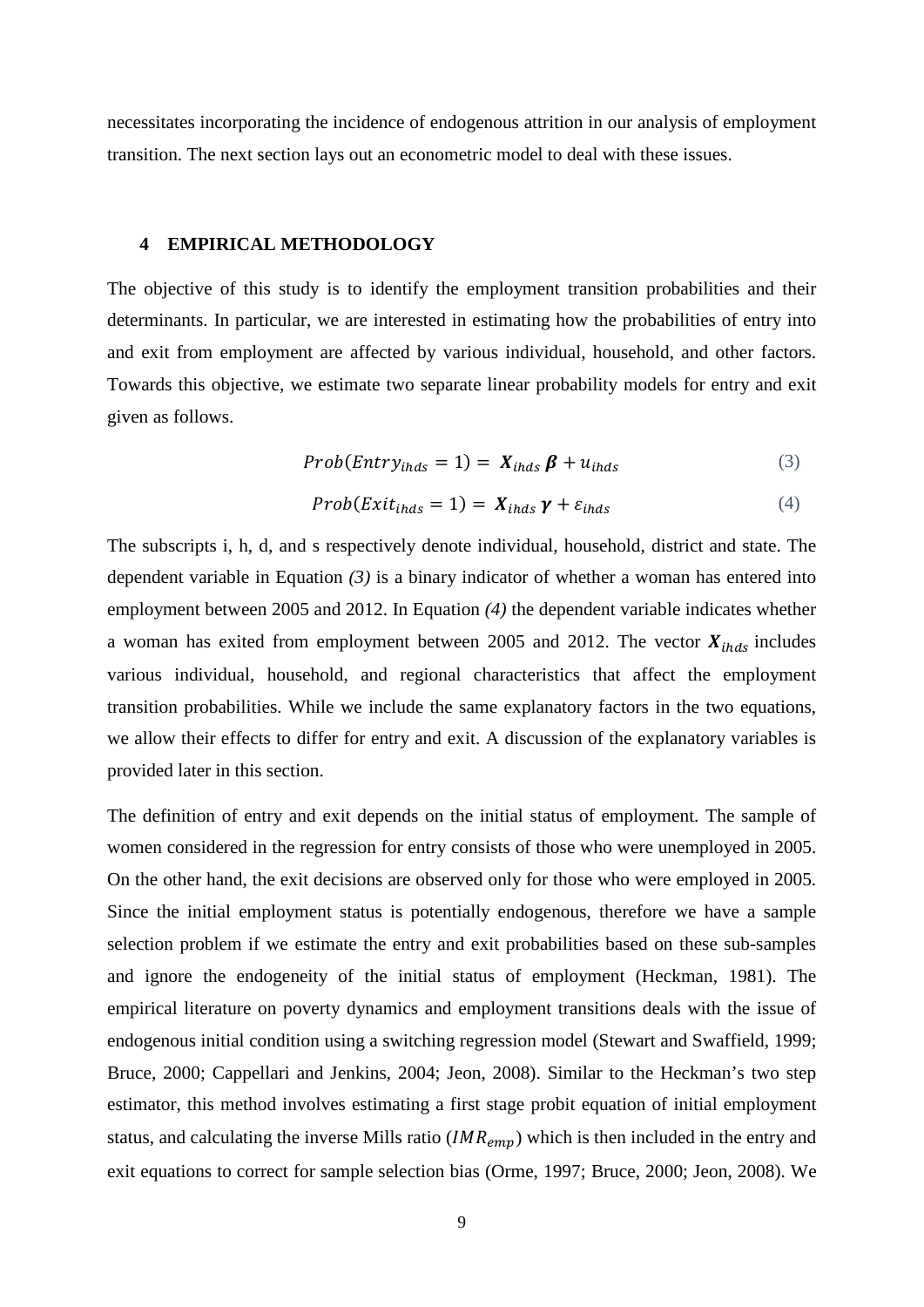adopt a similar framework and specify the initial employment decision in the following equation:

<span id="page-11-0"></span>
$$
Emp_{0,ihds}^* = \mathbf{Z}_{ihds} \boldsymbol{\phi} + v_{ihds}
$$
  
 
$$
Emploved_{0,ihds} = 1 \Big[ Emp_{0,ihds}^* > 0 \Big]
$$
 (5)

 $Emp_{0, hds}^*$  is a latent continuous variable which measures the gains from employment and whose observable counterpart is the binary indicator of whether a woman was employed in 2005 (*Employed*<sub>o,ihds</sub> = 1) or not (*Employed*<sub>o,ihds</sub> = 0).  $\mathbf{Z}_{ihds}$  is the vector of baseline characteristics that determine the probability of employment in 2005.

In addition to initial employment status, we also need to take into account the problem of panel attrition in our model. Almost 20 percent of the women from 2005 sample are not included in the 2012 sample; therefore, we do not observe their employment status in 2012 and hence we cannot define entry or exit variables for these women. If attrition is non-random, excluding these women can result in biased estimates in the entry and exit equations. From Table 2 we find that women who were unemployed in 2005 are more likely to be absent from the 2012 sample. It is possible that these women managed to get employment by migrating to some other place, although they are not considered in our estimation of the entry equation. The existing literature suggests that sample drop-outs are often endogenous for estimating transition probabilities and hence should not be ignored (Cappellari and Jenkins, 2004; Cappellari, 2007). Therefore we introduce another latent variable  $Revention_{hds}^*$  capturing the propensity to remain in the sample; we can observe the binary indicator of whether the individual remained in the sample ( $Retention_{ihds} = 1$ ) or dropped out ( $Retention_{ihds} = 0$ ):

<span id="page-11-1"></span>
$$
Retentioninds* = Winds \psi + einds
$$
\n
$$
Retentioninds = 1[Retentioninds* > 0]
$$
\n(6)

Equations *[\(5\)](#page-11-0)* and *[\(6\)](#page-11-1)* reflect the two sources of sample selectivity that need to be dealt with while estimating employment entry and exit. Our descriptive analysis suggests that initial employment and sample attrition are likely to be correlated. Therefore, we follow the recommendation of Vella (1998) and estimate both Equation *[\(5\)](#page-11-0)* and *[\(6\)](#page-11-1)* using a bivariate probit model. Then selection correction terms are calculated and included as additional explanatory variables in the main entry and exit equations. These additional variables would correct for endogeneity arising from the double selection problem due to initial employment and attrition (Tunali, 1986; Kimmel, 1998; Cutillo and Centra, 2017). The final entry and exit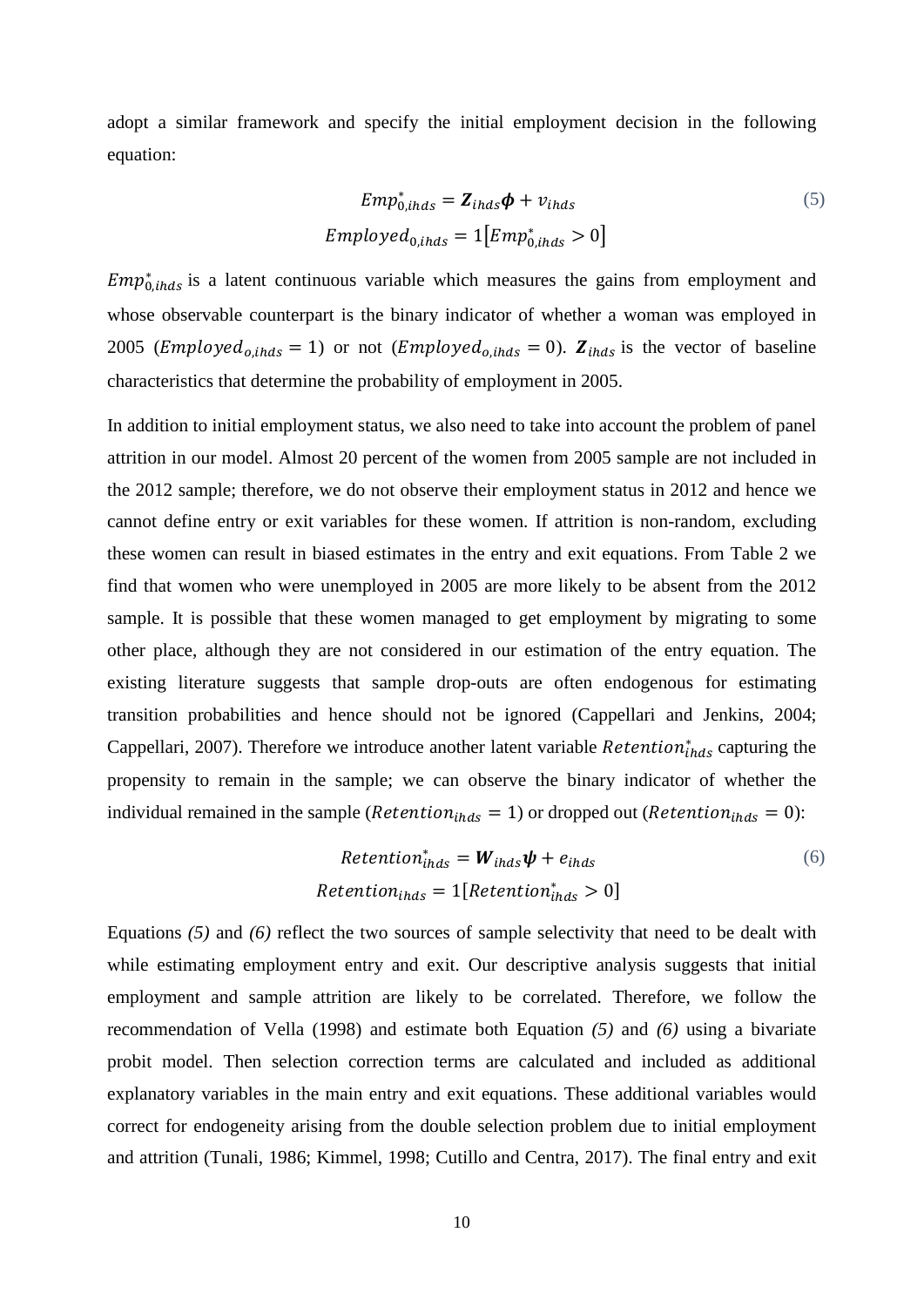equations are estimated using linear probability models because it is straightforward to include the selection correction terms as additional independent variables in a linear model. Moreover, linear models require less distributional assumptions and are often preferred than non-linear models when the main interest is to estimate the marginal effects of the explanatory factors (Angrist and Pischke, 2009). The standard errors of the coefficients are estimated to be robust to heteroskedasticy and arbitrary serial correlation among observations in the same primary sampling units (PSU) i.e. village or town. Further, the standard errors are bootstrapped to avoid the problem of generated regressors due to the inclusion of the selection correction terms.

## **Identification**

 $\overline{a}$ 

For identification, the initial employment and attrition equations should include some explanatory variables (instruments) which are validly excluded from the main entry and exit equations. Otherwise, identification would completely hinge on the non-linear functional form of the inverse Mills ratios. For the initial employment equation we use two instruments. Rainfall, through its effect on agriculture, is likely to affect household income especially in rural areas. Female labour supply may increase as a coping strategy to reduce the uncertainty in earnings caused by lower rainfall (Attanasio et al., 2005; Bhalotra and Umana-Aponte, 2010). Therefore, we include district level rainfall of 2004 that corresponds to the baseline employment status as one of the identifying variables. To ensure that the exclusion restriction is met, we include the average rainfall between 2005 and 2011 in the main entry and exit equations. It is plausible to assume that the rainfall of 2004 will affect employment in 2005; however, it will not have any direct effect on employment decisions made between 2005 and 2012 especially after the rainfall during this time span has been included as control variable. Since urban areas do not have agricultural opportunities, rainfall may not be relevant for female employment. Therefore we consider another variable that is pertinent to both rural and urban areas. Local economic development creates employment opportunities for women. Recently, a growing number of studies have used satellite data on night-time lights to measure economic growth and development at a regional level (Henderson et al., 2012). We use nighttime luminosity averaged over a district as an indicator for the intensity of economic activities in the region. [6](#page-12-0) While the average growth rate of nightlights between 2005 and 2011 is included

<span id="page-12-0"></span><sup>&</sup>lt;sup>6</sup> This variable is constructed from the satellite data on lights at night. This data is recorded worldwide for every one square kilometre area (approximately) by the Operational Linescan System (OLS) flown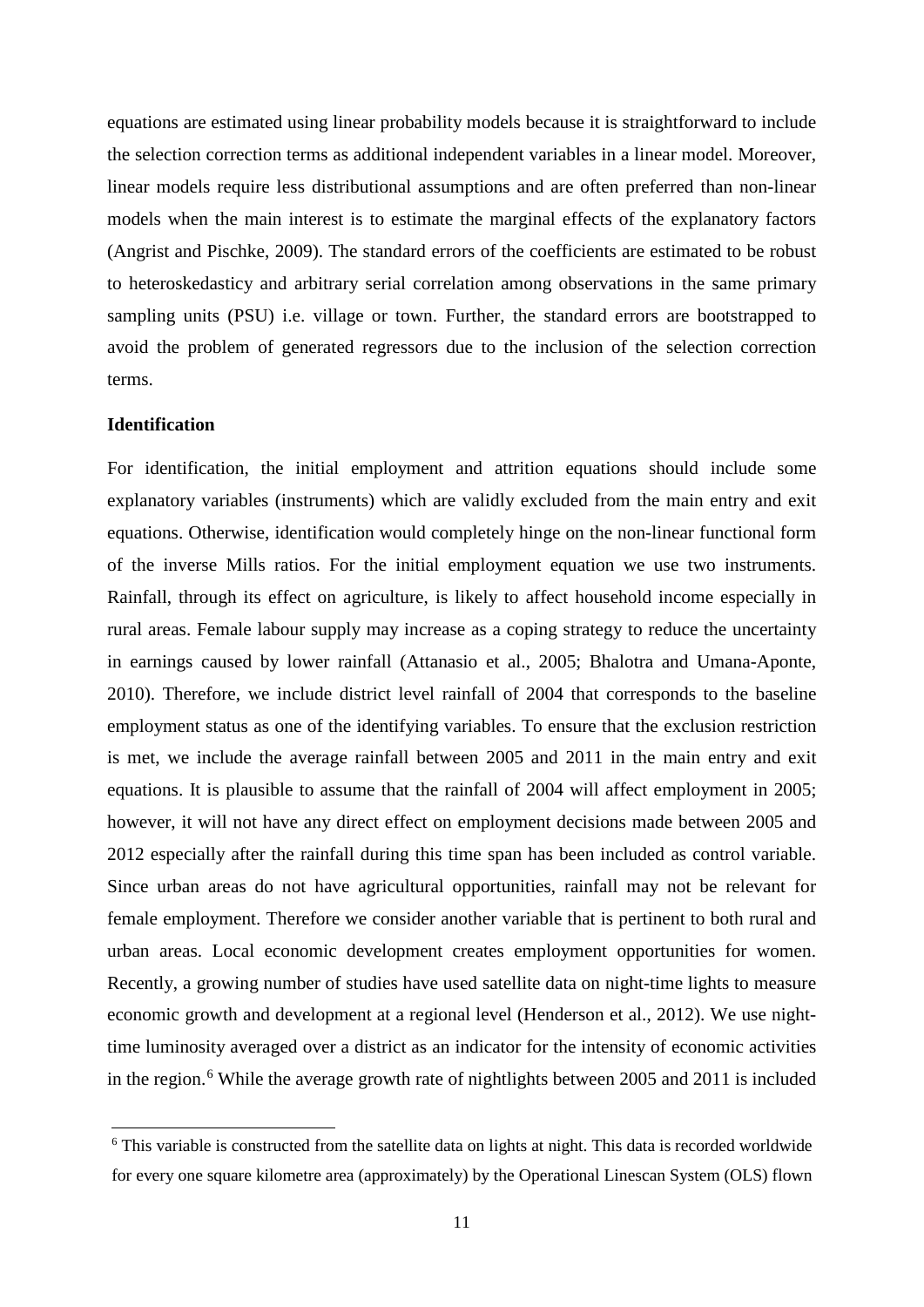in the entry and exit equations, nightlight of 2004 is included only in the baseline employment equation. The identifying assumption is that nightlights in 2004 would not have any direct effect on employment post-2005 except through its effect on employment in 2004, and other control variables such as income of the household.

The retention equation should also contain an identifying explanatory variable that is validly excluded from the main equations. The existing literature dealing with non-random attrition issues in developing country panel data indicates that the survey interview procedure often captures variables that are able to predict panel attrition. For example, Maluccio (2004) uses quality of first round interview variables as instruments for such selection at the household level. Mahringer and Zulehner (2015) use whether the individual was the respondent for the family specific questions in the interview to predict individual level attrition. Following the same line of thought, we use a linear function of the person identifier in the 2005 sample as an instrument for retention. Person identifiers are numbers that are assigned to each member of the household by the survey enumerator. We posit that persons who are recorded first are those with higher attachment to the household and hence less likely to subsequently drop out of the sample. To ensure that the person identifier is not picking up the effect of intra-household relationship which may be an important determinant of labour supply decisions, we include relationship to household head as a control variable in all the equations. After controlling for relationship patterns, the person identifier should predict attrition but not have any direct effect on labour supply decisions.

## **Other explanatory variables**

<u>.</u>

Following the literature on the determinants of female labour force participation, we include various explanatory variables at the level of individual, household, and community. Apart from the identifying variables used in the selection equations, all equations include some common variables that are defined from the baseline survey of 2005. Among the individual characteristics, we include dummy variables to indicate age-categories, marital status, relationship to household head, and own education level of the woman. Having young children implies childcare duties, hence it can affect female labour supply. Therefore we include the

on the Defense Meteorological Satellite Program (DMSP) satellites. This dataset has been downloaded from the website of the National Oceanic and Atmospheric Administration (NOAA) of the USA (http://ngdc.noaa.gov/eog/dmsp/download\\_radcal.html) and matched at the district level using the latitude and longitude co-ordinates.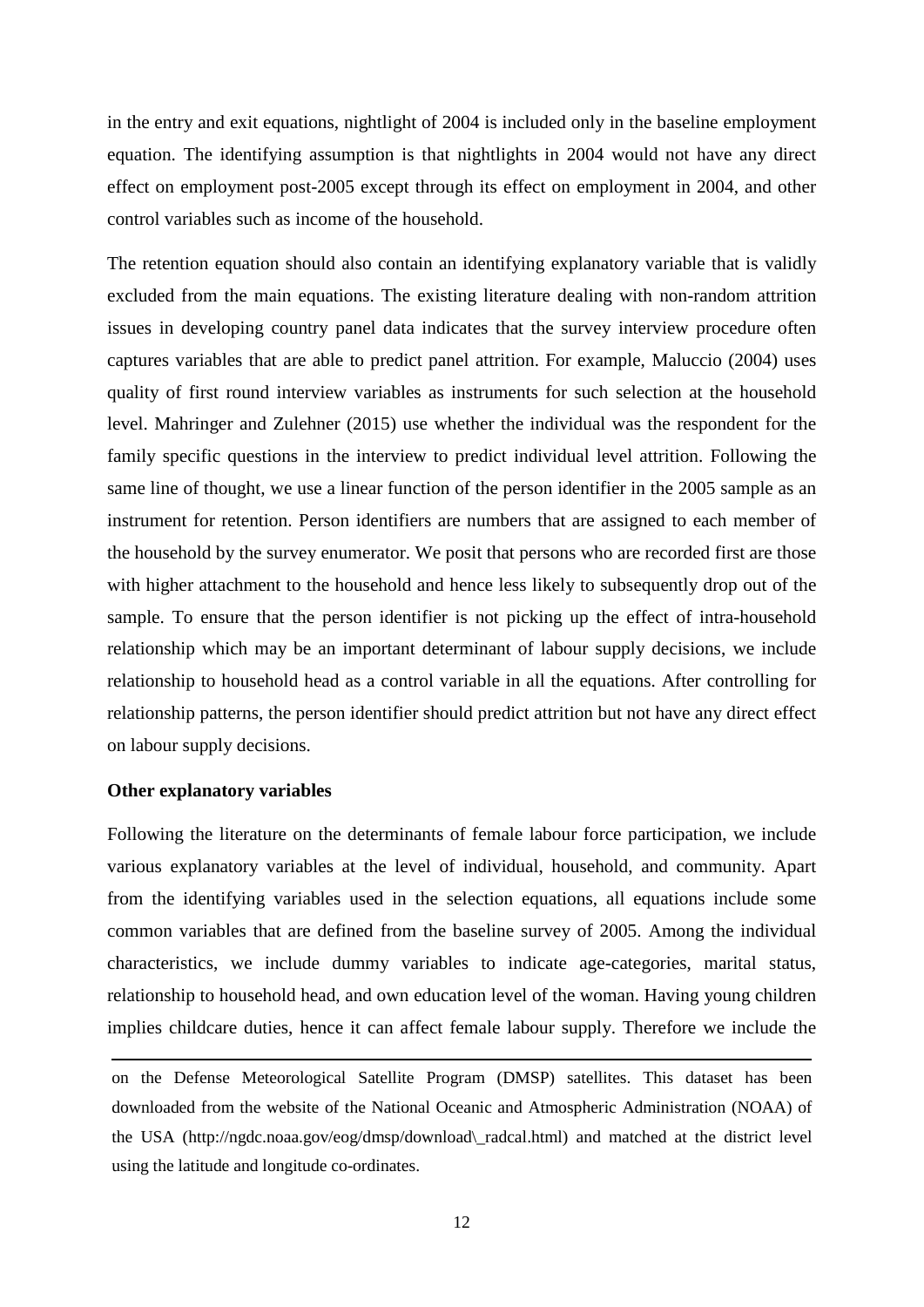number of children below 5 years of age as an explanatory variable. The effect of in-laws has been found to differ across existing studies. On one hand, in-laws may interfere and prevent women to participate in the workforce (Sorsa et al., 2015). On the other hand, they may provide childcare support and allow women to work (Chatterjee et al., 2015). Therefore, we include a dummy variable to indicate cohabitation with the father or mother in-law. In the context of India, household status, reflected by the caste of the household, plays a major role in female participation in the labour force (Eswaran et al., 2013). So we include dummy variables to reflect the caste of the household. For similar reasons, religion dummies are also included. We include household size which may affect intra-household decisions about labour supply. The need for elderly care may preclude women from working outside of the home. To capture this effect we include the number of elderly members (above 65 years age) present in the household.

As discussed in the background section, various studies have emphasized the role of household's income and education of males in explaining the falling trend in female LFPR. We account for such factors in our analysis. First, we include the highest education level of male members in the household. Second, we include an asset index to reflect the wealth level of the household.[7](#page-14-0) Finally, we include household's total income excluding the woman's own income.[8](#page-14-1) Although asset and income both broadly reflect the standard of living of a household, they may not measure the same aspect of it. For instance, when income levels are volatile in presence of shocks, wealthier households may be able to smooth consumption by selling off assets. In such scenario, women from wealthier households may have lower propensity to increase their labour supply than those from poorer households. Thus, the dynamics of

**.** 

<span id="page-14-0"></span><sup>7</sup> The asset index is calculated based on the number of durable consumer goods and housing related assets possessed by the household. These assets include items such as television, fridge, telephone, motor cycle, washing machine, etc.

<span id="page-14-1"></span><sup>8</sup> It requires us to calculate individual level income to arrive at this measure of household income net of woman's own income. For wage or salary earners, individual level income is reported in the survey. However, in case of family business or farm work, we only know the aggregate household income and which members participated in that work. For these kinds of work, we calculate individual income assuming that each participating member earns equally. The main results presented in the next section are not sensitive to this assumption, and are qualitatively unchanged even if we use other measures of household income. However, we prefer to use this measure because it is less endogenous to a woman's own labour supply.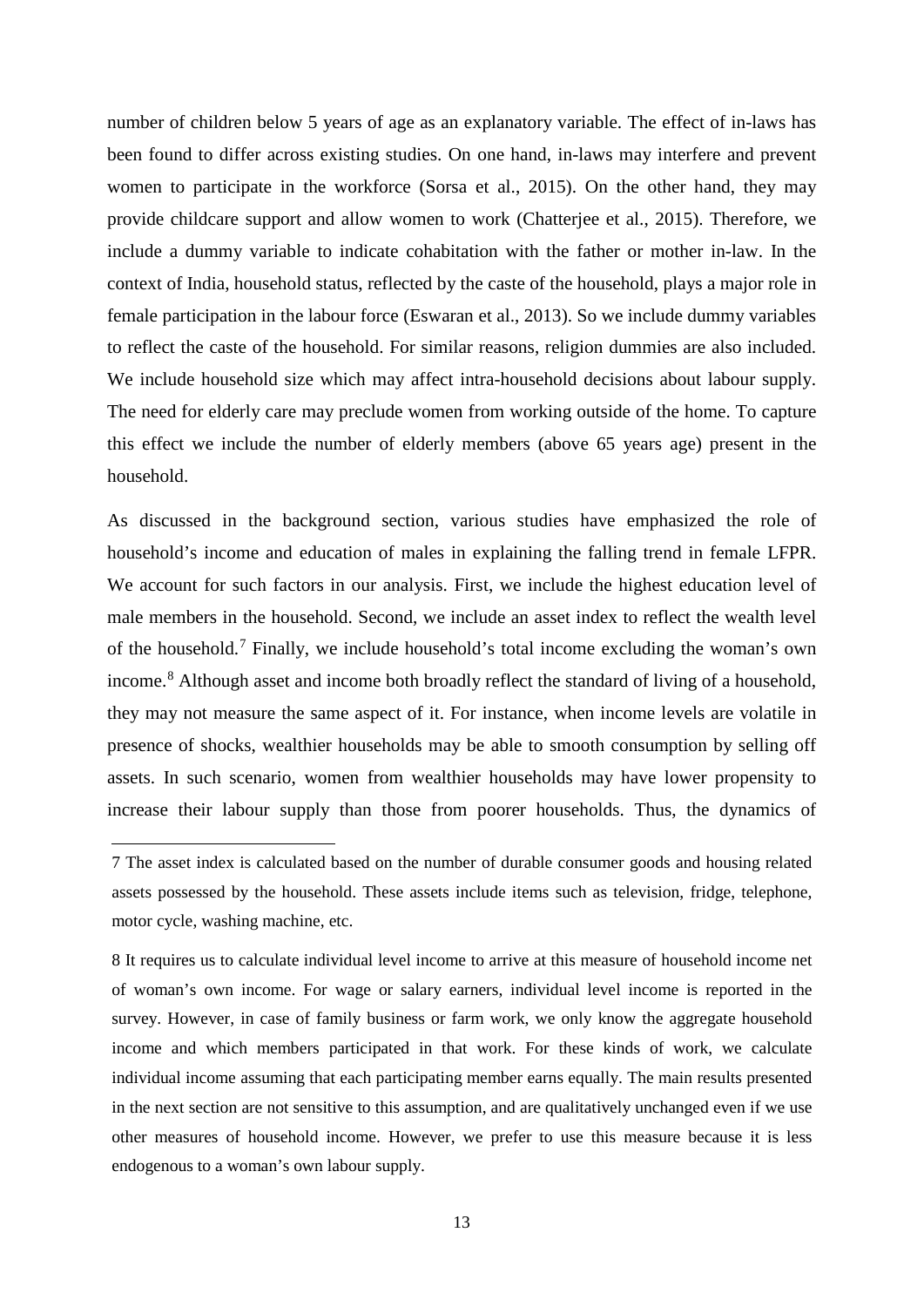women's labour supply may respond differently to variation in asset and income. Hence we control for both these measures of economic status in the regressions. In addition to these variables, every regression includes state fixed effects to account for state specific differences in gender norms and other unobservable factors.

The initial employment and retention equations include only baseline characteristics along with the instruments. In the entry and exit equations, we also include additional variables capturing the change in some key factors between 2005 and 2012. By analysing changes over time, this framework helps us to account for time invariant individual heterogeneity and explore how these explanatory factors affect female employment. We include the number of new children born between the two rounds, and the change in number of elderly persons to investigate whether women's labour force transition is affected by the need for childcare and elderly care, respectively. The other two major variables are changes in household assets and income. These are included even after controlling for the baseline asset and income levels.

In addition to the individual and household level variables, we look into the role of government policy in promoting female labour supply. Specifically, we analyse the effect of a large rural workfare program, the National Rural Employment Guarantee Scheme (NREGS), on women's employment entry and exit probabilities. NREGS was implemented in rural areas to provide livelihood security to households. Every rural household is entitled to 100 days of annual employment in unskilled public works conducted under this scheme. It targets one-third of the beneficiaries to be women, and offers equal wage rate to men and women. Thus, it has the potential to raise female labour force participation (Afridi et al., 2016). The scheme was initiated in 2006 and subsequently spread in all districts of India. We use the average funds sanctioned for each district between 2006 and 2011 to measure the intensity of the program.<sup>[9](#page-15-0)</sup> This district level variable is included as an explanatory variable to evaluate whether higher availability of jobs in the district affects employment transition of rural women.

We carry out the analysis for the overall sample, and also for rural and urban areas separately. In the overall sample, a binary variable indicating whether the household lives in a rural or urban area is included. Summary statistics on the relevant variables are provided in Table 3.

<u>.</u>

<span id="page-15-0"></span><sup>9</sup> The funds data were obtained from the official website of NREGS (http://www.nrega.nic.in).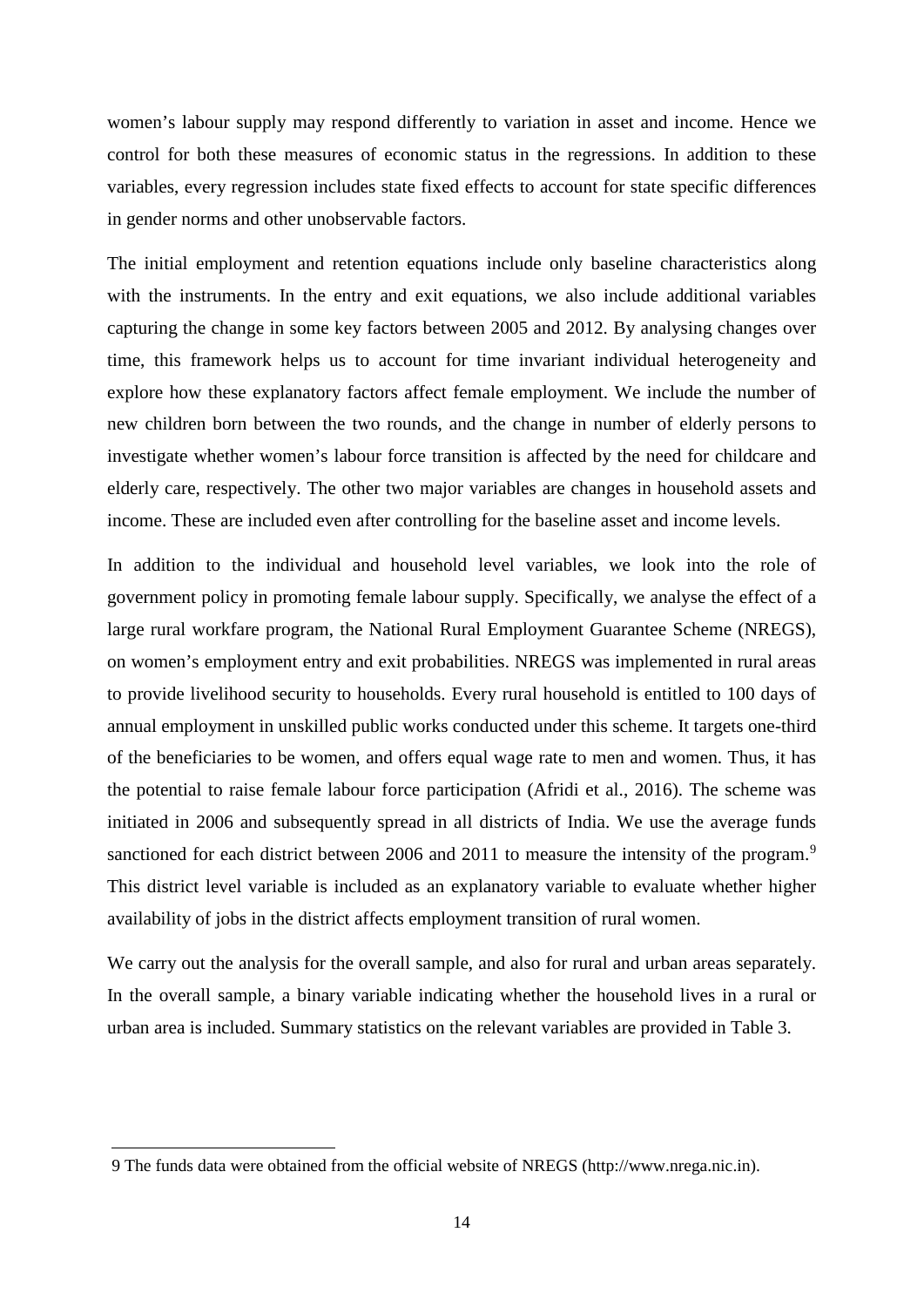### **5 RESULTS**

We begin this section by explaining the results of estimation of the two selection equations for initial employment and attrition. In the subsequent discussion, we will focus on the entry and exit equations.

### **Initial employment**

Table 4 presents the marginal effects of the explanatory variables from the probit equation for women's employment in 2005. The first set of variables denotes various age categories where the omitted base category is 25-29 years. The coefficients imply that the effect of age on employment is nonlinear – the employment probability is higher for middle aged women and lower for both younger and older women. As compared to married women (base category), single women are less likely to be employed in rural areas. Villagers often attach social stigma to single women's participation in economic activities outside of the home, which could explain this finding. In contrast, single women are more likely to be employed in urban areas where they may enjoy greater freedom and work opportunities as compared to rural women. Probably due to similar reasons, women who are separated or divorced are also more likely than married women to participate in employment in urban areas; in addition, such women will have a higher need for own earnings. We find that women who are household heads (base category) are more likely to be employed than any other member of the household. Consistent with other studies such as Klasen and Pieters (2015), employment has a U-shaped relationship with education, particularly in urban areas. The omitted category here indicates no formal education, while the included dummies reflect primary, secondary, and tertiary as the highest level of education completed by the woman. In rural areas, women without any formal education have a higher probability of being employed than women with any other level of education. However, in urban areas, women with lowest (no formal schooling) and highest (tertiary educated) levels of education are more likely to have employment than those with mid levels of education. Having young children (below 5 years of age) significantly reduces the likelihood of being employed. However, if the mother or father in-law co-resides in the household, it helps women to participate in employment, perhaps by sharing the household chores and childcare duties. Women from lower caste households are more likely to participate (except Scheduled Caste in rural areas). Hindu women are more likely to be employed than Muslims, but less likely than other religions. Belonging to a larger household helps women in urban areas to join the workforce. Also, having an elderly member (aged above 65 years) has a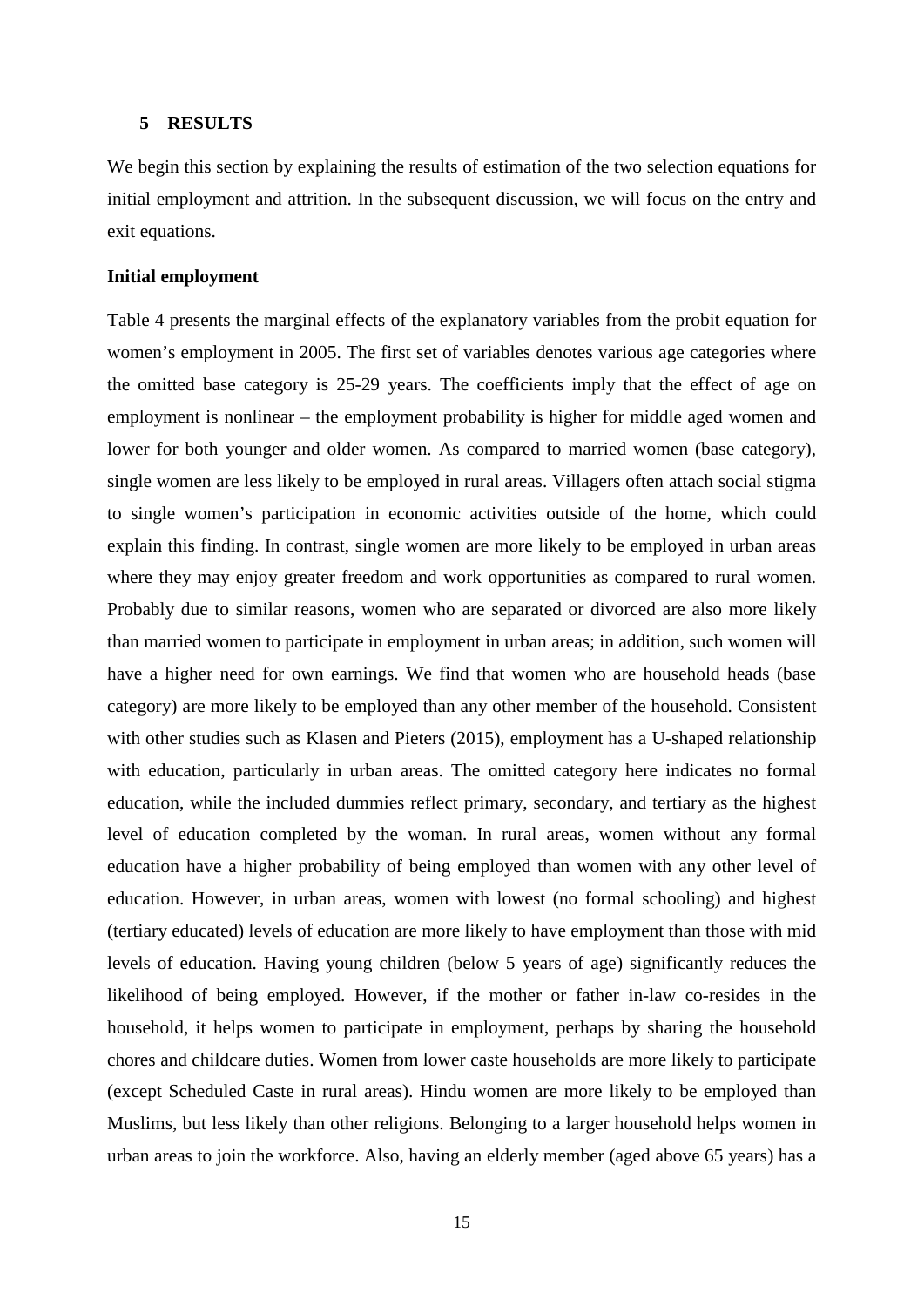positive effect on women's employment in rural areas. While interpreting these effects, it should be noted that in this cross-sectional regression, the direction of causality is less clear. For instance, women who are employed may ask the elderly to stay with the family to look after the children and other household duties. If the household has an educated male member, it reduces the probability of women's employment, consistent with Afridi et al. (2017). We also find that there is a strong and significant negative income and wealth effect. Overall, urban females are less likely to be employed than their rural counterpart.

We find that the instruments have significant impact on women's employment in 2005. Rainfall has a negative effect in rural areas, suggesting that women tend to participate more in the labour market when agricultural production is adversely affected by low rainfall. The average marginal effect of nightlights is negative both in rural and urban areas. To investigate this further, we include a quadratic term of nightlights in the same regressions. Figure 4 shows that there is a clear U-shaped relationship between local economic development and female employment in the cross-sectional data.<sup>[10](#page-17-0)</sup>

## **Attrition**

 $\overline{a}$ 

The determinants of sample retention are presented in Table 7. The effect of the instrument is statistically significant and its direction supports our hypothesis. Even after taking into account intra-household relationship patterns, we find a significant negative effect of the individual identifier variable on the probability of retention. Thus, individuals recorded lower in the list in 2005 have higher probability of attrition from the 2012 survey. The effects of other explanatory variables are in the expected direction. Due to the patrilocal residence system, women stay with their husband's family after marriage. We therefore find that younger and unmarried women are more likely to drop out of the sample in 2012 because some of them may have moved after marriage. Women with higher levels of education are less likely to be present in the sample as they may have greater mobility. Having young children and living with in-laws or in a larger family increases the likelihood of retention. Belonging to a richer family and living in a more developed (as captured by night lights) or in an urban area increases women's mobility and decreases the probability of retention.

<span id="page-17-0"></span><sup>10</sup> This is similar to cross-sectional tests of the so-called feminization U hypothesis. See Goldin (1995) and Gaddis and Klasen (2014).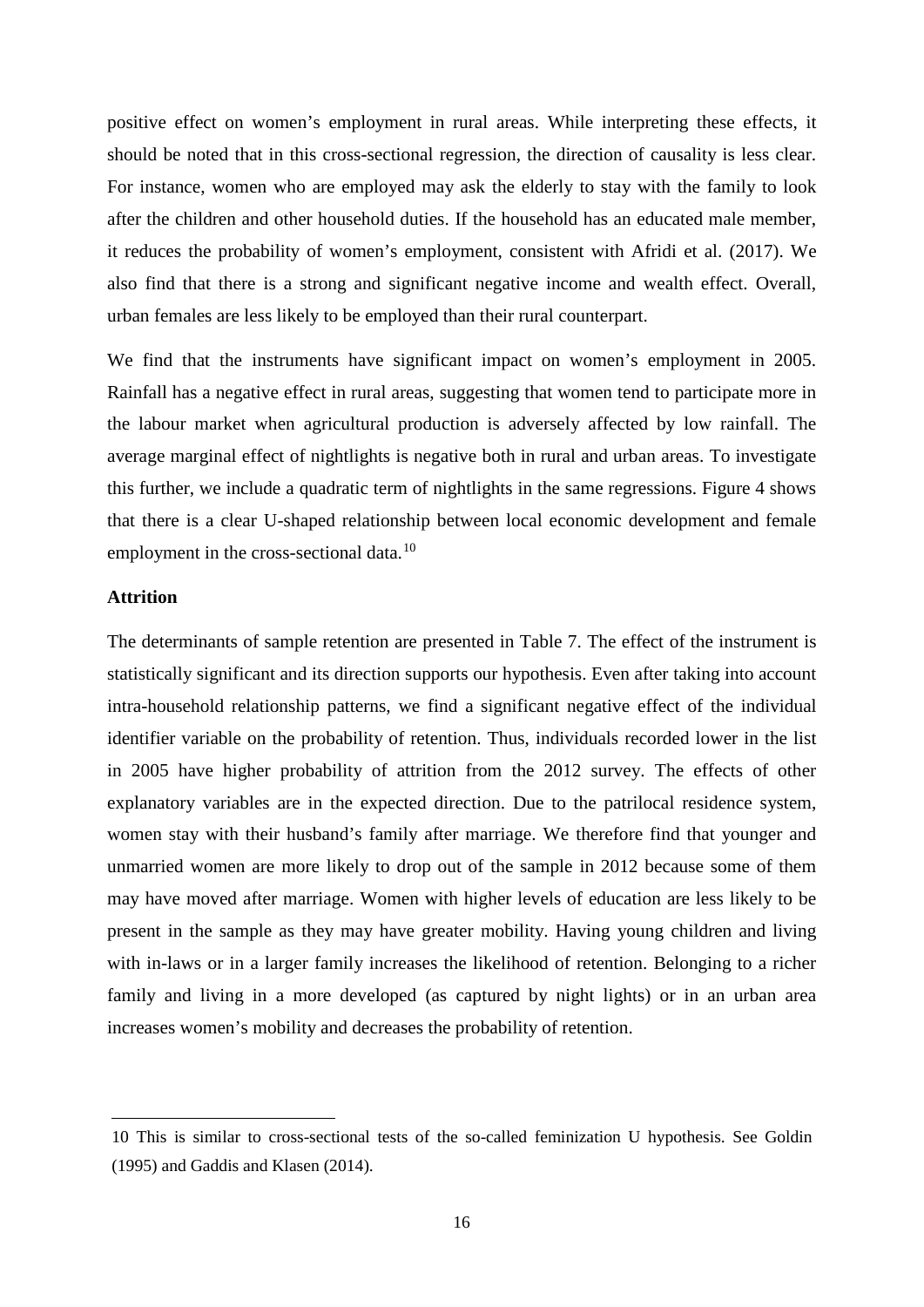## **Entry and Exit**

<u>.</u>

Next we move on to discuss the main results of entry and exit probabilities, presented in Tables 5 and 6 respectively.<sup>[11](#page-18-0)</sup>

*Individual characteristics:* The coefficients on the age dummies show that as women get older, they are less likely to enter and more likely to exit the labour force. In order to further illustrate the effect of age, we predict the entry and exit probabilities for each age-group from this model and plot them in Figure 5. It is not surprising that the oldest group aged 50–55 years have the lowest probability for entry and highest probability for exit as compared to younger women. In 2012, these women are 57–62 years old, therefore, some of them have retired from employment. However, it is a striking finding that the probability of exit is higher for younger age-groups as well, except 25–29. Even the youngest women considered in the sample have equal rates of entry and exit. Thus, we find that women of almost all ages are dropping out of labour force at a higher rate than they are entering the labour force.

The marital status does not affect entry and exit significantly. The relationship variables reveal that wife and daughter-in-law of the household head are less likely to enter and more likely to exit the labour force. The non-linear U-shaped relationship between own education level and employment seems to be valid even in the entry and exit equations. Women who have education level below primary and at least tertiary are more likely to enter and less likely to exit employment than those with mid-levels of education.

*Number of children in the household*: Number of new children born between the two rounds has a significant negative (positive) effect on women's entry into (exit from) the labour market. The effect is even higher for urban women's withdrawal from work, although the magnitude of the effect is rather small. Having a new-born child is associated with a 2 percentage points lower probability of entry, and 3–6 percentage points higher probability of exit. A caveat in interpreting this coefficient is that the fertility decision may be made jointly with the labour supply decision. Therefore the causal direction is not clear in this case. However, it is indicative of the fact that the need for childcare potentially restricts young

<span id="page-18-0"></span> $11$  The coefficients of the selection correction terms on retention and initial employment are jointly significant for entry equation in the overall sample. The selection correction term of initial employment individually has significant effect on the probability of entry in the overall sample, and exit in the urban sample.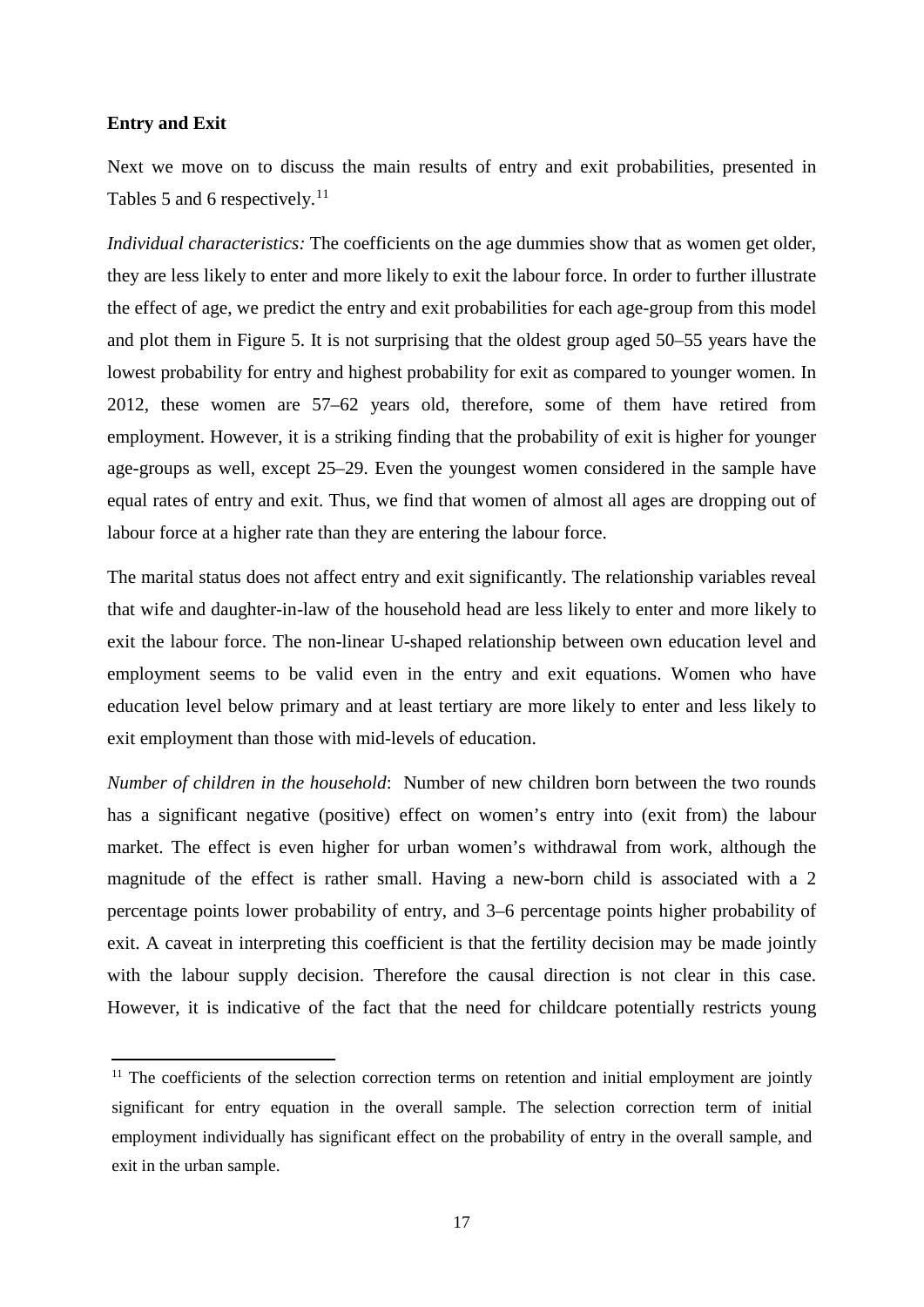mothers from entering, and forces those to quit who are already participating in the labour market. The number of children who were below 5 years of age in 2005 positively affects entry in urban areas, and negatively affects exit in rural areas. These children are in the schoolgoing age of 7-12 years age in 2012. Mothers may be able to participate in the labour market when these children join school. Therefore, the effects of younger and older children are in opposite direction because of the difference in childcare needs.

*In-laws and elderly members in the house:* We do not find any significant effect of presence of in-laws, the number of elderly members, or its change on the probability of entry. However, some of these variables significantly affect the decision to exit. Presence of in-laws, similar to its effect on baseline employment, reduces dropout from labour force by 4.3 percentage points in rural areas. But an increase in the number of elderly between the two rounds is significantly associated with women's higher propensity to exit from the employment. In the rural sample, having an additional elderly person in the household increases the exit probability by 2.3 percentage points. This indicates that the additional responsibility of elderly care may force women to withdraw from the labour force.

*Social category and religion:* Women from socially disadvantaged or backward caste such as Scheduled Tribes (ST), Schedule Caste (SC) and other backward caste (OBC) categories are significantly more likely to enter into employment and less likely to exit as compared to the high caste category in rural areas. Unlike the baseline employment level, the employment transition does not depend on caste in urban areas. Religion also plays an important role in determining women's employment transition. Muslim women are less likely to take employment and more likely to quit as compared to Hindu women; these coefficients are significant across overall, rural and urban samples.

*Education of male:* Women belonging to households that have highly educated male members are less likely to enter and more likely to withdraw from the labour force. This is especially true in the rural areas. Households that have educated males are likely to be economically better off and also have higher social status. This finding shows that social status of households in rural areas is a compelling factor that determines whether a woman would work.

*Household income and asset:* We investigate the hypothesis that women participate in the labour market when there is a need for augmenting household income, and they withdraw from employment when the household becomes affluent. One potential concern in identifying the effect of household income on women's employment transition is the fact that we do not have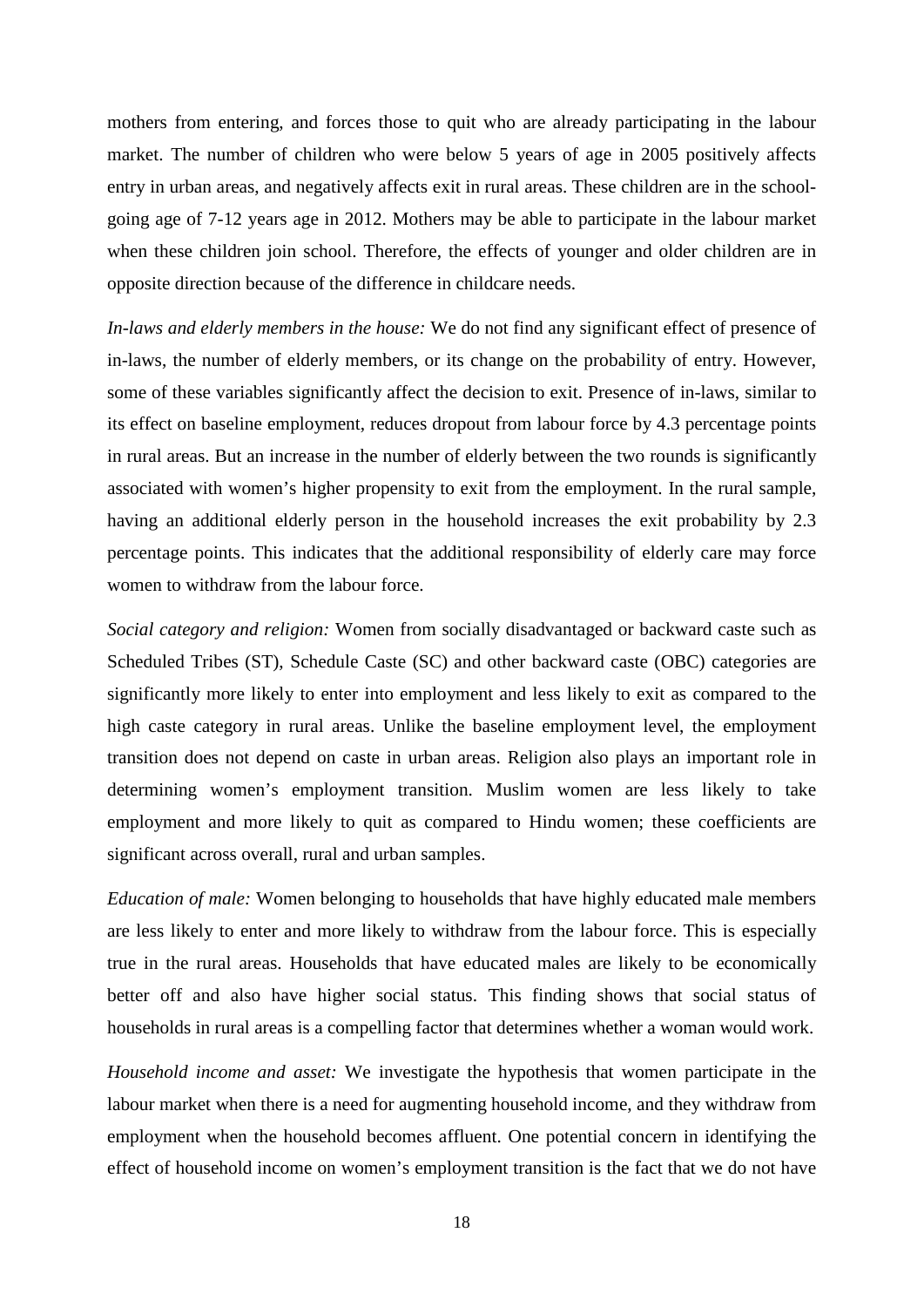an exogenous change in income. Income may itself be affected by individual's labour supply decisions, resulting in reverse causality. We try to mitigate this endogeneity problem by excluding an individual's own income from the measure of household income. Therefore, our income measure essentially consists of other household members' income. In the initial employment regression, we do find a significant negative effect of both household wealth (captured by asset holding) and income on women's employment in 2005. But this crosssectional relationship may be capturing other household specific unobserved effects such as household's preference towards female employment and other gender norms. Therefore, we investigate the relationship from the entry and exit equations where by looking at changes over time, we are able to control for unobserved household and individual heterogeneity that are time invariant.

First we examine how the probability of entry and exit varies with initial level of household assets and income. We find that females from wealthier households are less likely to enter and more likely to exit from employment. Looking at the distribution of initial asset holding, the coefficient would imply that women from the  $75<sup>th</sup>$  percentile household are 10 percentage points less likely to enter in employment than women from the 25<sup>th</sup> percentile household in the overall sample.<sup>[12](#page-20-0)</sup> This effect is stronger for rural women. The effect on exit probability is similar in magnitude but in the opposite direction. While initial income does not significantly affect entry probability, it affects the exit probability in the same direction as wealth. If we look at the distribution of initial income, women from the  $75<sup>th</sup>$  percentile household have about 2 percentage points higher probability of exit than women from the  $25<sup>th</sup>$  percentile household in the overall sample.<sup>[13](#page-20-1)</sup> Therefore, the effect of initial assets seems to be stronger than the effect of initial income on the likelihood of withdrawal from employment. For the urban sample we do not find any significant effect of initial wealth and income on the exit probability.

Next, we measure the changes in household wealth and income between 2005 and 2012 and include them as additional explanatory variables in the regression. An increase in income of

 $\overline{a}$ 

<span id="page-20-0"></span><sup>&</sup>lt;sup>12</sup> In the distribution of household assets in 2005, the  $25<sup>th</sup>$  and  $75<sup>th</sup>$  percentile values are 8 and 18 respectively. We compare between these two levels to portray the difference in transition probabilities between women from a relatively poorer versus relatively richer household.

<span id="page-20-1"></span> $13$  In the distribution of initial income, households that are at the  $25<sup>th</sup>$  percentile have Rs. 15,000 and those at the  $75<sup>th</sup>$  percentile have Rs. 70,000 income.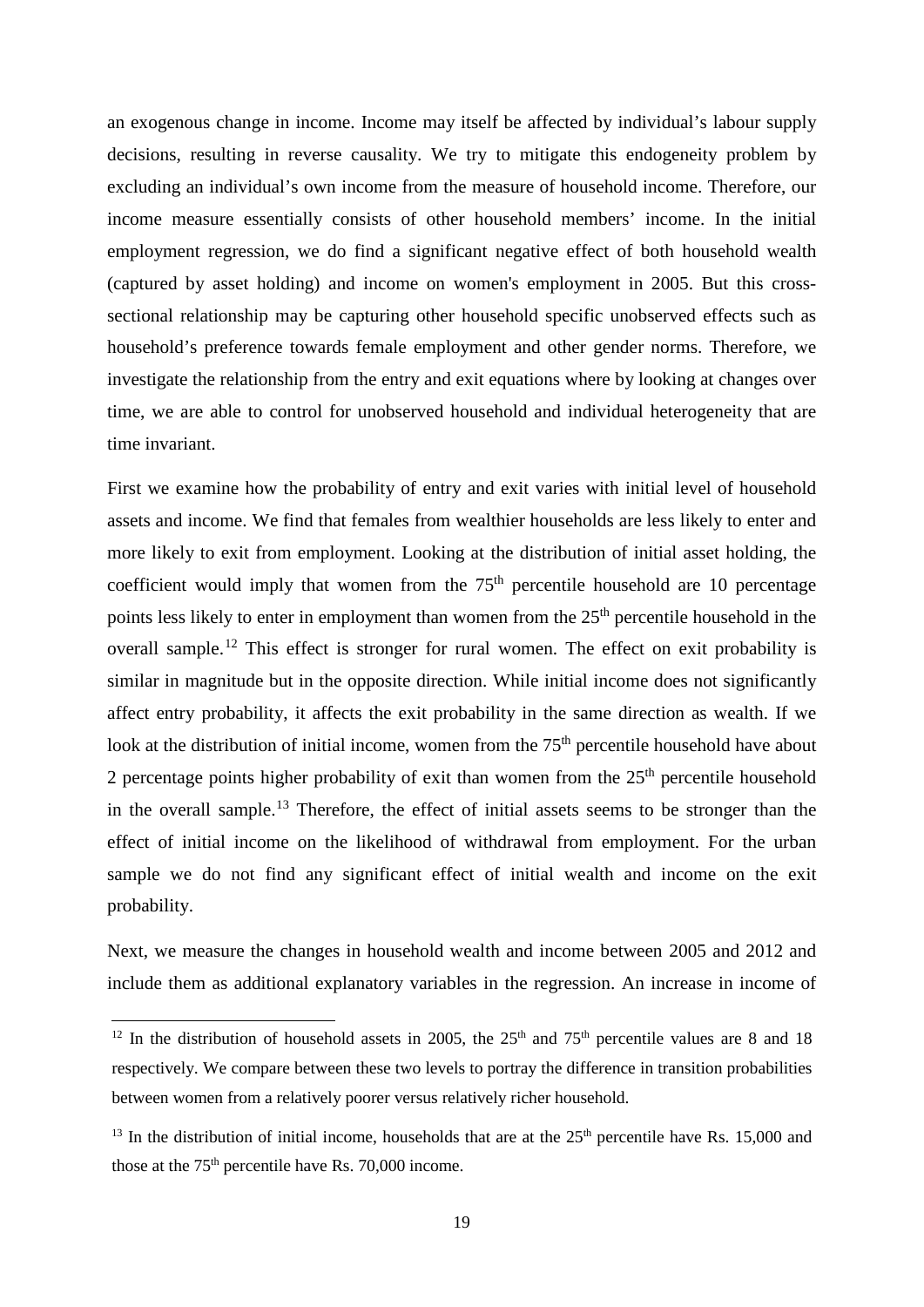other members of the household significantly reduces the probability of woman's entry into employment, and it increases the probability that she will exit from employment. This relationship is present in the overall and the rural sample. The effect of household wealth is also in the same line: when a household becomes wealthier, women from that household have greater chance of becoming unemployed and lower chance of becoming employed. This effect of a change in asset ownership is found to be significant in the overall, rural, and urban samples. Comparing the magnitude of the coefficients between entry and exit equations, we find that the effect of changing income is stronger on the exit probability, while changing assets has a larger effect on the entry probability. In the overall sample, a one standard deviation higher increase in income leads to 0.8 percentage point lower entry and 1.8 percentage points higher exit. However, the likelihood of entry diminishes by 4 percentage points and exit rises by 2.2 percentage points due to a one standard deviation higher increase in assets.

We argue that our estimated effect of wealth is potentially a lower bound of the true effect due to the following reason. If a woman enters employment, then total wealth of household may increase because of the additional contribution from the woman. However, we find a negative effect of rising wealth on women's entry probability. Therefore, it must be the case that the true negative effect is even larger in magnitude, which off-sets the positive effect of woman's own contribution to household wealth, and yields a negative coefficient. Similar argument can be made for the exit probability. The use of temporal variation in our analysis is particularly useful in this case; it provides a more credible estimation strategy than other studies in the literature which use cross-sectional variation.

*Effect of NREGS:* We find that National Rural Employment Guarantee Scheme (NREGS) has an important role to play against women's withdrawal from employment. Having greater work opportunity provided by NREGS positively affects entry, but the coefficient is not statistically significant. Rather, the effect is statistically significant and negative on the likelihood of exit from employment. A 10 percent rise in the amount of NREGS funds allocated to the district would prevent women's exit from employment by around 0.3 percentage points. This suggests that rural workfare program may not sufficiently attract women who are away from the workforce; nonetheless, it may help those who are already participating in the labour force to retain employment. We also find that higher rainfall and growth rate in nightlights help employed women to continue working, although, they do not affect new participation. Besides,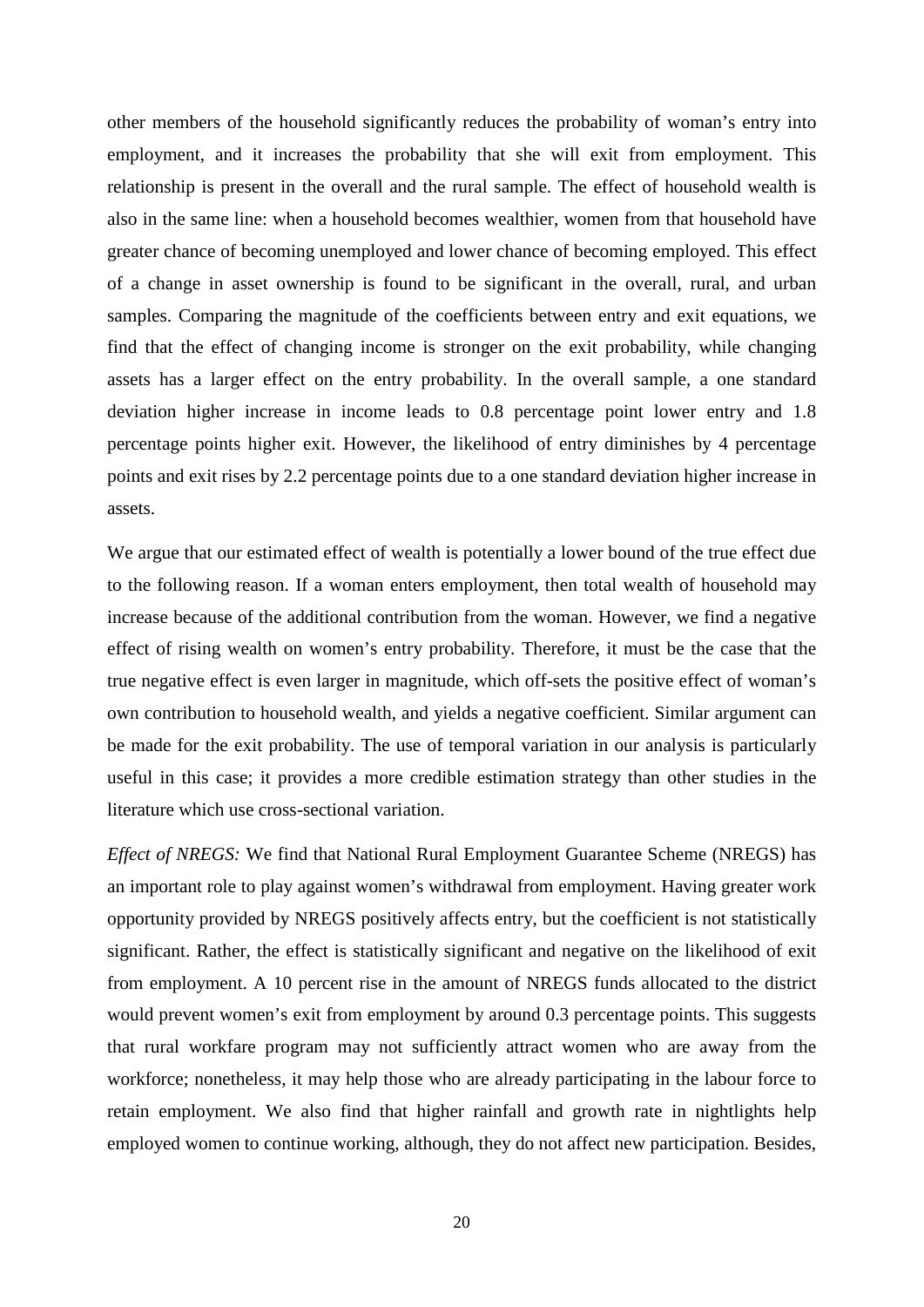holding other factors unchanged, women in urban areas have 11.3 percentage points higher probability of exit.

Finally, it is worth noting that our separate analysis of entry and exit highlights the issue of symmetry, or the lack thereof, in female labour force participation. Our findings suggest that many factors significantly affect either entry or exit, but not both. Furthermore, although the direction of effect on entry is opposite to that on exit, the absolute magnitude is often not the same. As pointed out by Long and Jones (1980), such findings indicate that some of the labour force participation relationships observed in cross-section data are not reversible, and it is important to consider the intertemporal dependence of labour supply decisions.

### **6 CONCLUSION**

Our analysis sheds light on the important issue of low and declining female labour force participation in the context of a large and growing emerging economy. Economic participation of a woman not only has bearing on her own empowerment, but also leads to better intra-household resource allocation resulting in improvements in the human capital of the next generation. Besides, to reap the demographic dividend, it is imperative that policies are made conducive for greater participation of women in the workforce (Klasen, 2017). However, a neglected issue in the literature is the fact that employment status is often dynamic, rather than static, in nature. In the context of India, our study is the first to explicitly model employment entry and exit probabilities of women.

We find that an increase in income of other members of the household leads to lower entry and higher exit probabilities of women. We take into account the asset dynamics of the household and the income effect holds true even after controlling for the asset. The significant effect of household income and wealth is an important finding that potentially provides an explanation why despite economic growth female labour force participation may not increase over time. It clearly shows that when other members have better earnings, then women are discouraged from participating in the labour market. This finding is consistent with the literature which highlights the possibility that women may be disinclined to be employed because of family status concerns and societal norms that stigmatize women's market work (Eswaran et al. 2013, Klasen 2017).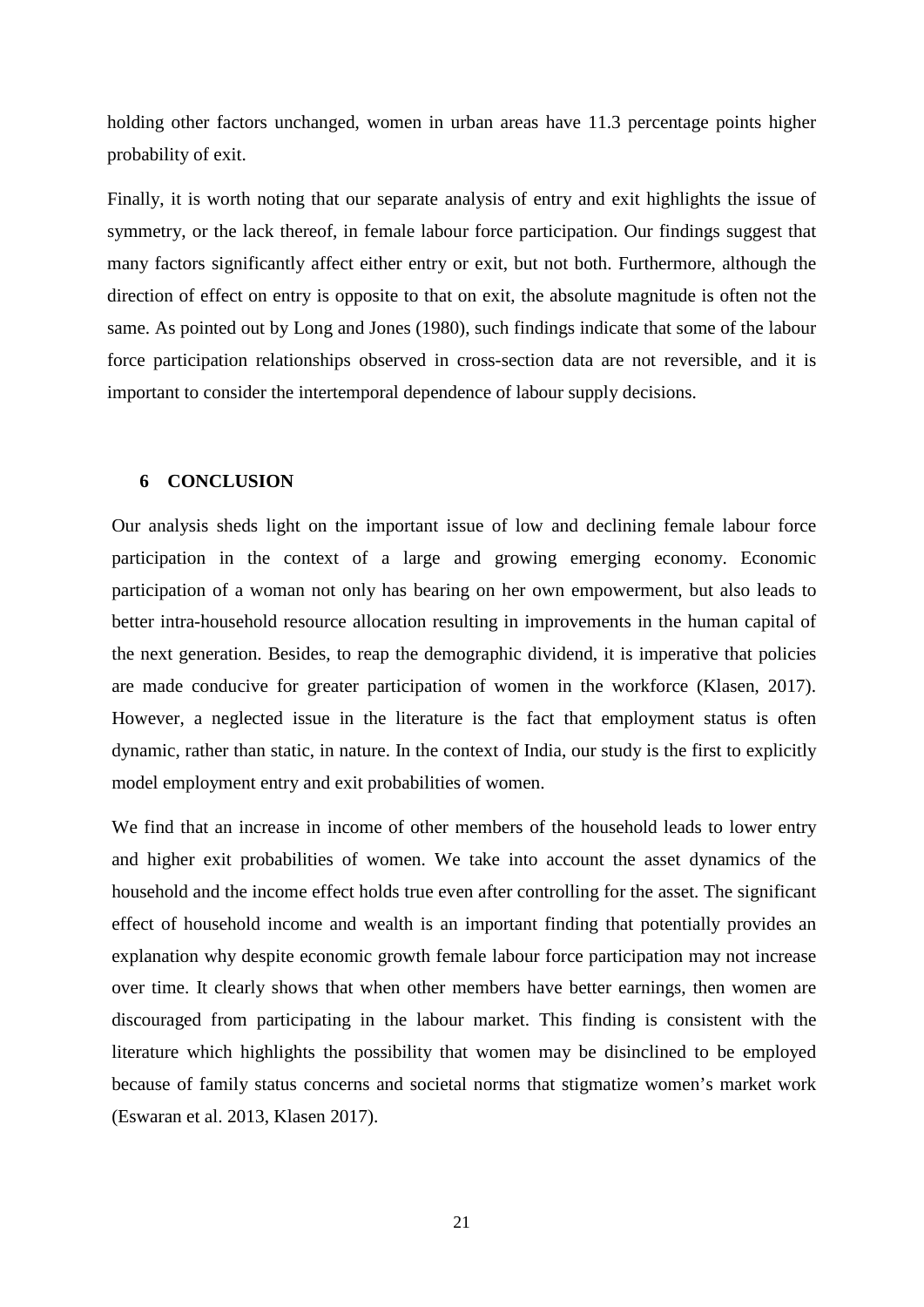Also, having a new-born child has a detrimental effect on women's employment, indicating that provision of childcare facilities can be an important policy instrument in this context. Household with higher educated adult male have less women entering into employment and more women withdrawing from employment. Along with the effects of caste and religion, these results reveal the interplay between cultural and economic factors that are important in explaining the declining workforce participation of women in India. With an improvement in socio-economic status, households discourage its women to step out and engage in employment. The significant effect of the National Rural Employment Guarantee Scheme suggests that availability of opportunities play an important role in the employment transition. Our analysis shows the importance of designing policies that not only promote female employment, but also ensures that those who are already in the workforce can retain their employment status in the face of changing socio-economics within and outside the household.

## **References:**

Afridi, F., Dinkelman, T., & Mahajan, K. (2017). Why are fewer married women joining the work force in india? A decomposition analysis over two decades. *Journal of Population Economics*, forthcoming.

Afridi, F., Mukhopadhyay, A., & Sahoo, S. (2016). Female labor force participation and child education in India: evidence from the National Rural Employment Guarantee Scheme. *IZA Journal of Labor & Development*, 5(1), 7.

Angrist, J. D., & Pischke, J. S. (2008). Mostly harmless econometrics: An empiricist's companion. Princeton University Press.

Attanasio, O., Low, H., & Sánchez-Marcos, V. (2005). Female labor supply as insurance against idiosyncratic risk. *Journal of the European Economic Association*, 3(2-3), 755-764.

Bhalotra, S. R., & Umana-Aponte, M. (2010). The dynamics of women's labour supply in developing countries. IZA Discussion Papers, No. 4879.

Bloom, D. E., & Williamson, J. G. (1998). Demographic transitions and economic miracles in emerging Asia. *The World Bank Economic Review*, *12*(3), 419-455.

Bruce, D. (2000). Effects of the United States tax system on transitions into self-employment. *Labour Economics*, 7(5), 545-574.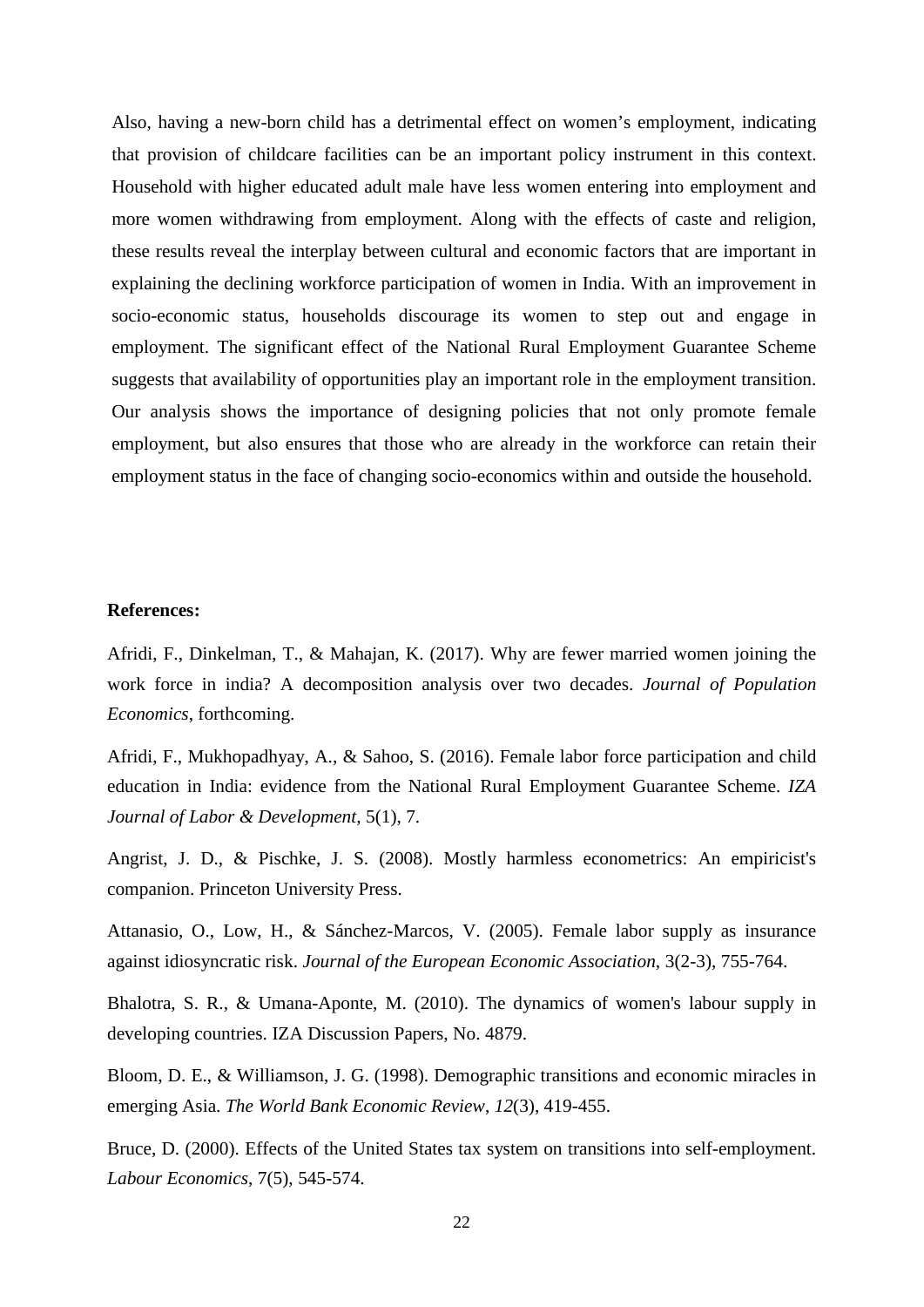Cappellari, L. (2007). Earnings mobility among Italian low-paid workers. *Journal of Population Economics*, 20(2), 465-482.

Cappellari, L., & Jenkins, S. P. (2004). Modelling low income transitions. *Journal of Applied Econometrics*, 19(5), 593-610.

Chand, R., & Srivastava, S. K. (2014). Changes in the rural labour market and their implications for agriculture. *Economic and Political Weekly, EPW, XLIX (10)*.

Chatterjee, U., Murgai, R., & Rama, M. (2015). Employment Outcomes along the Rural-Urban Gradation. *Economic and Political Weekly*, *50*(26), 5-10.

Cutillo, A., & Centra, M. (2017). Gender-Based Occupational Choices and Family Responsibilities: The Gender wage gap in Italy. *Feminist Economics*, 1-31.

Eswaran, M., Ramaswami, B., & Wadhwa, W. (2013). Status, caste, and the time allocation of women in rural India. *Economic Development and Cultural Change*, *61*(2), 311-333.

Gaddis, I., & Klasen, S. (2014). Economic development, structural change, and women's labor force participation. *Journal of Population Economics*, *27*(3), 639-681.

Goldin C. (1995). The U-Shaped Female Labor Force Function in Economic Development and Economic History. In: Schultz TP Investment in Women's Human Capital and Economic Development. University of Chicago Press: 61-90.

Gould, B. W., & Saupe, W. E. (1989). Off-farm labor market entry and exit. *American Journal of Agricultural Economics*, 71(4), 960-969.

Gustafsson, S. S., Wetzels, C. M., Vlasblom, J. D., & Dex, S. (1996). Women's labor force transitions in connection with childbirth: A panel data comparison between Germany, Sweden and Great Britain. *Journal of Population Economics*, *9*(3), 223-246.

Heckman, J. J. (1981). The Incidental Parameters Problem and the Problem of Initial Conditions in Estimating a Discrete Choice Time-Discrete Data Stochastic Process. In C. F. Manski and D. McFadden (eds.), *Structural Analysis of Discrete Data with Econometric Application*. Cambridge, Mass.: MIT Press.

Henderson, J. V., Storeygard, A., & Weil, D. N. (2012). Measuring economic growth from outer space. *The American Economic Review*, 102(2), 994-1028.

Himanshu. (2011). Employment Trends in India: A Re-examination. *Economic and Political Weekly*, 43-59.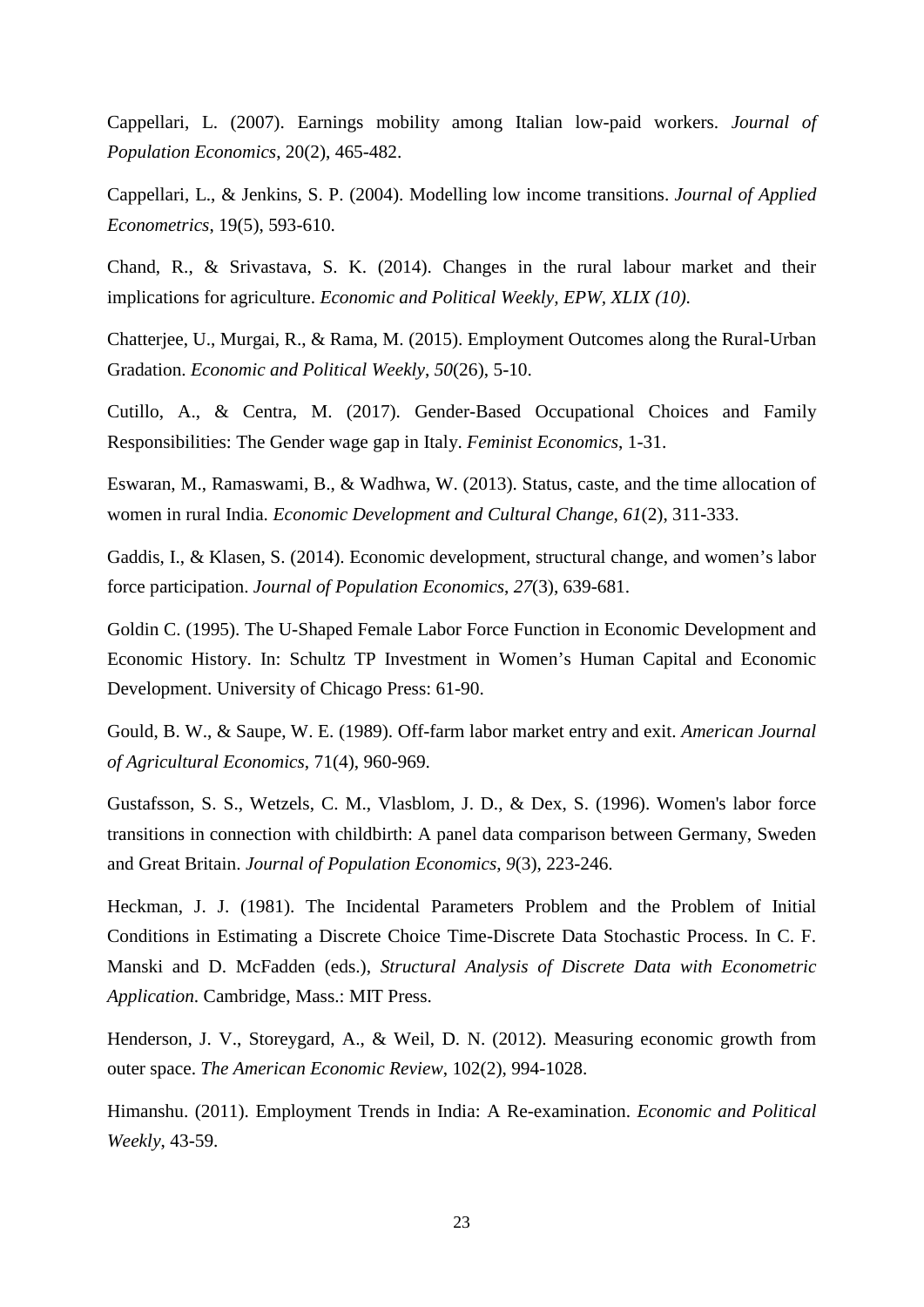Jeon, S. H. (2008). The impact of lifecycle events on women's labour force transitions: A panel analysis. *Economic Record*, *84*(s1), S83-S98.

Kannan, K. P., & Raveendran, G. (2012). Counting and profiling the missing labour force. *Economic and Political Weekly*, 47(6), 77-80.

Kapsos, S., Silbermann, A., & Bourmpoula, E. (2014). Why is female labour force participation declining so sharply in India? ILO Research Paper No. 10, International Labour Office.

Klasen, S. (2017). What explains uneven Female Labor Force Participation Levels and Trends in Developing Countries? Working Paper, University of Göttingen.

Klasen, S., & Lamanna, F. (2009). The impact of gender inequality in education and employment on economic growth: new evidence for a panel of countries. *Feminist Economics*, *15*(3), 91-132.

Klasen, S., & Pieters, J. (2015). What explains the stagnation of female labor force participation in urban India? *The World Bank Economic Review*, 29(3), 449-478.

Kimmel, J. (1998). Child care costs as a barrier to employment for single and married mothers. *Review of Economics and Statistics*, 80(2), 287-299.

Lahoti, R., & Swaminathan, H. (2016). Economic Development and Women's Labor Force Participation in India. *Feminist Economics*, *22*(2), 168-195.

Long, J. E., & Jones, E. B. (1980). Labor force entry and exit by married women: a longitudinal analysis. *The Review of Economics and Statistics*, 1-6.

Mahringer, H., & Zulehner, C. (2015). Child-care costs and mothers' employment rates: an empirical analysis for Austria. *Review of Economics of the Household*, 13(4), 837-870.

Maluccio, J. A. (2004). Using Quality of Interview Information to Assess Nonrandom Attrition Bias in Developing‐Country Panel Data. *Review of Development Economics*, 8(1), 91-109.

Orme, C. D. (1997). The initial conditions problem and two-step estimation in discrete panel data models. Manuscript, University of Manchester.

Siddiqui, M. Z., Lahiri-Dutt, K., Lockie, S., & Pritchard, B. (2017). Reconsidering Women's Work in Rural India. *Economic & Political Weekly*, 52(1), 45.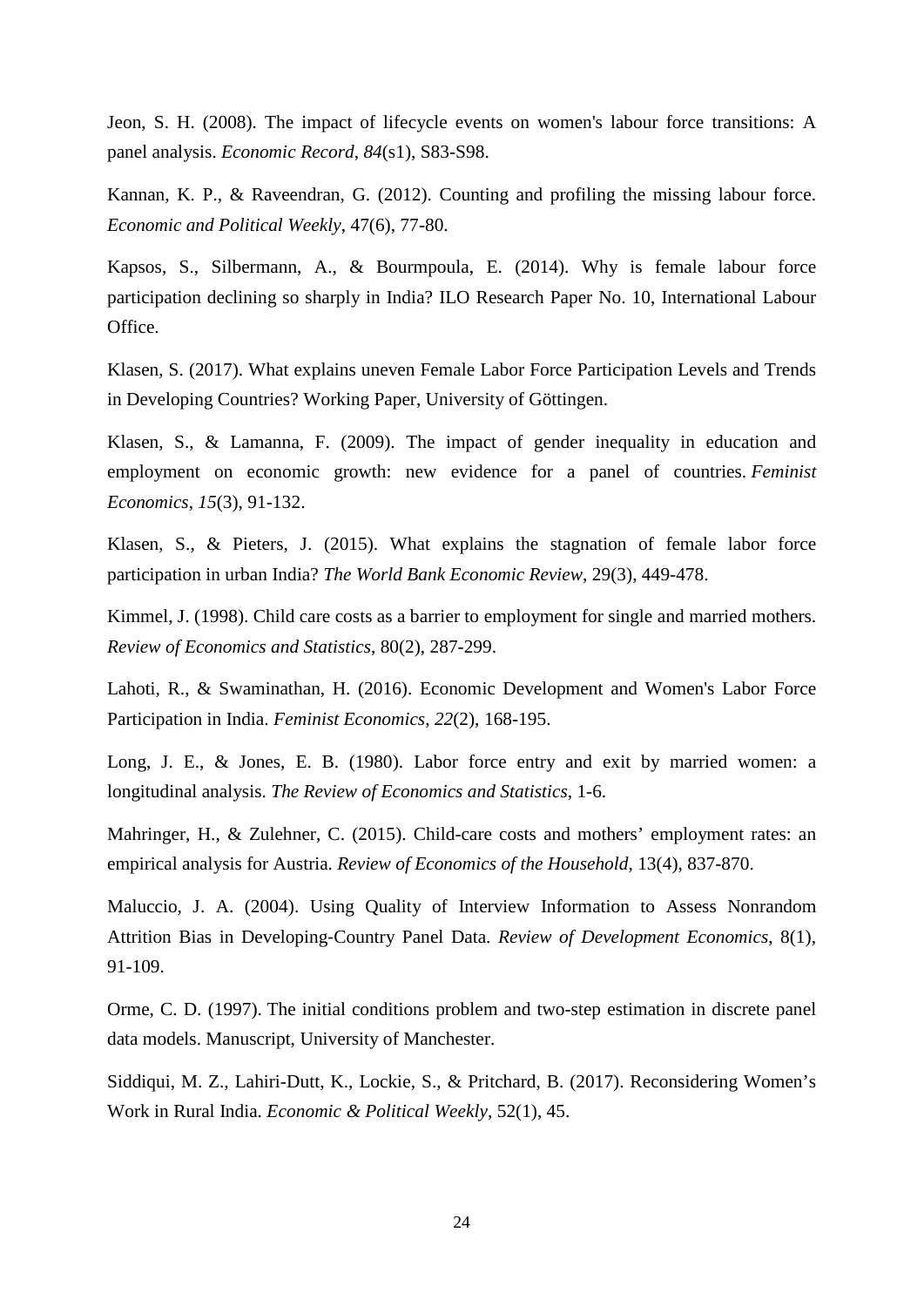Sorsa, P., Mares, J., Didier, M., Guimaraes, C., Rabate, M., Tang, G., & Tuske, A. (2015). Determinants of the Low Female Labour Force Participation in India. OECD Economics Department Working Papers, No. 1207, OECD Publishing, Paris.

Stewart, M. B., & Swaffield, J. K. (1999). Low pay dynamics and transition probabilities. *Economica*, 66(261), 23-42.

Tunali, I. (1986). A general structure for models of double-selection and an application to a joint migration/earnings process with remigration. *Research in Labor Economics*, 8(Part B), 235-282.

Vella, F. (1998). Estimating models with sample selection bias: A survey. *Journal of Human Resources*, 33(1), 127-169.

World Bank (2012). World Development Report: Gender Equality and Development. World Bank Publications, Washington D.C.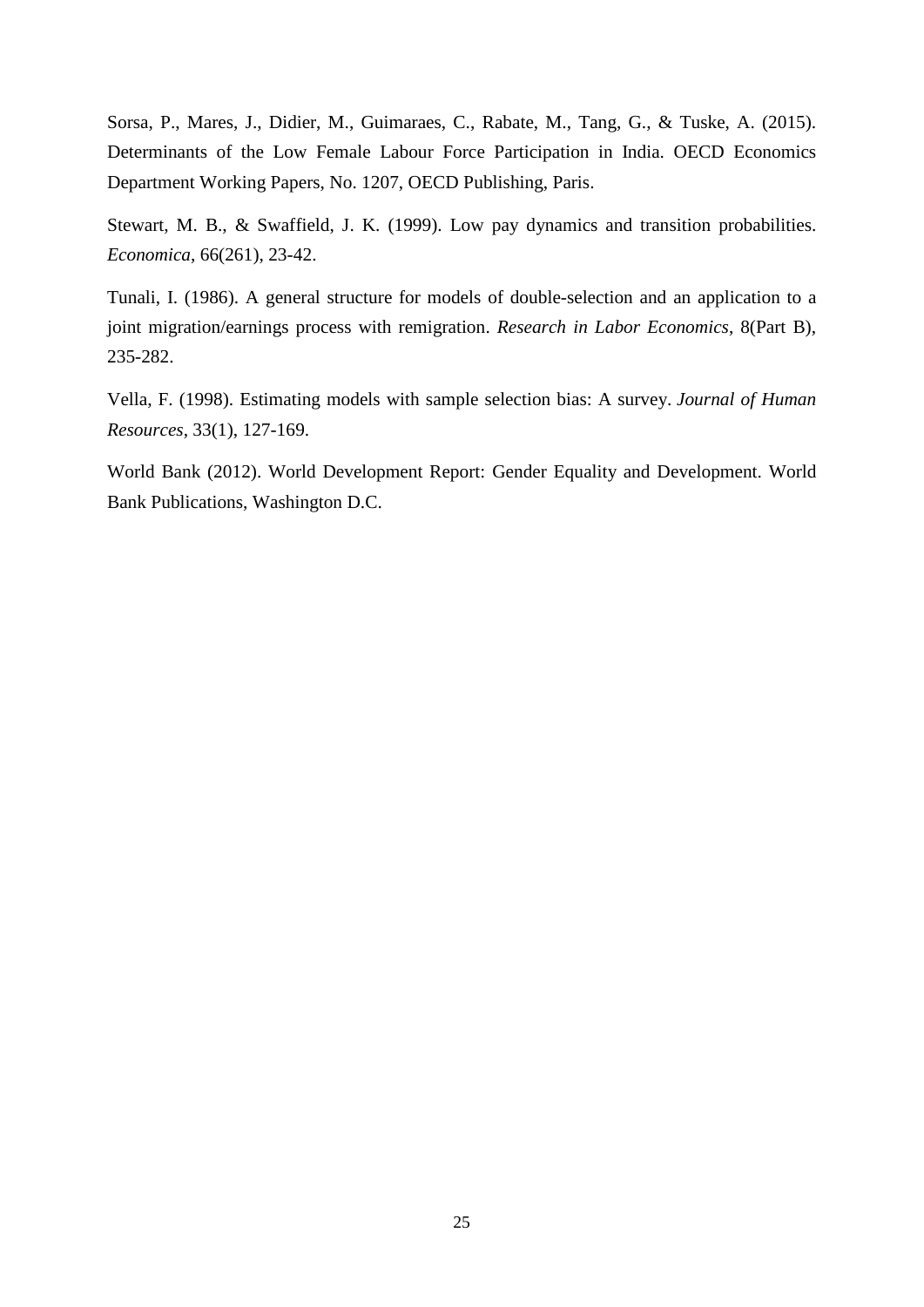

**Figure 1: Labour force participation rate by gender (%)**

Source: Authors' estimation using National Sample Survey (NSS) Data. Labour force participation is defined according to the usual principal activity status as collected by NSS.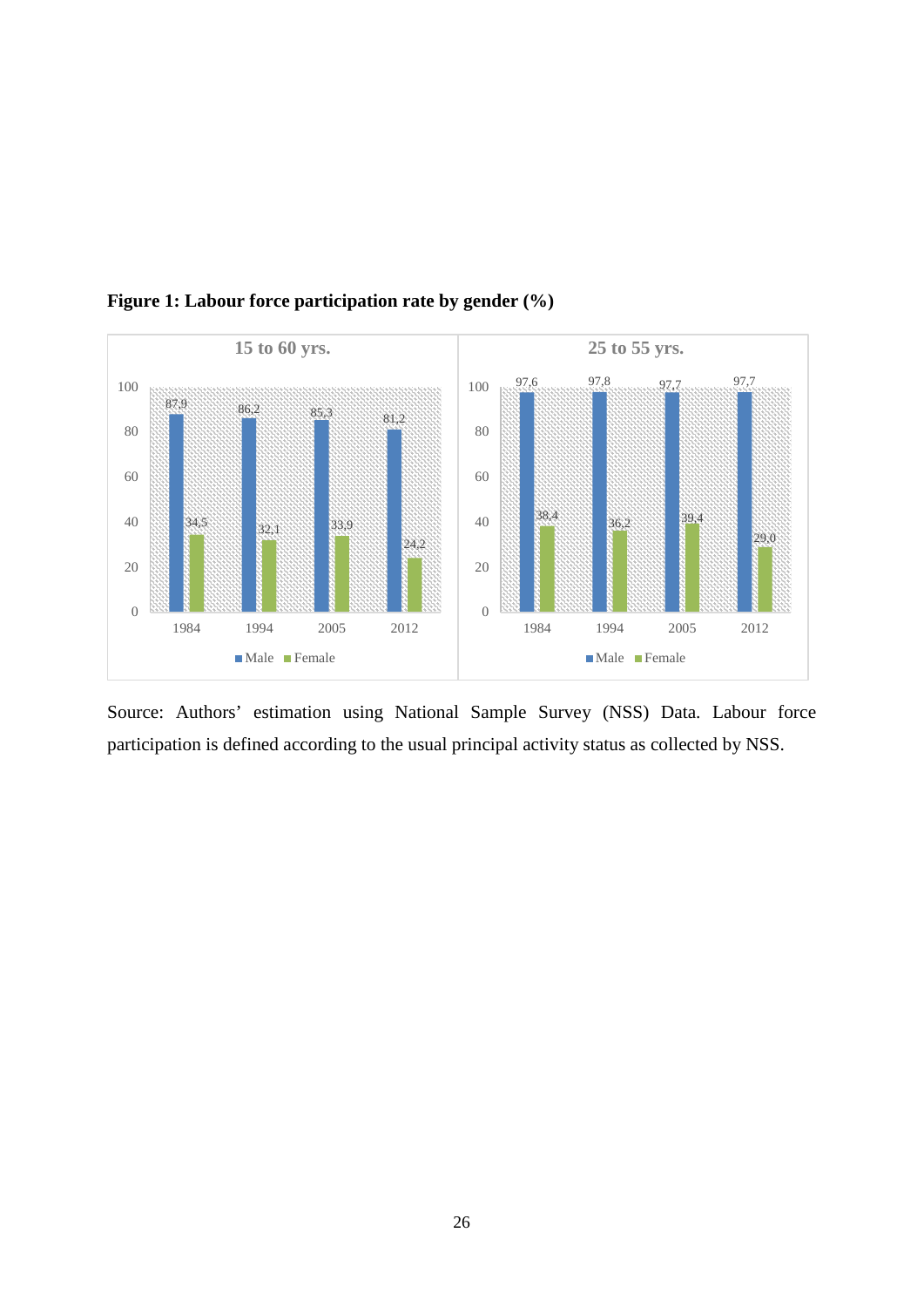

**Figure 2: Distribution of employment status in 2012 within each type of employment in 2005 (for employed women aged 25-55 years in 2005)**

Source: Authors' calculation from IHDS data.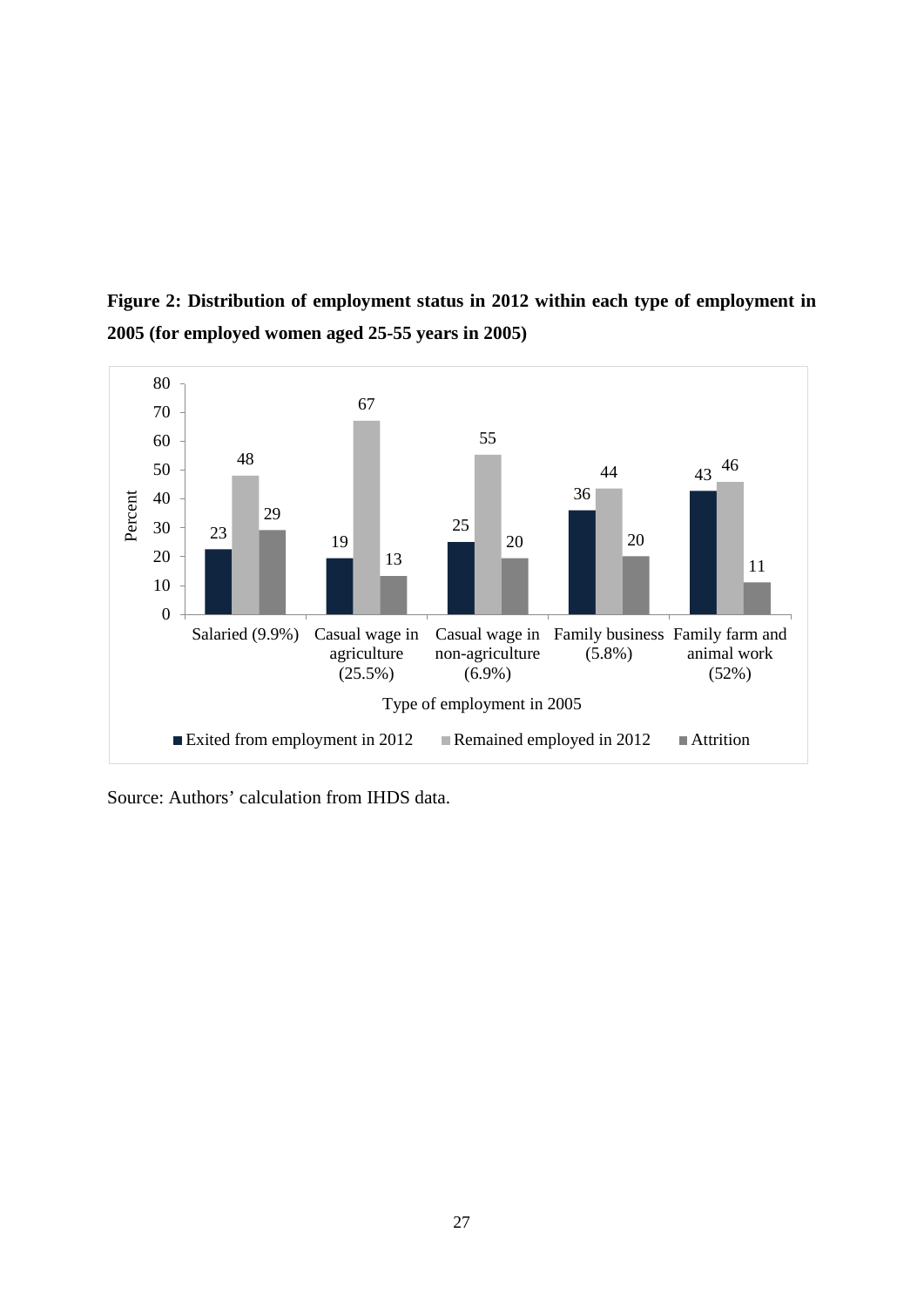

**Figure 3: Distribution of type of employment in 2012 (women aged 25-55 years in 2005)**

Source: Authors' calculation from IHDS data.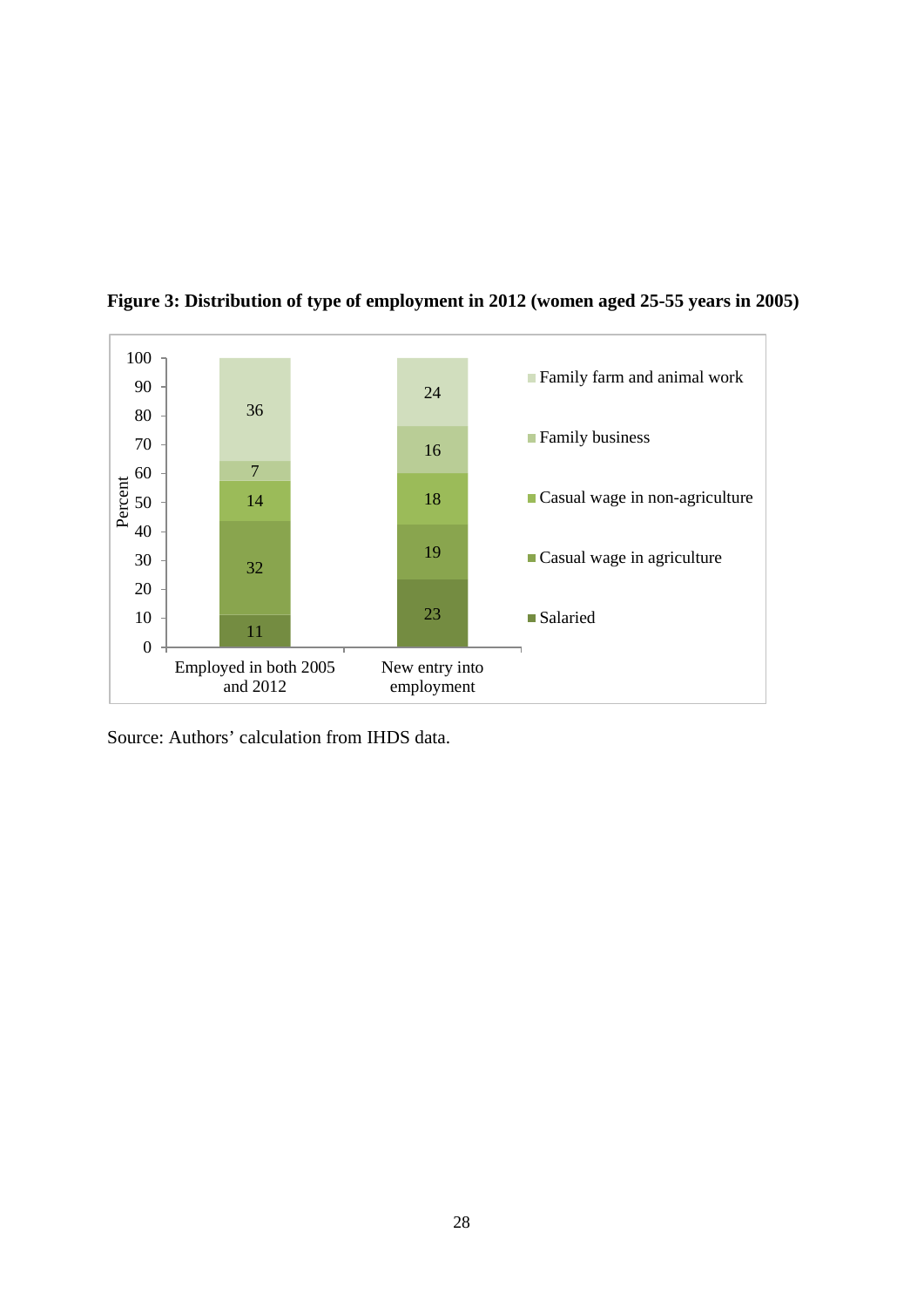**Figure 4: Relationship between employment of women (in 2005) and regional economic development proxied by nightlights**



Source: Estimates from baseline employment regression using IHDS data.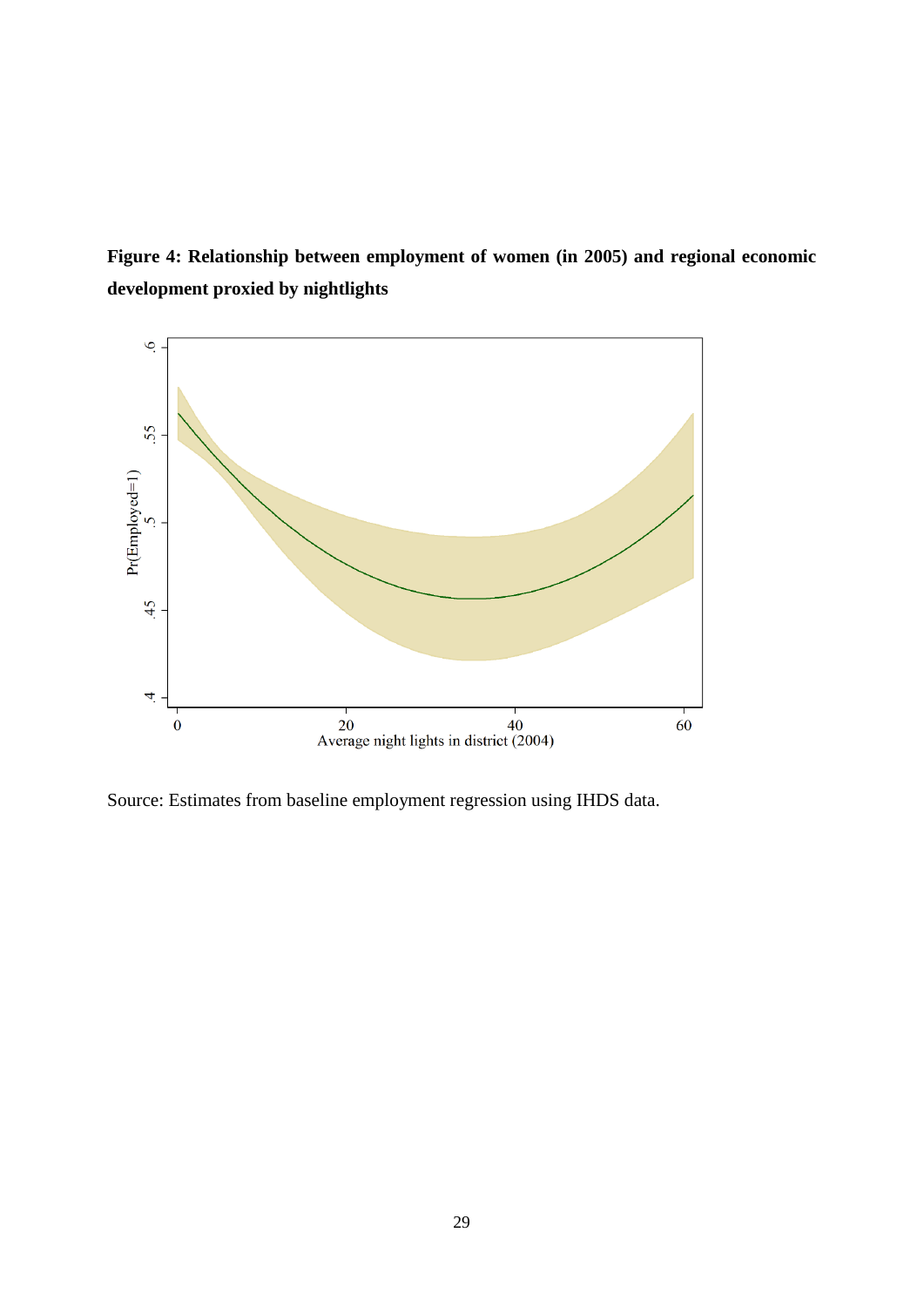

Figure 5: Age-group wise predicted probability of entry and exit

Source: Estimates are obtained from the entry and exit regressions using IHDS data.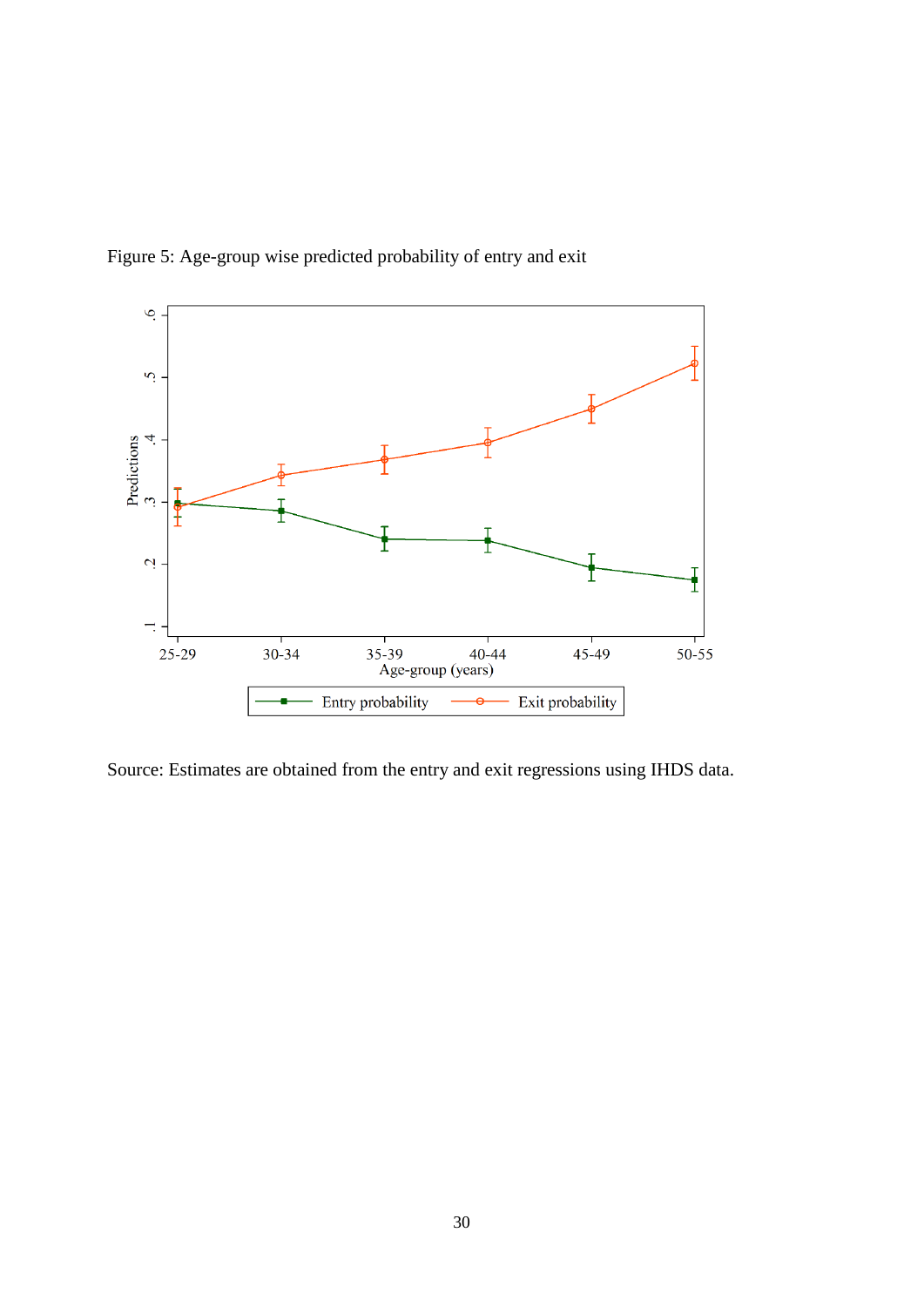|                                                                | <b>Overall</b> | <b>Rural</b> | <b>Urban</b> |
|----------------------------------------------------------------|----------------|--------------|--------------|
| Employed in both rounds $(Exit = 0)$                           | 11,559         | 10,125       | 1,434        |
| $\%$                                                           | 27.74          | 37.87        | 9.61         |
| Employed in 2005 but not in 2012 ( <i>Exit</i> = 1)            | 7,381          | 6,049        | 1,332        |
| $\%$                                                           | 17.72          | 22.62        | 8.92         |
| Not employed in 2005 but employed in 2012 ( <i>Entry = 1</i> ) | 3,454          | 2,239        | 1,215        |
| $\%$                                                           | 8.29           | 8.37         | 8.14         |
| Not employed in both rounds $(Entry = 0)$                      | 10,619         | 4,356        | 6,263        |
| $\%$                                                           | 25.49          | 16.29        | 41.96        |
| Attrition                                                      | 8,652          | 3,970        | 4,682        |
| $\%$                                                           | 20.77          | 14.85        | 31.37        |
|                                                                |                |              |              |
| Total                                                          | 41,665         | 26,739       | 14,926       |
| $\%$                                                           | 100            | 100          | 100          |

## **Table 1: Description of the sample of women aged 25-55 years in 2005**

Source: Authors' calculation from IHDS data. Column percentages are given in italics.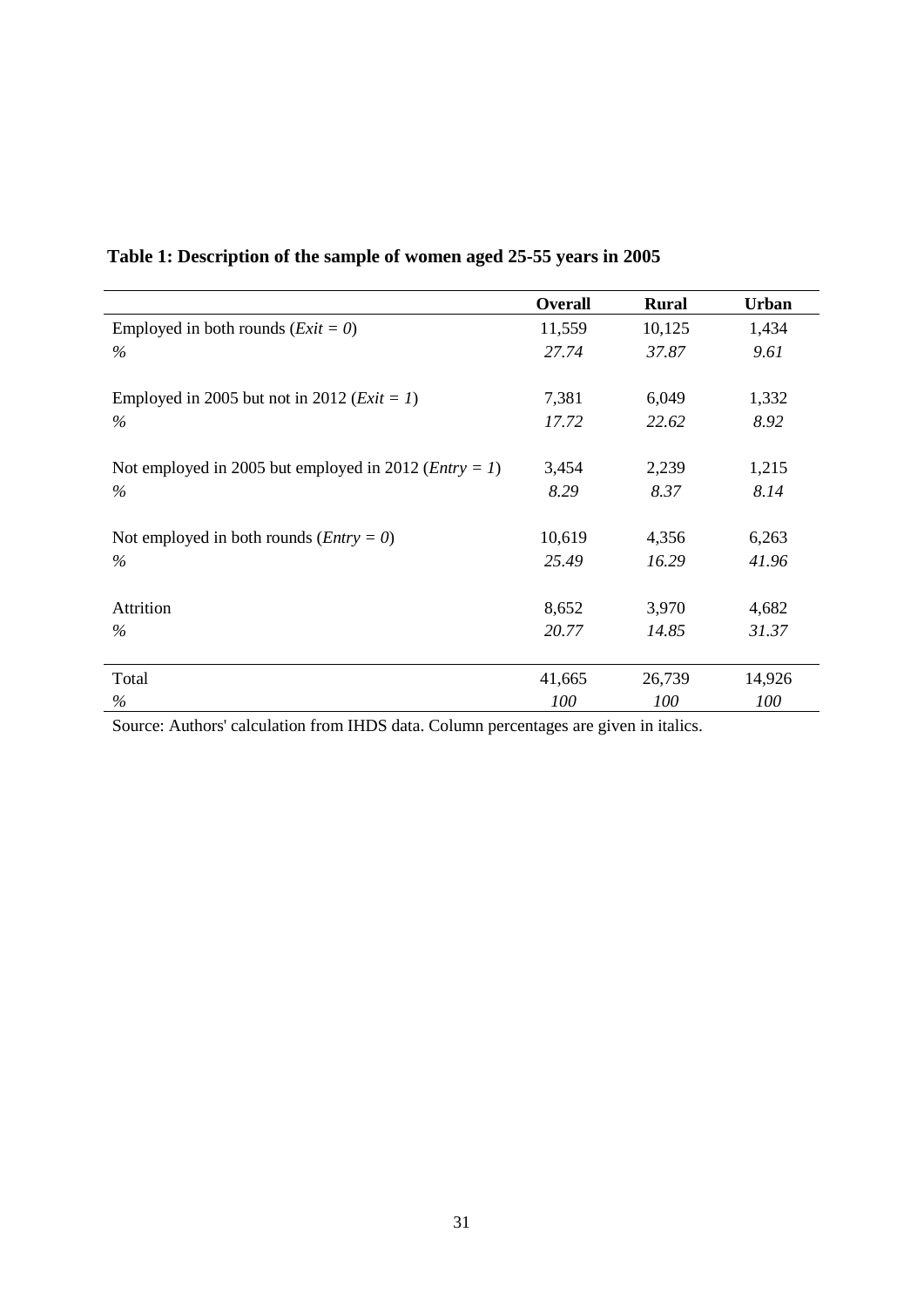|                                       | Table 2: Cross tabulation of employment status in both the rounds and attrition rates for |
|---------------------------------------|-------------------------------------------------------------------------------------------|
| women in 25-55 year age-group in 2005 |                                                                                           |

|                          |              | Status in 2012 (row percentage) |           |  |  |
|--------------------------|--------------|---------------------------------|-----------|--|--|
| Status in 2005           | Not employed | Employed                        | Attrition |  |  |
| Overall                  |              |                                 |           |  |  |
| Not employed $(46.79\%)$ | 54.47        | 17.72                           | 27.81     |  |  |
| Employed (53.21 %)       | 33.29        | 52.14                           | 14.57     |  |  |
| Total ( $N = 41,665$ )   | 43.2         | 36.03                           | 20.77     |  |  |
| Rural                    |              |                                 |           |  |  |
| Not employed $(31.03\%)$ | 52.5         | 26.99                           | 20.51     |  |  |
| Employed (68.97 %)       | 32.8         | 54.9                            | 12.3      |  |  |
| Total ( $N = 26,739$ )   | 38.91        | 46.24                           | 14.85     |  |  |
| Urban                    |              |                                 |           |  |  |
| Not employed $(75.02\%)$ | 55.93        | 10.85                           | 33.21     |  |  |
| Employed (24.98 %)       | 35.72        | 38.46                           | 25.82     |  |  |
| Total ( $N = 14,926$ )   | 50.88        | 17.75                           | 31.37     |  |  |

Source: Authors' calculation from IHDS data. The percentages of employed and not-employed women are given within brackets.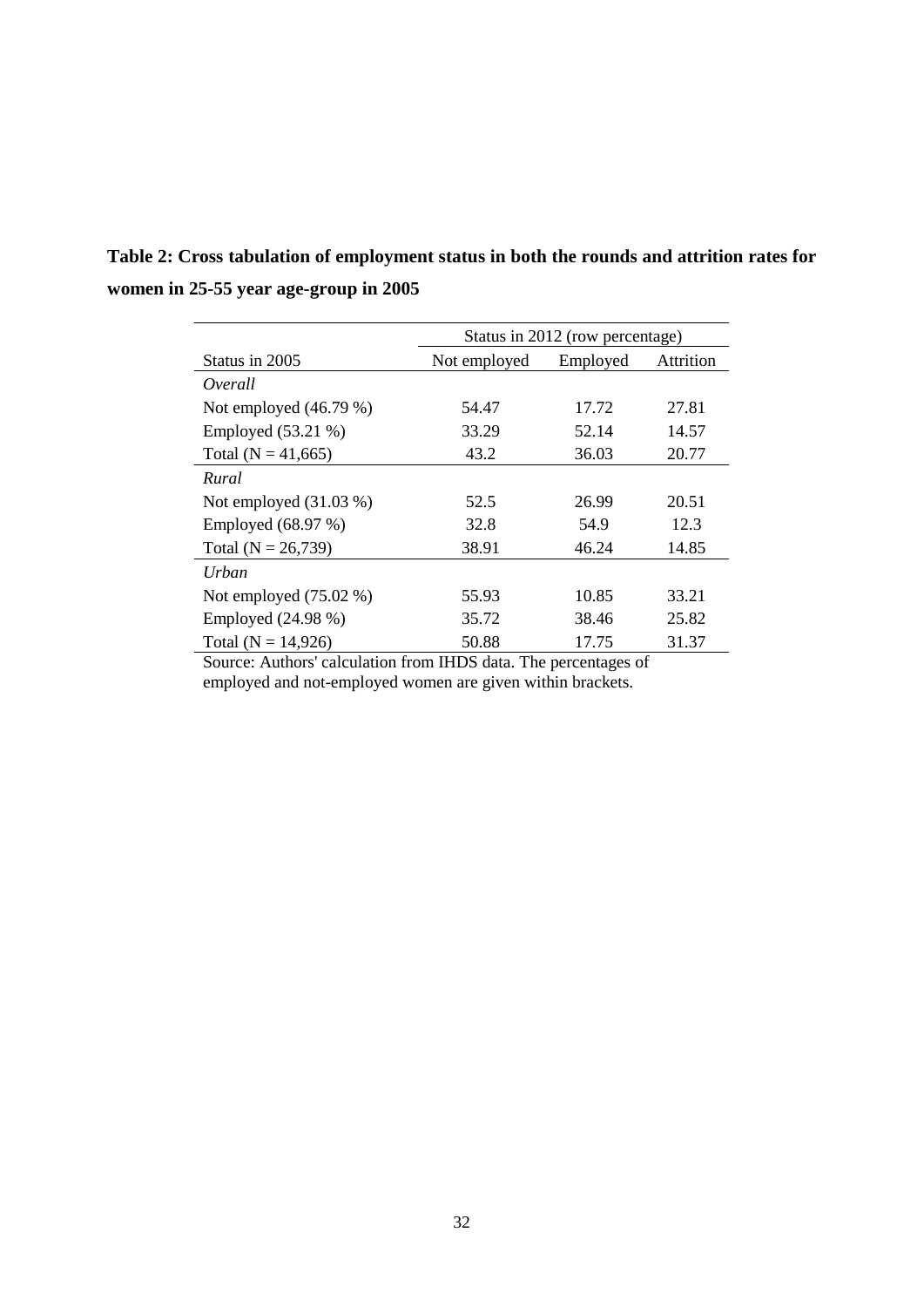|                                                          | (1)         | (2)    | (3)    |
|----------------------------------------------------------|-------------|--------|--------|
| <b>VARIABLES</b>                                         | $\mathbf N$ | Mean   | S.D.   |
| Employed                                                 | 41,665      | 0.532  | 0.499  |
| Retention                                                | 41,665      | 0.792  | 0.406  |
| Entry                                                    | 14,073      | 0.245  | 0.430  |
| Exit                                                     | 18,940      | 0.390  | 0.488  |
| Age (years)                                              | 41,665      | 37.93  | 8.915  |
| Marital status: Married                                  | 41,665      | 0.871  | 0.335  |
| Marital status: Single                                   | 41,665      | 0.0286 | 0.167  |
| Marital status: Widowed                                  | 41,665      | 0.0704 | 0.256  |
| Marital status: Separated/Divorced                       | 41,665      | 0.0302 | 0.171  |
| Household head                                           | 41,665      | 0.0610 | 0.239  |
| Wife of head                                             | 41,665      | 0.691  | 0.462  |
| Daughter of head                                         | 41,665      | 0.0377 | 0.190  |
| Daughter-in-law of head                                  | 41,665      | 0.149  | 0.356  |
| Other relationship to head                               | 41,665      | 0.0611 | 0.240  |
| No formal education                                      | 41,535      | 0.562  | 0.496  |
| Primary educated                                         | 41,535      | 0.147  | 0.354  |
| Secondary educated                                       | 41,535      | 0.235  | 0.424  |
| Tertiary educated                                        | 41,535      | 0.0560 | 0.230  |
| Number of children below 5                               | 41,665      | 0.385  | 0.717  |
| Mother/Father-in-law cohabitates                         | 41,665      | 0.250  | 0.433  |
| Caste: Others                                            | 41,665      | 0.335  | 0.472  |
| Caste: OBC                                               | 41,665      | 0.395  | 0.489  |
| Caste: SC                                                | 41,665      | 0.192  | 0.394  |
| Caste: ST                                                | 41,665      | 0.0785 | 0.269  |
| Religion: Hindu                                          | 41,665      | 0.805  | 0.396  |
| Religion: Muslim                                         | 41,665      | 0.116  | 0.320  |
| Religion: Others                                         | 41,665      | 0.0785 | 0.269  |
| Household size                                           | 41,665      | 5.993  | 3.017  |
| Number of elderly (above 65)                             | 41,665      | 0.196  | 0.466  |
| Highest education level of male                          | 41,634      | 7.401  | 5.160  |
| Household asset                                          | 41,665      | 12.86  | 6.278  |
| Household income excluding own income $(1015)$           | 41,665      | 0.555  | 0.860  |
| Change in number of elderly                              | 33,013      | 0.0606 | 0.565  |
| Number of new children born                              | 33,013      | 0.145  | 0.456  |
| Change in household asset                                | 32,996      | 3.053  | 3.675  |
| Change in household income excluding own income $(1005)$ | 33,010      | 0.245  | 1.357  |
| Rainfall in 2004                                         | 41,665      | 1.159  | 0.893  |
| Average annual rainfall 2005-2011                        | 41,665      | 1.242  | 0.825  |
| Night lights 2004                                        | 41,640      | 7.210  | 10.44  |
| Growth rate of night lights 2005-2011                    | 41,640      | 0.0873 | 0.0355 |
| Urban area                                               | 41,665      | 0.358  | 0.479  |

## **Table 3: Summary statistics**

Source: IHDS data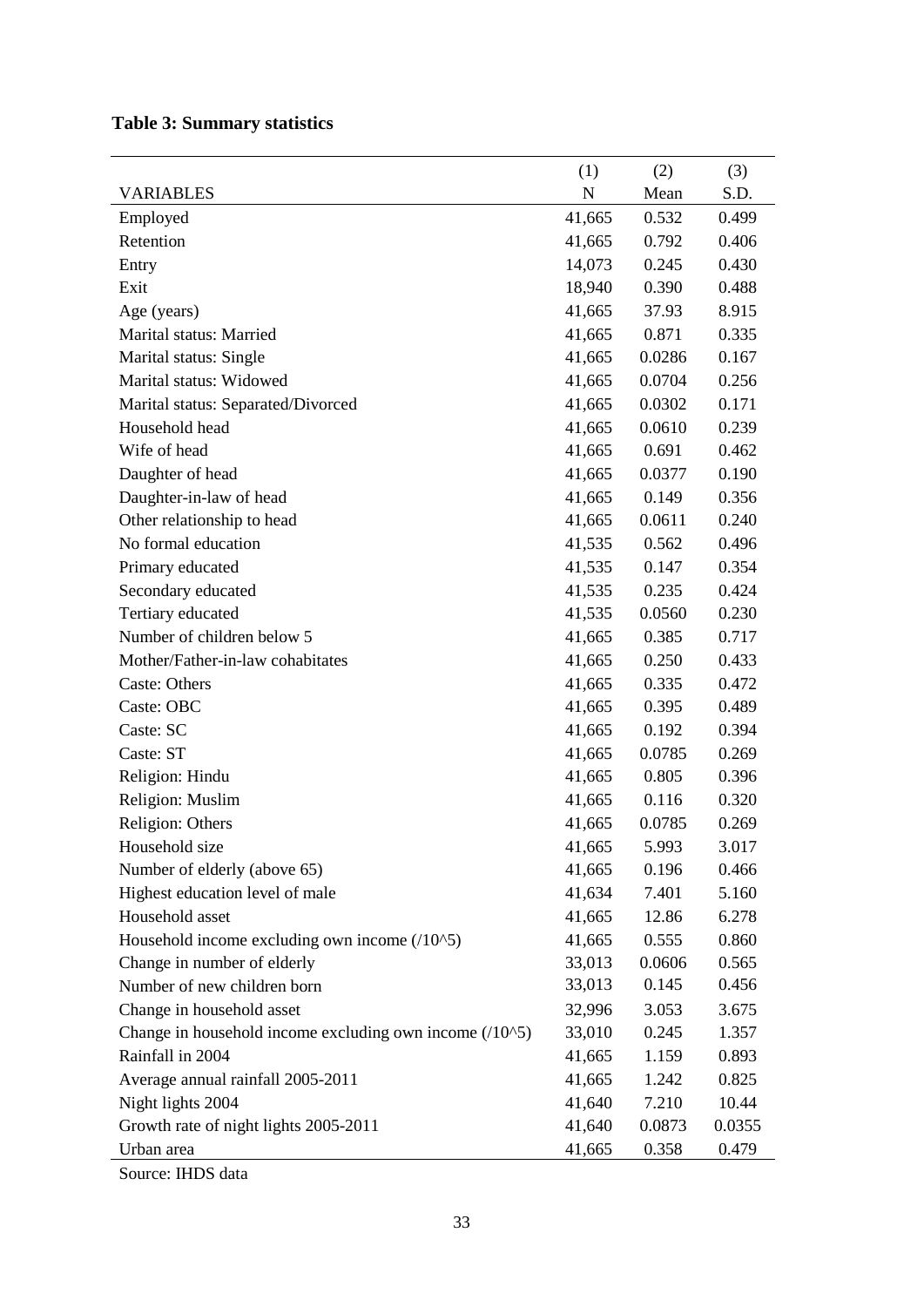|                                    | (1)         | (2)         | (3)         |
|------------------------------------|-------------|-------------|-------------|
| <b>VARIABLES</b>                   | All         | Rural       | Urban       |
|                                    |             |             |             |
| Age 30-34 years                    | $0.054***$  | $0.056***$  | $0.044***$  |
|                                    | (0.007)     | (0.009)     | (0.012)     |
| Age 35-39 years                    | $0.075***$  | $0.084***$  | $0.054***$  |
|                                    | (0.008)     | (0.010)     | (0.012)     |
| Age 40-44 years                    | $0.075***$  | $0.079***$  | $0.061***$  |
|                                    | (0.009)     | (0.012)     | (0.014)     |
| Age 45-49 years                    | $0.066***$  | $0.056***$  | $0.072***$  |
|                                    | (0.009)     | (0.012)     | (0.014)     |
| Age 50-55 years                    | 0.003       | $-0.019$    | $0.037**$   |
|                                    | (0.010)     | (0.012)     | (0.015)     |
| Marital status: Single             | $-0.021$    | $-0.103***$ | $0.045*$    |
|                                    | (0.021)     | (0.026)     | (0.027)     |
| Marital status: Widowed            | 0.019       | $-0.016$    | $0.066***$  |
|                                    | (0.014)     | (0.017)     | (0.022)     |
| Marital status: Separated/Divorced | 0.004       | $-0.021$    | $0.062**$   |
|                                    | (0.016)     | (0.018)     | (0.028)     |
| Wife of head                       | $-0.104***$ | $-0.061***$ | $-0.136***$ |
|                                    | (0.015)     | (0.019)     | (0.022)     |
| Daughter of head                   | $-0.095***$ | $-0.100***$ | $-0.077***$ |
|                                    | (0.019)     | (0.023)     | (0.025)     |
| Daughter-in-law of head            | $-0.165***$ | $-0.128***$ | $-0.185***$ |
|                                    | (0.016)     | (0.020)     | (0.026)     |
| Other relationship to head         | $-0.231***$ | $-0.203***$ | $-0.225***$ |
|                                    | (0.015)     | (0.018)     | (0.021)     |
| Primary educated                   | $-0.051***$ | $-0.054***$ | $-0.047***$ |
|                                    | (0.007)     | (0.008)     | (0.011)     |
| Secondary educated                 | $-0.074***$ | $-0.088***$ | $-0.042***$ |
|                                    | (0.007)     | (0.009)     | (0.011)     |
| Tertiary educated                  | $0.087***$  | $-0.071***$ | $0.165***$  |
|                                    | (0.013)     | (0.025)     | (0.015)     |
| Number of children below 5         | $-0.026***$ | $-0.024***$ | $-0.029***$ |
|                                    | (0.004)     | (0.005)     | (0.006)     |
| Mother/Father-in-law cohabitates   | $0.033***$  | $0.027***$  | $0.026**$   |
|                                    | (0.007)     | (0.009)     | (0.013)     |
| Caste: OBC                         | $0.026***$  | $0.024**$   | $0.021**$   |
|                                    | (0.007)     | (0.010)     | (0.010)     |
| Caste: SC                          | $-0.006$    | $-0.024**$  | $0.028**$   |
|                                    | (0.009)     | (0.011)     | (0.012)     |
| Caste: ST                          | $0.079***$  | $0.076***$  | $0.081***$  |
|                                    | (0.015)     | (0.017)     | (0.023)     |

**Table 4: Probability of employment in the baseline (2005) – marginal effects of explanatory variables**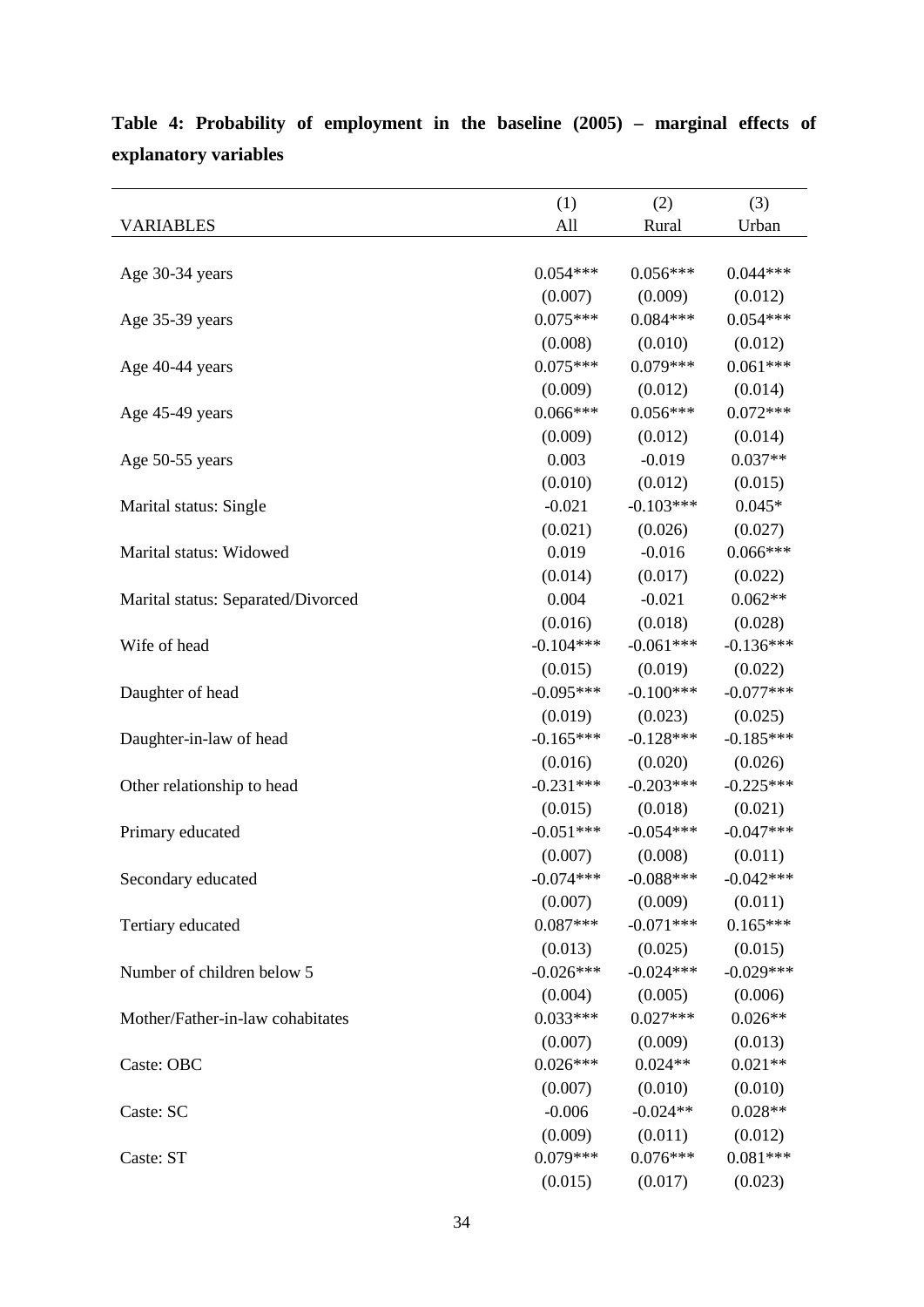| Religion: Muslim                                                                           | $-0.079***$ | $-0.083***$ | $-0.074***$ |
|--------------------------------------------------------------------------------------------|-------------|-------------|-------------|
|                                                                                            | (0.010)     | (0.015)     | (0.013)     |
| Religion: Others                                                                           | $0.052***$  | $0.066***$  | $0.037**$   |
|                                                                                            | (0.013)     | (0.018)     | (0.017)     |
| Household size                                                                             | $0.003***$  | $-0.0004$   | $0.010***$  |
|                                                                                            | (0.001)     | (0.001)     | (0.002)     |
| Number of elderly (above 65)                                                               | $0.010*$    | $0.014**$   | $-0.001$    |
|                                                                                            | (0.006)     | (0.007)     | (0.010)     |
| Highest education level of male                                                            | $-0.004***$ | $-0.002***$ | $-0.006***$ |
|                                                                                            | (0.001)     | (0.001)     | (0.001)     |
| Household asset                                                                            | $-0.011***$ | $-0.010***$ | $-0.011***$ |
|                                                                                            | (0.001)     | (0.001)     | (0.001)     |
| Household income excluding own income $(1005)$                                             | $-0.043***$ | $-0.040***$ | $-0.049***$ |
|                                                                                            | (0.010)     | (0.014)     | (0.009)     |
| Night lights 2004                                                                          | $-0.005***$ | $-0.006**$  | $-0.003***$ |
|                                                                                            | (0.001)     | (0.003)     | (0.001)     |
| Rainfall in 2004                                                                           | $-0.015*$   | $-0.027***$ | 0.006       |
|                                                                                            | (0.008)     | (0.007)     | (0.007)     |
| Urban area                                                                                 | $-0.251***$ |             |             |
|                                                                                            | (0.008)     |             |             |
| Observations                                                                               | 41,507      | 26,615      | 14,892      |
| State fixed effects<br>$-1$ and $-1$ and $-1$ and $-$ DOTT $1$ and $-1$ and $-$<br>1.11111 | Yes         | Yes         | Yes         |

Robust standard errors clustered at the PSU level are in brackets. \*\*\* p<0.01, \*\* p<0.05, \* p<0.1. For each sample, estimates are obtained from a bivariate probit model that jointly estimates the probability of initial employment and sample retention, following the double selectivity model.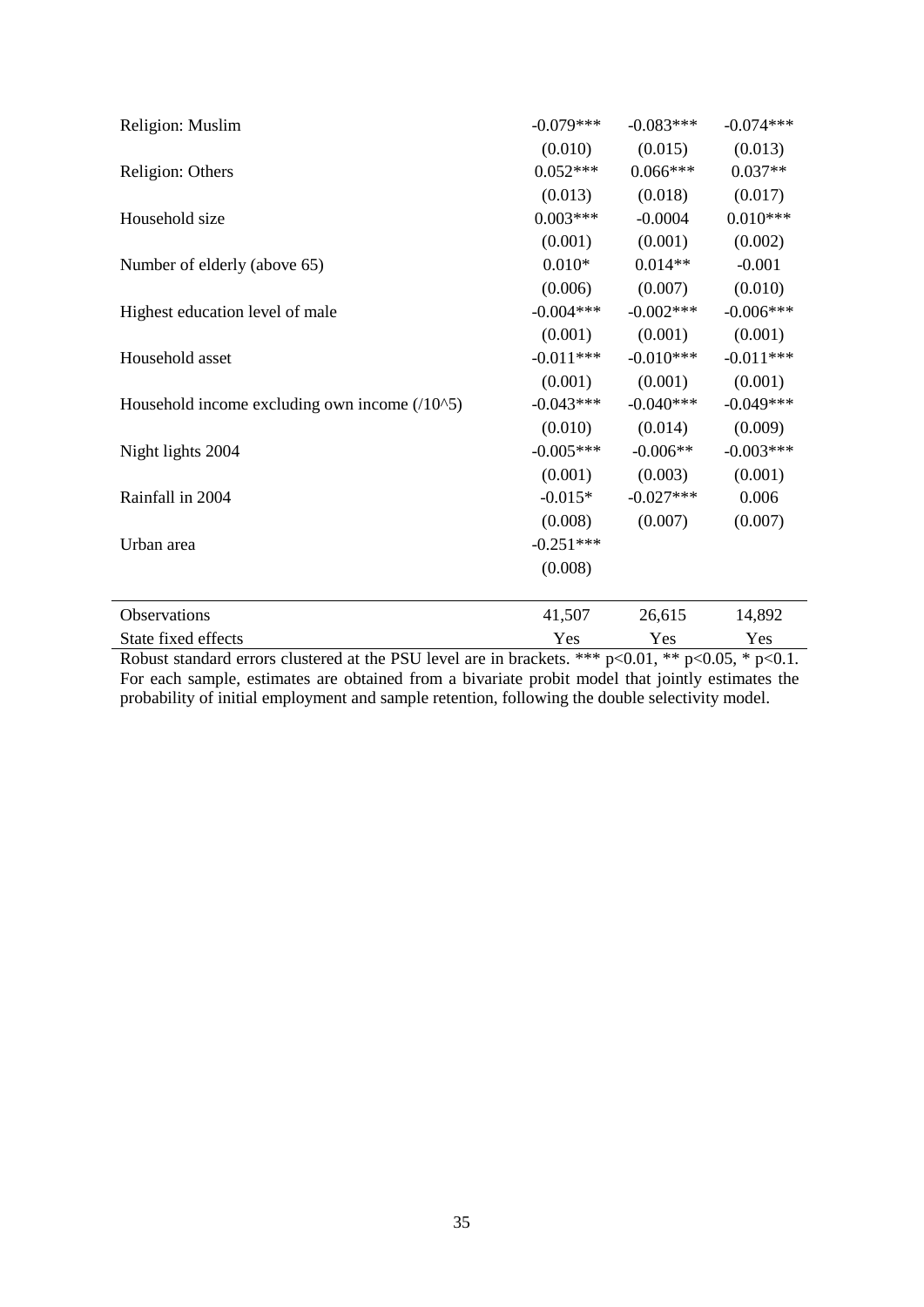|                                    | (1)         | (2)         | (3)         |
|------------------------------------|-------------|-------------|-------------|
| <b>VARIABLES</b>                   | All         | Rural       | Urban       |
|                                    |             |             |             |
| Age 30-34 years                    | $-0.012$    | 0.032       | 0.0002      |
|                                    | (0.013)     | (0.029)     | (0.018)     |
| Age 35-39 years                    | $-0.058***$ | $-0.008$    | $-0.033*$   |
|                                    | (0.016)     | (0.041)     | (0.019)     |
| Age 40-44 years                    | $-0.060***$ | 0.003       | $-0.046**$  |
|                                    | (0.017)     | (0.040)     | (0.021)     |
| Age 45-49 years                    | $-0.104***$ | $-0.088**$  | $-0.081***$ |
|                                    | (0.018)     | (0.038)     | (0.022)     |
| Age 50-55 years                    | $-0.123***$ | $-0.190***$ | $-0.100***$ |
|                                    | (0.015)     | (0.027)     | (0.022)     |
| Marital status: Single             | $-0.009$    | $-0.118$    | 0.062       |
|                                    | (0.046)     | (0.103)     | (0.053)     |
| Marital status: Widowed            | $-0.022$    | $-0.060$    | 0.027       |
|                                    | (0.023)     | (0.037)     | (0.034)     |
| Marital status: Separated/Divorced | $-0.013$    | $-0.021$    | $-0.002$    |
|                                    | (0.027)     | (0.036)     | (0.041)     |
| Wife of head                       | 0.021       | $-0.073*$   | 0.018       |
|                                    | (0.027)     | (0.039)     | (0.043)     |
| Daughter of head                   | $0.109***$  | 0.019       | $0.101**$   |
|                                    | (0.039)     | (0.080)     | (0.052)     |
| Daughter-in-law of head            | 0.029       | $-0.138**$  | 0.036       |
|                                    | (0.031)     | (0.063)     | (0.046)     |
| Other relationship to head         | $0.086***$  | $-0.153**$  | 0.062       |
|                                    | (0.031)     | (0.077)     | (0.044)     |
| Primary educated                   | 0.005       | $-0.073***$ | 0.008       |
|                                    | (0.012)     | (0.023)     | (0.015)     |
| Secondary educated                 | 0.012       | $-0.075**$  | $-0.005$    |
|                                    | (0.013)     | (0.034)     | (0.014)     |
| Tertiary educated                  | $0.062***$  | 0.100       | $0.060*$    |
|                                    | (0.022)     | (0.066)     | (0.031)     |
| Number of children below 5         | $0.038***$  | 0.015       | $0.020**$   |
|                                    | (0.007)     | (0.013)     | (0.010)     |
| Mother/Father-in-law cohabitates   | $-0.013$    | 0.010       | $-0.013$    |
|                                    | (0.014)     | (0.022)     | (0.019)     |
| Caste: OBC                         | 0.002       | $0.040**$   | $-0.001$    |
|                                    | (0.010)     | (0.020)     | (0.012)     |
| Caste: SC                          | $0.053***$  | $0.070***$  | 0.021       |
|                                    | (0.013)     | (0.020)     | (0.016)     |
| Caste: ST                          | $0.054*$    | $0.168***$  | 0.058       |
|                                    | (0.028)     | (0.045)     | (0.037)     |
| Religion: Muslim                   | $-0.059***$ | $-0.136***$ | $-0.063***$ |

## **Table 5: Probability of entry into the employment**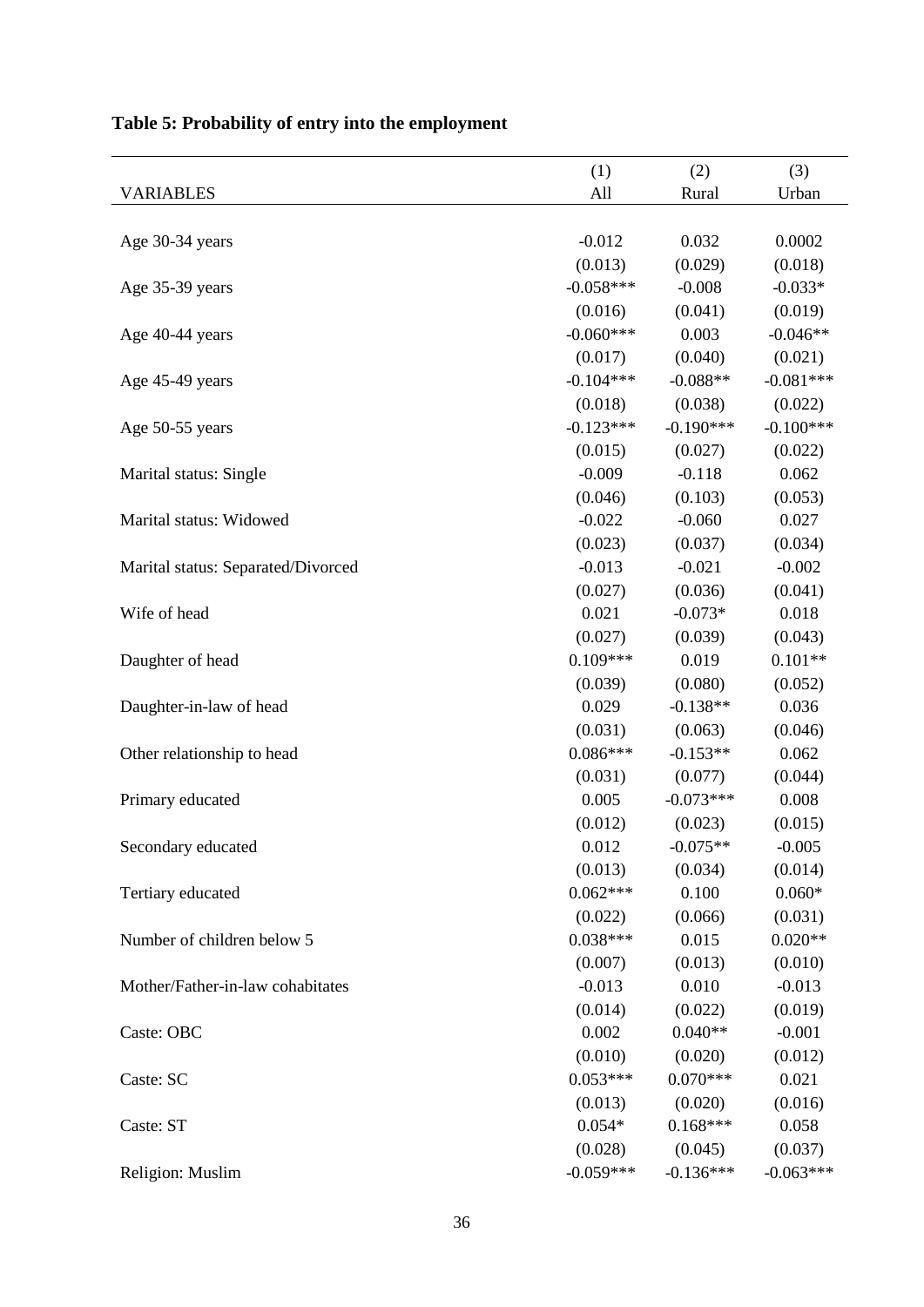|                                                          | (0.015)     | (0.033)     | (0.016)     |
|----------------------------------------------------------|-------------|-------------|-------------|
| Religion: Others                                         | 0.002       | $0.078**$   | 0.024       |
|                                                          | (0.018)     | (0.033)     | (0.021)     |
| Household size                                           | 0.001       | 0.003       | $-0.003$    |
|                                                          | (0.002)     | (0.003)     | (0.003)     |
| Number of elderly (above 65)                             | 0.006       | 0.006       | 0.021       |
|                                                          | (0.011)     | (0.016)     | (0.014)     |
| Highest education level of male                          | $-0.001$    | $-0.005***$ | $-0.002$    |
|                                                          | (0.001)     | (0.002)     | (0.002)     |
| Household asset                                          | $-0.011***$ | $-0.026***$ | $-0.013***$ |
|                                                          | (0.002)     | (0.004)     | (0.002)     |
| Household income excluding own income $(1005)$           | 0.004       | $-0.006$    | $-0.006$    |
|                                                          | (0.006)     | (0.013)     | (0.005)     |
| Change in number of elderly                              | 0.005       | 0.007       | 0.002       |
|                                                          | (0.008)     | (0.011)     | (0.009)     |
| Number of new children born                              | $-0.016*$   | $-0.020*$   | $-0.020*$   |
|                                                          | (0.008)     | (0.012)     | (0.012)     |
| Change in household asset                                | $-0.011***$ | $-0.012***$ | $-0.010***$ |
|                                                          | (0.001)     | (0.002)     | (0.002)     |
| Change in household income excluding own income $(1015)$ | $-0.006**$  | $-0.009**$  | $-0.004$    |
|                                                          | (0.003)     | (0.004)     | (0.003)     |
| Average annual rainfall 2005-2011                        | 0.001       | 0.007       | $-0.006$    |
|                                                          | (0.009)     | (0.014)     | (0.010)     |
| Growth rate of night lights 2005-2011                    | $-0.048$    | 0.066       | $-0.179$    |
|                                                          | (0.167)     | (0.270)     | (0.217)     |
| Log of average NREGS funds in district                   |             | 0.001       |             |
|                                                          |             | (0.012)     |             |
| Urban area                                               | 0.045       |             |             |
|                                                          | (0.030)     |             |             |
| Selection - Retention                                    | $-0.056$    | $-0.203$    | $-0.049$    |
|                                                          | (0.082)     | (0.220)     | (0.088)     |
| Selection - Not employed                                 | $0.251***$  | $-0.231$    | 0.098       |
|                                                          | (0.054)     | (0.144)     | (0.084)     |
| Constant                                                 | $0.349***$  | 1.285***    | $0.483***$  |
|                                                          | (0.104)     | (0.228)     | (0.131)     |
| Observations                                             | 14,004      | 6,361       | 7,459       |
| R-squared                                                | 0.147       | 0.162       | 0.082       |
| State fixed effects                                      | Yes         | Yes         | Yes         |

Bootstrapped standard errors clustered at the PSU level are in brackets. \*\*\* p<0.01, \*\* p<0.05, \* p<0.1.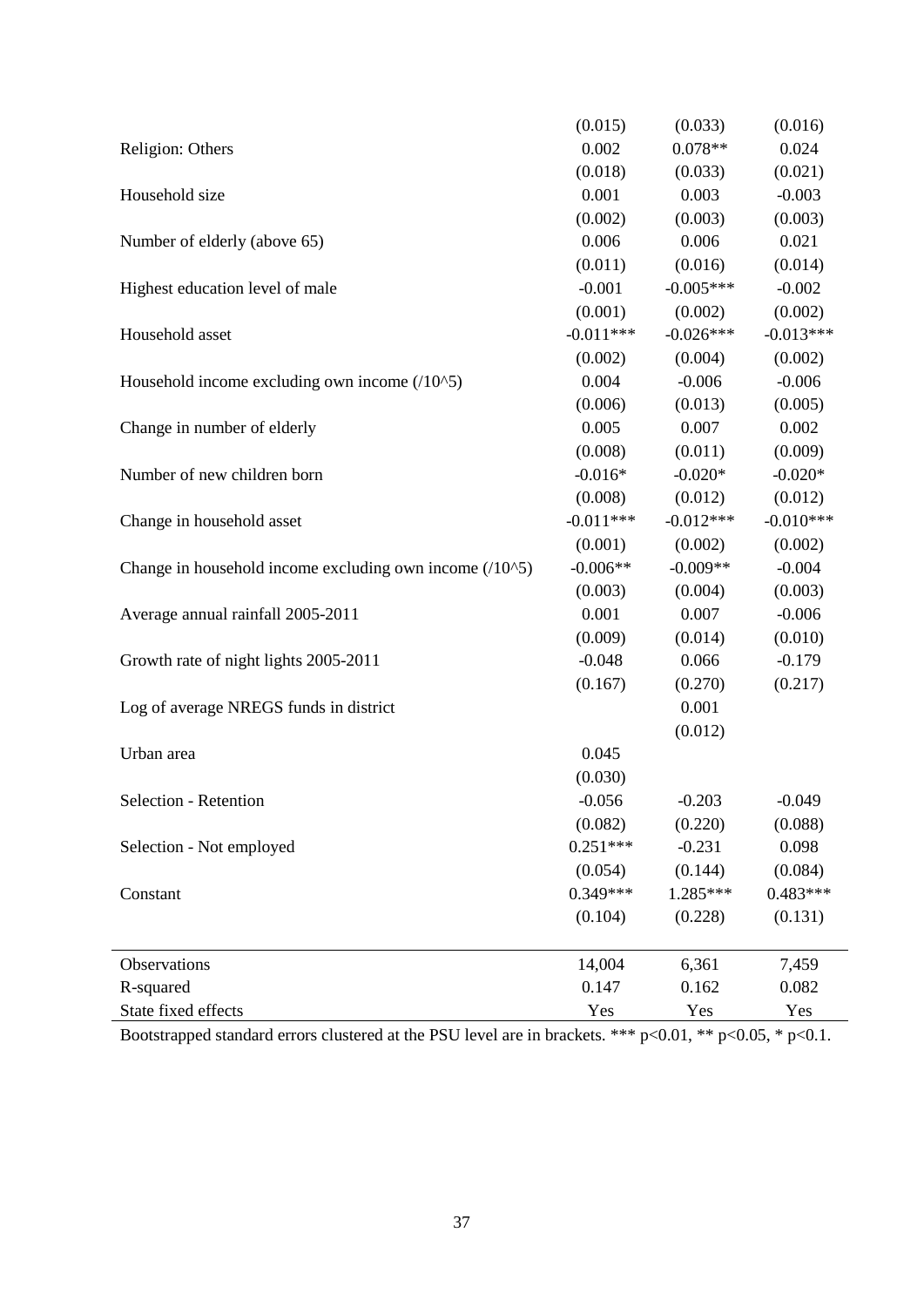|                                    | (1)         | (2)         | (3)        |
|------------------------------------|-------------|-------------|------------|
| <b>VARIABLES</b>                   | All         | Rural       | Urban      |
|                                    |             |             |            |
| Age 30-34 years                    | 0.006       | 0.014       | 0.035      |
|                                    | (0.013)     | (0.018)     | (0.039)    |
| Age 35-39 years                    | 0.014       | 0.026       | 0.040      |
|                                    | (0.017)     | (0.023)     | (0.044)    |
| Age 40-44 years                    | $0.041**$   | $0.047**$   | $0.115**$  |
|                                    | (0.017)     | (0.023)     | (0.049)    |
| Age 45-49 years                    | $0.103***$  | $0.116***$  | $0.153***$ |
|                                    | (0.018)     | (0.023)     | (0.053)    |
| Age 50-55 years                    | $0.232***$  | $0.242***$  | $0.225***$ |
|                                    | (0.016)     | (0.018)     | (0.046)    |
| Marital status: Single             | $-0.003$    | 0.054       | 0.030      |
|                                    | (0.056)     | (0.095)     | (0.094)    |
| Marital status: Widowed            | $-0.022$    | $-0.008$    | 0.017      |
|                                    | (0.023)     | (0.027)     | (0.061)    |
| Marital status: Separated/Divorced | 0.019       | 0.025       | 0.030      |
|                                    | (0.025)     | (0.031)     | (0.078)    |
| Wife of head                       | $0.072***$  | 0.041       | $-0.023$   |
|                                    | (0.023)     | (0.026)     | (0.090)    |
| Daughter of head                   | 0.034       | 0.023       | 0.007      |
|                                    | (0.035)     | (0.051)     | (0.067)    |
| Daughter-in-law of head            | $0.116***$  | $0.091**$   | $-0.040$   |
|                                    | (0.027)     | (0.036)     | (0.122)    |
| Other relationship to head         | $0.162***$  | $0.129***$  | $-0.102$   |
|                                    | (0.033)     | (0.046)     | (0.129)    |
| Primary educated                   | $0.052***$  | $0.046***$  | 0.005      |
|                                    | (0.013)     | (0.015)     | (0.036)    |
| Secondary educated                 | $0.036**$   | $0.043*$    | $-0.067*$  |
|                                    | (0.017)     | (0.023)     | (0.036)    |
| Tertiary educated                  | $-0.262***$ | $-0.201***$ | $-0.071$   |
|                                    | (0.038)     | (0.056)     | (0.123)    |
| Number of children below 5         | $-0.009$    | $-0.014*$   | $-0.037$   |
|                                    | (0.007)     | (0.008)     | (0.026)    |
| Mother/Father-in-law cohabitates   | $-0.041***$ | $-0.043***$ | $-0.012$   |
|                                    | (0.013)     | (0.013)     | (0.043)    |
| Caste: OBC                         | $-0.017$    | $-0.020$    | 0.035      |
|                                    | (0.013)     | (0.015)     | (0.031)    |
| Caste: SC                          | $-0.041***$ | $-0.045***$ | $-0.031$   |
|                                    | (0.014)     | (0.016)     | (0.038)    |
| Caste: ST                          | $-0.084***$ | $-0.071***$ | 0.021      |
|                                    | (0.021)     | (0.024)     | (0.066)    |
| Religion: Muslim                   | $0.159***$  | $0.135***$  | $0.086*$   |

## **Table 6: Probability of exit from the employment**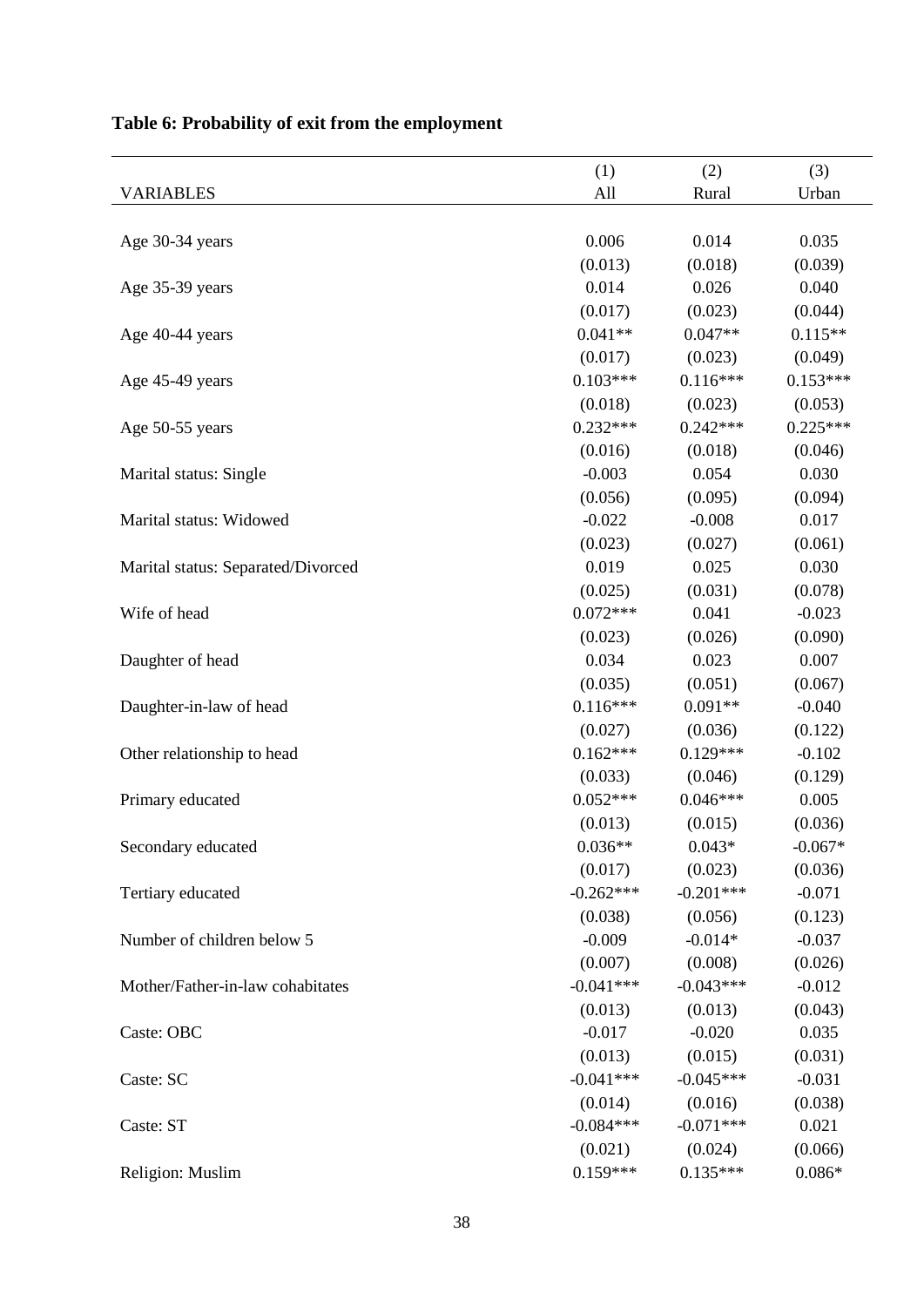|                                                          | (0.022)     | (0.027)    | (0.051)    |
|----------------------------------------------------------|-------------|------------|------------|
| Religion: Others                                         | $-0.020$    | $-0.014$   | $-0.043$   |
|                                                          | (0.023)     | (0.025)    | (0.050)    |
| Household size                                           | 0.002       | 0.002      | $0.015**$  |
|                                                          | (0.002)     | (0.002)    | (0.007)    |
| Number of elderly (above 65)                             | $0.018*$    | 0.017      | 0.022      |
|                                                          | (0.010)     | (0.012)    | (0.034)    |
| Highest education level of male                          | $0.005***$  | $0.005***$ | 0.0002     |
|                                                          | (0.001)     | (0.001)    | (0.004)    |
| Household asset                                          | $0.013***$  | $0.012***$ | $-0.0004$  |
|                                                          | (0.002)     | (0.002)    | (0.007)    |
| Household income excluding own income $(1005)$           | $0.036***$  | $0.026*$   | $-0.014$   |
|                                                          | (0.012)     | (0.014)    | (0.037)    |
| Change in number of elderly                              | $0.020***$  | $0.023***$ | $-0.006$   |
|                                                          | (0.007)     | (0.008)    | (0.022)    |
| Number of new children born                              | $0.036***$  | $0.032***$ | $0.058*$   |
|                                                          | (0.009)     | (0.008)    | (0.030)    |
| Change in household asset                                | $0.006***$  | $0.006***$ | $0.009***$ |
|                                                          | (0.001)     | (0.001)    | (0.003)    |
| Change in household income excluding own income $(1015)$ | $0.013**$   | $0.019**$  | 0.001      |
|                                                          | (0.006)     | (0.008)    | (0.006)    |
| Average annual rainfall 2005-2011                        | 0.005       | $-0.022**$ | 0.007      |
|                                                          | (0.009)     | (0.011)    | (0.019)    |
| Growth rate of night lights 2005-2011                    | $-0.586***$ | $-0.511**$ | $-0.266$   |
|                                                          | (0.205)     | (0.229)    | (0.405)    |
| Log of average NREGS funds in district                   |             | $-0.030**$ |            |
|                                                          |             | (0.012)    |            |
| Urban area                                               | $0.113***$  |            |            |
|                                                          | (0.039)     |            |            |
| Selection - Retention                                    | $-0.067$    | $-0.104$   | $-0.270$   |
|                                                          | (0.135)     | (0.220)    | (0.215)    |
| Selection - Employed                                     | $-0.088$    | $-0.014$   | $0.375*$   |
|                                                          | (0.072)     | (0.111)    | (0.227)    |
| Constant                                                 | 0.024       | 0.076      | $-0.001$   |
|                                                          | (0.063)     | (0.086)    | (0.171)    |
| Observations                                             | 18,882      | 16,019     | 2,756      |
| R-squared                                                | 0.162       | 0.174      | 0.142      |
| State fixed effects                                      | Yes         | Yes        | Yes        |

Bootstrapped standard errors clustered at the PSU level are in brackets. \*\*\* p<0.01, \*\* p<0.05, \* p<0.1.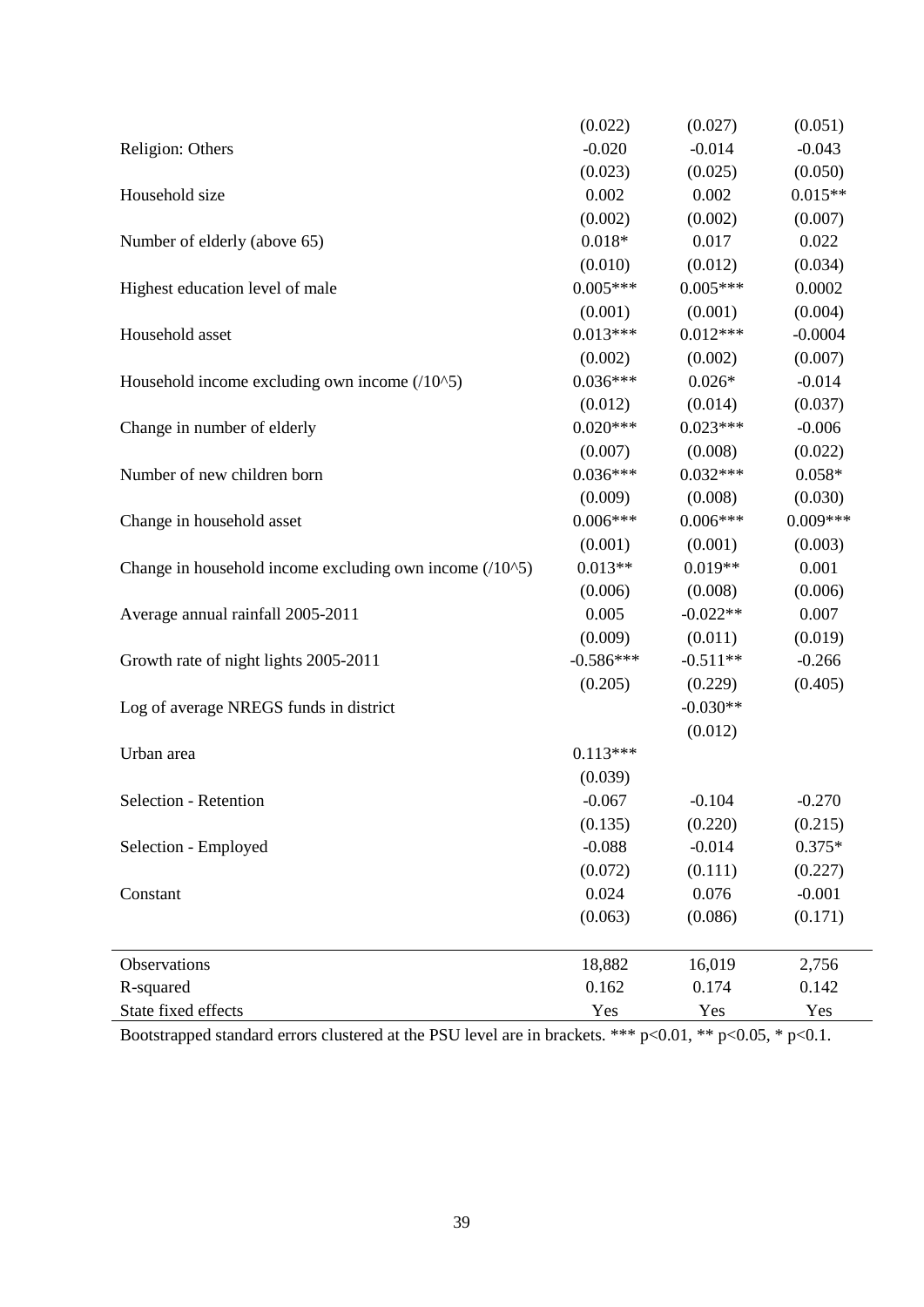|                                    | (1)         | (2)         | (3)         |
|------------------------------------|-------------|-------------|-------------|
| <b>VARIABLES</b>                   | All         | Rural       | Urban       |
|                                    |             |             |             |
| Age 30-34 years                    | $0.030***$  | $0.031***$  | $0.027**$   |
|                                    | (0.006)     | (0.007)     | (0.012)     |
| Age 35-39 years                    | $0.056***$  | $0.050***$  | $0.059***$  |
|                                    | (0.007)     | (0.008)     | (0.014)     |
| Age 40-44 years                    | $0.058***$  | $0.047***$  | $0.073***$  |
|                                    | (0.008)     | (0.009)     | (0.015)     |
| Age 45-49 years                    | $0.051***$  | $0.043***$  | $0.058***$  |
|                                    | (0.008)     | (0.009)     | (0.016)     |
| Age 50-55 years                    | $0.035***$  | $0.022**$   | $0.055***$  |
|                                    | (0.008)     | (0.009)     | (0.016)     |
| Marital status: Single             | $-0.116***$ | $-0.132***$ | $-0.100***$ |
|                                    | (0.016)     | (0.018)     | (0.030)     |
| Marital status: Widowed            | $-0.019$    | $-0.032**$  | 0.019       |
|                                    | (0.012)     | (0.013)     | (0.024)     |
| Marital status: Separated/Divorced | $-0.024*$   | $-0.031**$  | 0.001       |
|                                    | (0.013)     | (0.014)     | (0.030)     |
| Wife of head                       | 0.009       | 0.004       | 0.034       |
|                                    | (0.012)     | (0.013)     | (0.025)     |
| Daughter of head                   | $-0.062***$ | $-0.066***$ | $-0.055*$   |
|                                    | (0.015)     | (0.016)     | (0.030)     |
| Daughter-in-law of head            | $-0.022*$   | $-0.039***$ | 0.027       |
|                                    | (0.013)     | (0.014)     | (0.028)     |
| Other relationship to head         | $-0.012$    | $-0.015$    | $-0.012$    |
|                                    | (0.013)     | (0.014)     | (0.026)     |
| Primary educated                   | $-0.012*$   | $-0.007$    | $-0.019$    |
|                                    | (0.006)     | (0.007)     | (0.012)     |
| Secondary educated                 | $-0.032***$ | $-0.025***$ | $-0.030***$ |
|                                    | (0.007)     | (0.008)     | (0.011)     |
| Tertiary educated                  | $-0.065***$ | $-0.087***$ | $-0.051***$ |
|                                    | (0.011)     | (0.016)     | (0.017)     |
| Number of children below 5         | $0.006*$    | $0.013***$  | $-0.009$    |
|                                    | (0.003)     | (0.004)     | (0.007)     |
| Mother/Father-in-law cohabitates   | $0.037***$  | $0.020**$   | $0.058***$  |
|                                    | (0.007)     | (0.008)     | (0.015)     |
| Caste: OBC                         | $0.028***$  | $0.019***$  | $0.030***$  |
|                                    | (0.006)     | (0.007)     | (0.010)     |
| Caste: SC                          | $0.016**$   | 0.001       | $0.038***$  |
|                                    | (0.007)     | (0.008)     | (0.015)     |
| Caste: ST                          | $-0.010$    | $-0.006$    | $-0.007$    |
|                                    | (0.013)     | (0.013)     | (0.030)     |

**Table 7: Probability of retention between 2005 and 2012 – marginal effects of explanatory variables**